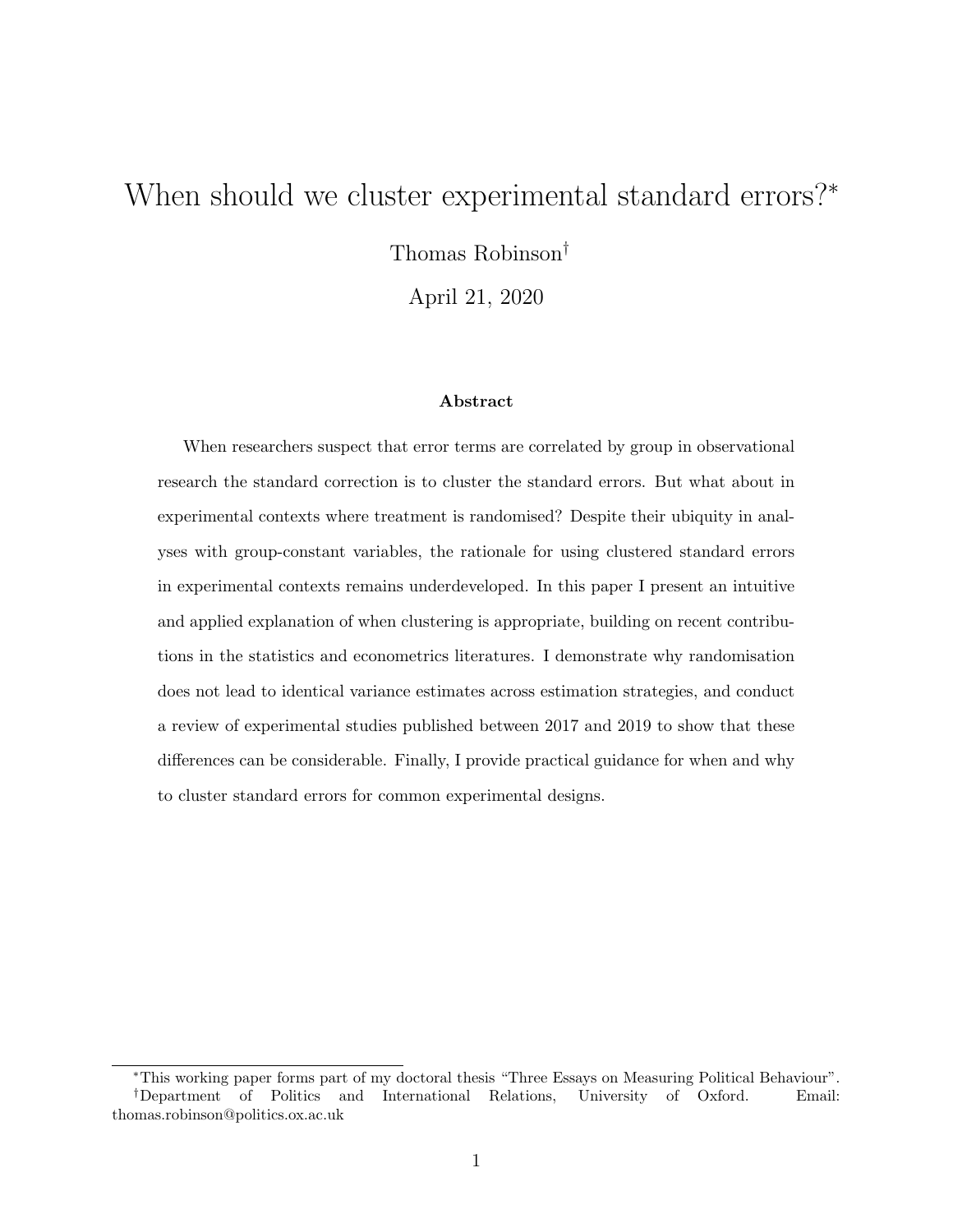Standard errors help indicate the probable bounds of a point-estimate under the assumption of repeat sampling. We use these bounds to limit the likelihood of committing a Type I error (wrongly rejecting a true null hypothesis), and thus to assess our confidence over a given statistical finding. Standard errors are integral to our practice as experimentalists. Without them point-estimates of the average treatment effect (ATE) from finite samples are meaningless. We would not know the precision of the ATE and, crucially, whether it is distinguishable from a null effect.

Despite their foundational importance to statistical analysis, guidance for applied researchers on which estimator of uncertainty to use is still developing. Conventional estimates of variance are known to have serious limitations – for instance when observations in a dataset are clustered [\(Moulton, 1986;](#page-45-0) [Liang and Zeger, 1986\)](#page-45-1) or when residuals are heteroskedastic [\(Huber, 1967;](#page-44-0) [Eicker, 1967;](#page-43-0) [White, 1980\)](#page-46-0). But we know less about when to justify the inclusion of modified variance estimators in our analysis, particularly outside of observational research contexts [\(Blattman, 2015;](#page-41-0) [Abadie et al., 2020\)](#page-41-1). Too often researchers seem to default to whichever variance estimator provides the most conservative (widest) uncertainty bound. The problem with this approach is that researchers often neglect that variance is a quantity to be estimated. Choosing the wrong estimator leads to incorrect inferences.

Neglecting the estimation of uncertainty is particularly acute in experimental research. Advances in the design of both in-the-field and online experimental apparatus have enabled scholars to estimate causal point-estimates across a wide variety of topics. The experimental method allows researchers to assume away the problem of selection bias when treatment assignment is randomised. But what about bias in the standard error? Does randomisation allow us to assume away potential biases of the corresponding variance estimates too?

There are numerous contexts in which it appears that experimental researchers should use some non-standard variance estimation strategy. In particular, observations within experimental research often involve multiple observations within groups. When individuals take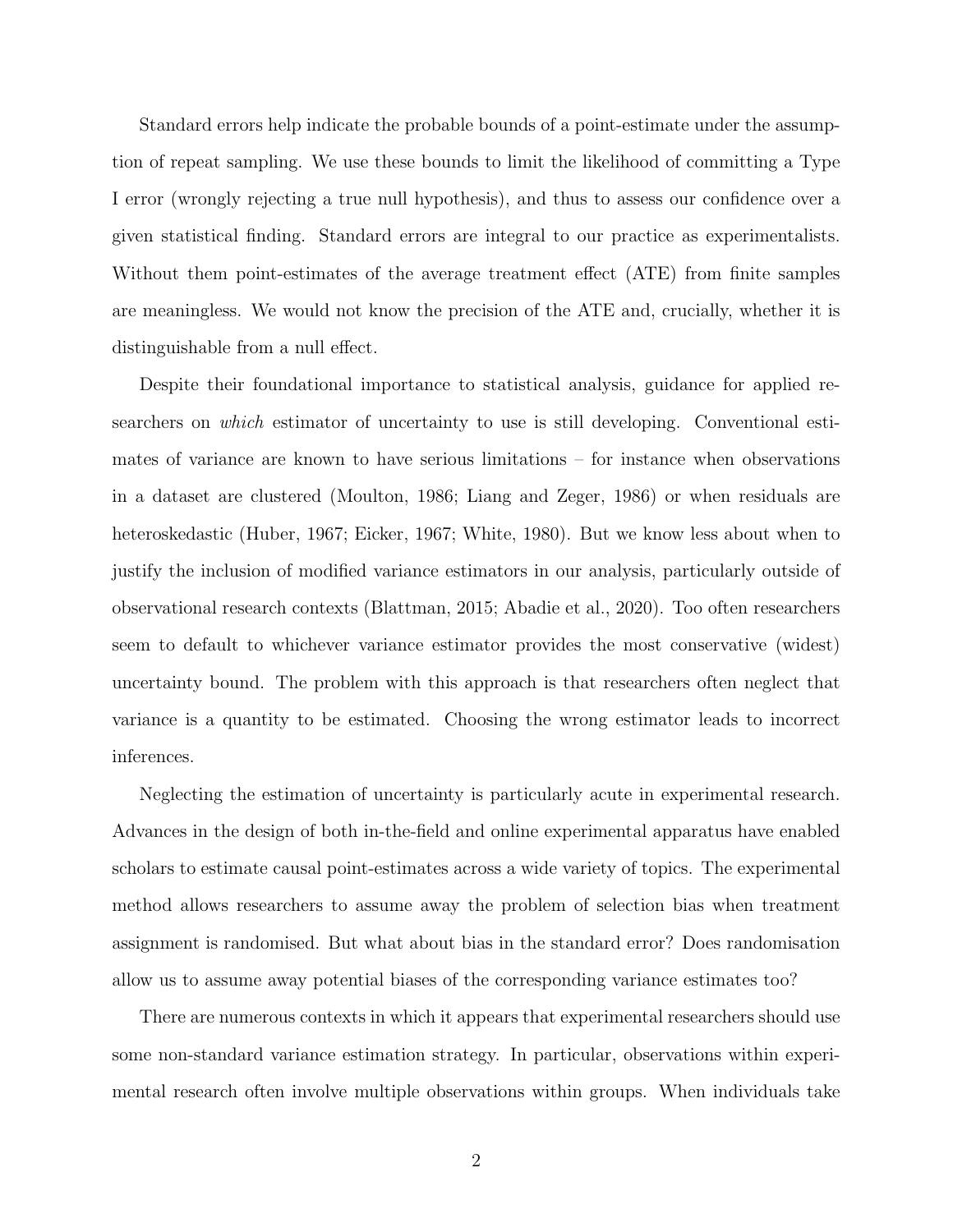part in repeat-observation tasks, randomised control trials (RCT) measure multiple observations within a "treated" geographical area, or researchers leverage some natural randomisation, there is likely to be a group-structure to statistical models' error terms. Randomisation of treatment in these protocols ensures regression coefficients are unbiased. But despite the temptation to think that this also solves the problem of clustered data, randomisation of treatment does not guarantee that errors terms will be uncorrelated within groups [\(Abadie](#page-41-2) [et al., 2017\)](#page-41-2).

Developed in the 1980s [\(Moulton, 1986;](#page-45-0) [Liang and Zeger, 1986\)](#page-45-1), cluster-robust estimates of variance continue to be refined and compared in the statistical and applied literatures [\(Esarey and Menger, 2019;](#page-43-1) [Jackson, 2019;](#page-44-1) [D'Adamo, 2019\)](#page-42-0). It is now commonly accepted that failing to account for clustering can lead to downwardly biased standard errors increasing the likelihood of a Type I error [\(Wooldridge, 2003\)](#page-46-1).

The incorrect application of clustering estimators, however, can itself result in biased standard errors. While the conventional expectation is that cluster-robust estimation inflates variance compared to conventional estimation [\(Wooldridge, 2003;](#page-46-1) [Cameron and Miller, 2015\)](#page-42-1), studies show that clustering can downwardly bias variance estimates too [\(Esarey and Menger,](#page-43-1) [2019;](#page-43-1) [Jackson, 2019\)](#page-44-1). Even when clustered standard errors are larger than their conventional counterparts, they may nevertheless substantially underestimate the true variance [\(Imbens](#page-44-2) [and Kolesar, N.d.\)](#page-44-2).

Fewer works, however, have examined variance estimation issues from the perspective of randomised experiments specifically [\(Green and Vavreck, 2008;](#page-43-2) [Schochet, 2013;](#page-46-2) [Cameron](#page-42-1) [and Miller, 2015;](#page-42-1) [Abadie et al., 2017\)](#page-41-2). In particular, there is little specific guidance for experimental researchers on whether to use modified variance estimators when the data generating process includes some group-level, clustered component. Those that have considered this issue have offered disparate and often conflicting advice. While [Cameron and Miller](#page-42-1) [\(2015\)](#page-42-1) argue that clustering is inconsequential in experimental contexts due to randomisation, [Abadie et al.](#page-41-2) [\(2017\)](#page-41-2) argue that the decision to cluster is a "design-based" decision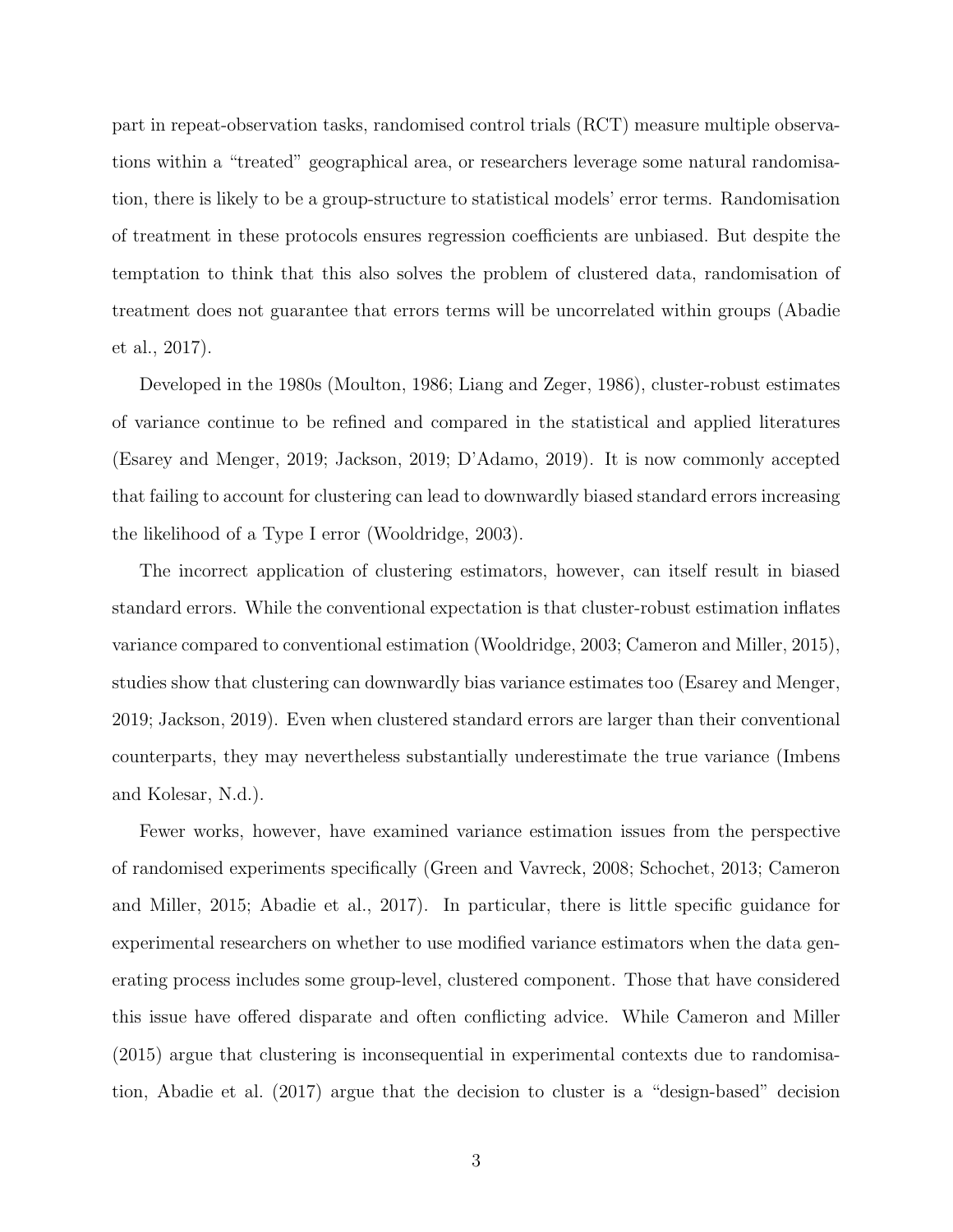dependent on both how observations are sampled and how treatment is assigned. When should experimental researchers, therefore, cluster standard errors?

In this paper, I distil the latest research from the statistics and econometrics literatures on variance estimation [\(Cameron and Miller, 2015;](#page-42-1) [Abadie et al., 2014,](#page-41-3) [2017,](#page-41-2) [2020\)](#page-41-1) to provide an intuitive and practical guide to when and why experimental research designs should use clustered standard errors. In particular I make three contributions.

First, I provide a simplified argument about when to use cluster-robust variance estimation in experimental contexts. Building on the design-based approach to clustering developed by [Abadie et al.](#page-41-2) [\(2017\)](#page-41-2), I show how both sampling frames and treatment assignment matter for correct variance estimation. In short, researchers should cluster experimental errors when either sampling is done at the group-level (and one wants to infer to groups beyond the data) or treatment randomisation is intentionally correlated within groups.

Second, I demonstrate the implications of this argument using Monte Carlo simulations and a comprehensive literature review of experimental studies published in the Journal of Experimental Political Science. I show that even in completely randomised experimental designs there are likely to be considerable differences in the magnitude of conventional and cluster-robust standard errors. Correcting variance estimations in three published articles, moreover, I demonstrate that in practice these errors can be more than twice their original reported size.

Third, I emphasise how making valid statistical inferences in experimental research has to focus on both  $\hat{\beta}$  and  $var(\hat{\beta})$ . One tempting approach to variance estimation is simply to report whatever variance estimator produces the largest standard error. We do so to hedge our bets against committing a Type I error. But this "largest error" approach makes the implicit judgement that a Type II error (failing to reject a false null hypothesis) is the lesser statistical evil compared to its Type I counterpart. This paper resists this claim on two fronts. From a statistical perspective, without considering the underlying data generating process,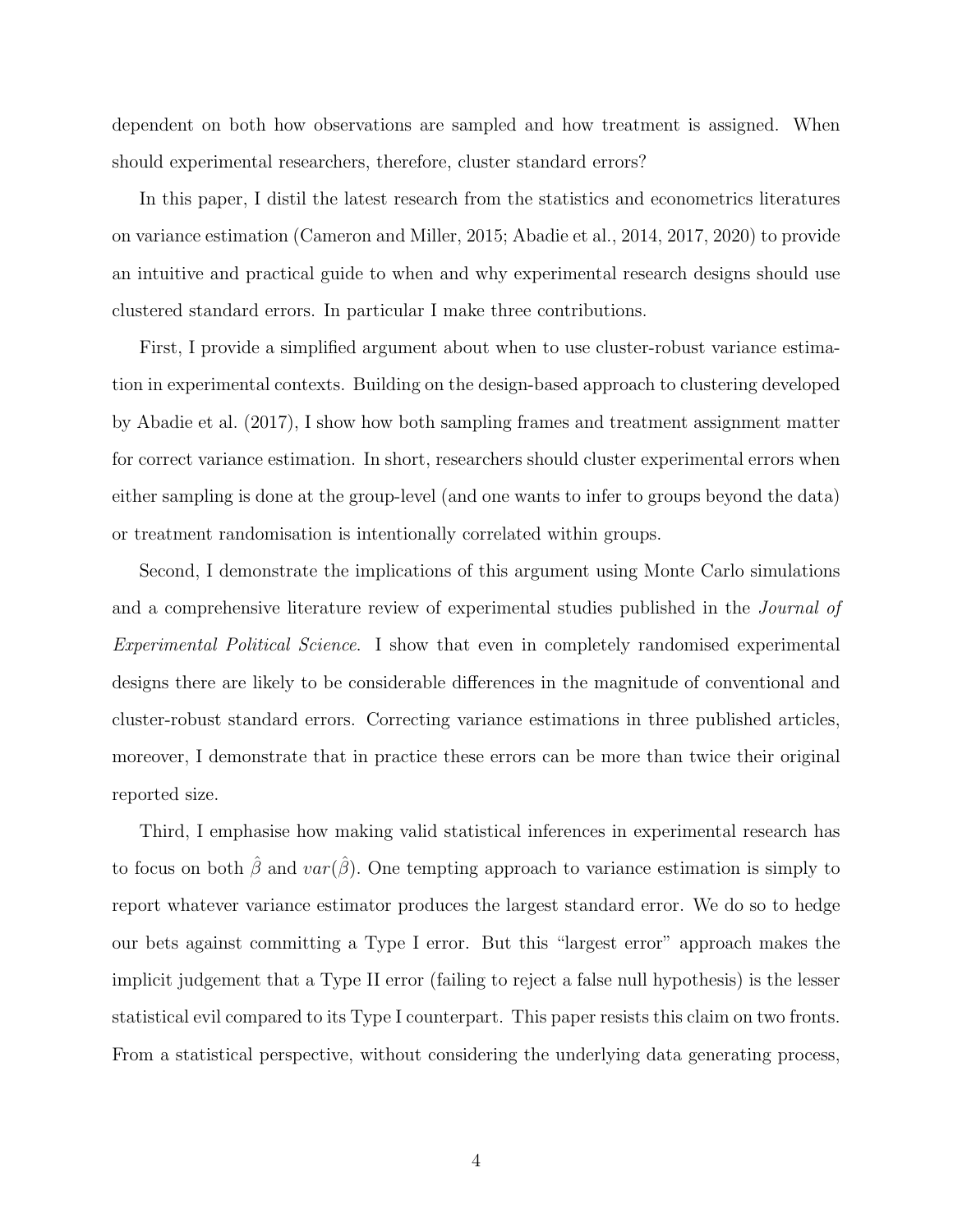cluster-robust estimates may not be a conservative estimate of the true variance.<sup>[1](#page-4-0)</sup> From a hypothesis testing perspective, correctly estimating variance (irrespective of its comparative size compared to other estimators) is an intrinsic part of making unbiased, scientific claims. A Type II error should concern researchers just as much as a Type I error. Over-estimating variance can lead to "file-drawer" problems – where true null results go unreported, biasing our research findings – if incorrect variance estimation leads to overly cautious estimates of standard errors.

The remainder of this paper proceeds as follows. Section [1](#page-4-1) provides an account of why uncertainty matters, and the different forms it can take, in experimental research. Section [2](#page-9-0) motivates the design-based logic of [Abadie et al.](#page-41-2) [\(2017\)](#page-41-2) to provide a simple, principled and easily-implementable variance estimation strategy for experimentalists. Sections [3](#page-19-0) and [4](#page-28-0) then demonstrate the importance of correctly estimating variance using Monte Carlo simulations and replication data respectively. Finally, Section [5](#page-37-0) provides concrete guidance for two common types of experiment – randomised controlled-trials and conjoint experiments.

### <span id="page-4-1"></span>1 What is uncertainty in an experimental context?

Suppose an experimentalist wants to estimate a simple parameter like the average treatment effect (ATE;  $\tau_{ATE}$ ). To do so, they draw a series of observations – from a convenience sample like a student subject pool, or from a representative sample of a national population – and randomly assign individual units to treatment and control. Taking the mean difference in outcome between these two groups of observations, the researcher recovers an estimate of the ATE  $(\hat{\tau}_{ATE})$ .

Estimation implies uncertainty. It is an approximation of the true value. What the "true value" corresponds to, and therefore the extent of uncertainty over an estimate, will depend

<span id="page-4-0"></span><sup>&</sup>lt;sup>1</sup>Note for instance that Cameron and Miller [\(2015\)](#page-42-1) argue that in contexts where there is potential clustering one should compare conventional and cluster-robust variance estimators and opt for the cluster-robust estimate if there is an 'appreciable difference' (p.17). But this is only the correct strategy if we know that errors are in fact clustered at some group level and, moreover, that the separate assumptions for valid clustered variance estimation hold for the given data.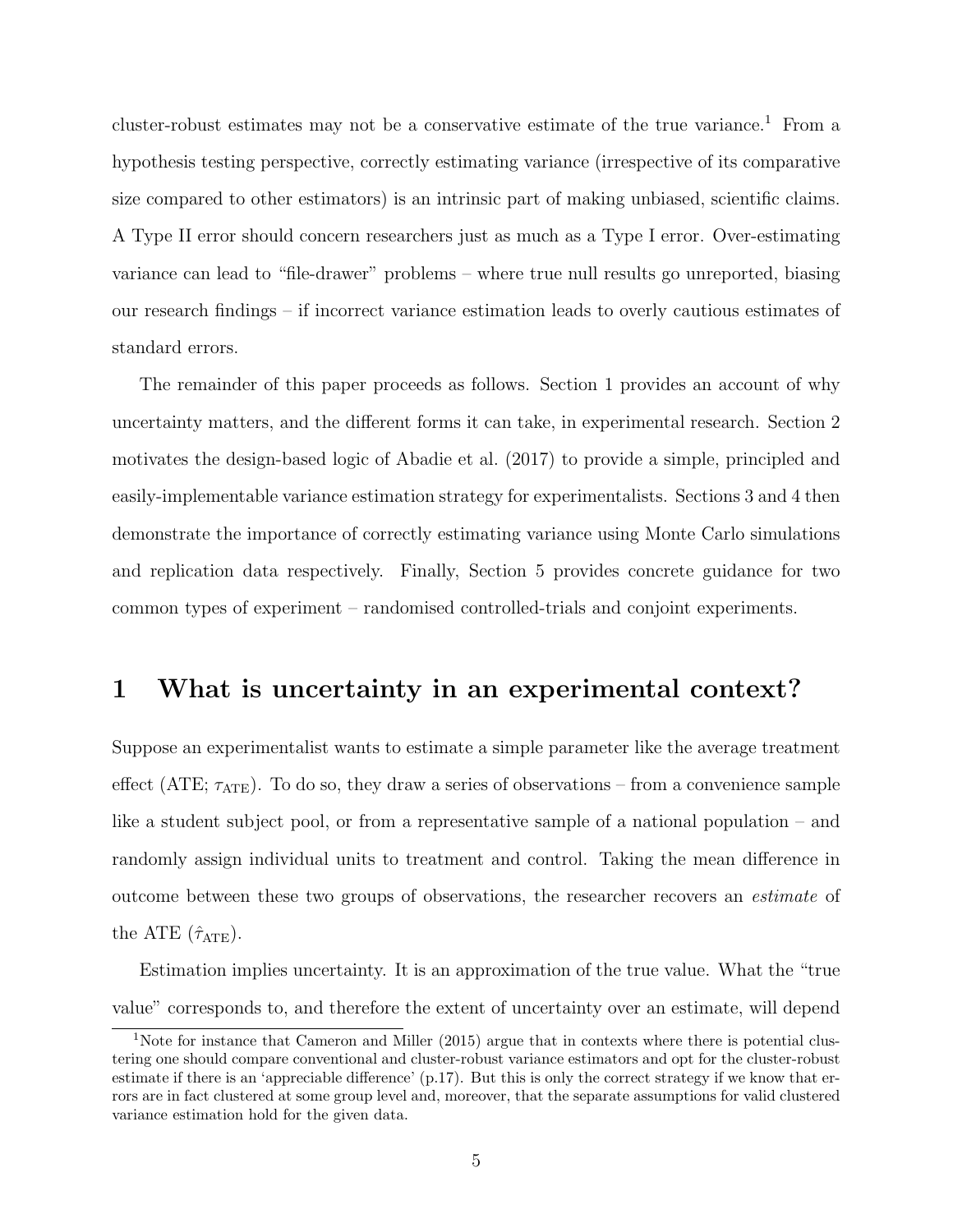on how the researcher wishes to generalise their findings. From a very narrow perspective, the researcher may claim their is no uncertainty over their estimate. Given the specific set units in the sample  $(S)$ , their assignment to treatment and control  $(Z)$ , and the experimental context  $(E)$ , we can calculate the average effect on the outcome exactly. In other words, conditional on the sample, randomisation, and experimental conditions, the recovered ATE estimate is the true value conditional on those same features:

$$
E[Y(1) - Y(0)|S, Z, E] = \hat{\tau}_{ATE} = \tau_{ATE|S, Z, E}
$$
\n(1)

Researchers, however, typically do not want to simply estimate this conditional effect and instead wish to generalise their result. In other words, researchers want to drop at least one of S, Z, and E from their claims; doing so is equivalent to generalising over a wider population, different treatment assignment schedules, and or contexts.[2](#page-5-0)

<span id="page-5-1"></span>
$$
E[Y(1) - Y(0)|S, Z, E] = \hat{\tau}_{\text{ATE}} \approx \tau_{\text{ATE}} \tag{2}
$$

Generalisation involves uncertainty because we try to infer the parameter value for data which the researcher does not observe. Note in Equation [2](#page-5-1) that the same estimate of the ATE is only an approximation of the unconditional ATE. Typically we are concerned with uncertainty that arises due to finite sampling issues. Out of the universe of cases (the population), researchers are only about to collect data on a small proportion of these (the sample). The uncertainty of a parameter estimate corresponds to the fact that we wish to make a generalisable claim about the population from the data in our sample. In other words, we want to make a claim that includes units  $s' \notin S$ <sup>[3](#page-5-2)</sup>. Since in practice the researcher

<span id="page-5-0"></span> ${}^{2}E$  captures features of the experimental environment – the mode or lab conditions, general experimental protocols, and other contextual factors – that condition how the experiment was conducted. Generalising over E captures external validity concerns – how well does the parameter estimate approximate the true effect in other experimental or non-experimental contexts. For instance, would a causal effect of an information prime delivered on a screen in a lab hold in a "real-world" context like a get-out-the-vote field experiment? For a more in-depth discussion of replicating effects across experimental contexts see, for example, [Duch](#page-43-3) [et al.](#page-43-3) [\(2020\)](#page-43-3).

<span id="page-5-2"></span> ${}^{3}$ For instance, consider the set of numbers 3, 2, 4, 9, 1. The true mean of the set is 3.8. If we only ever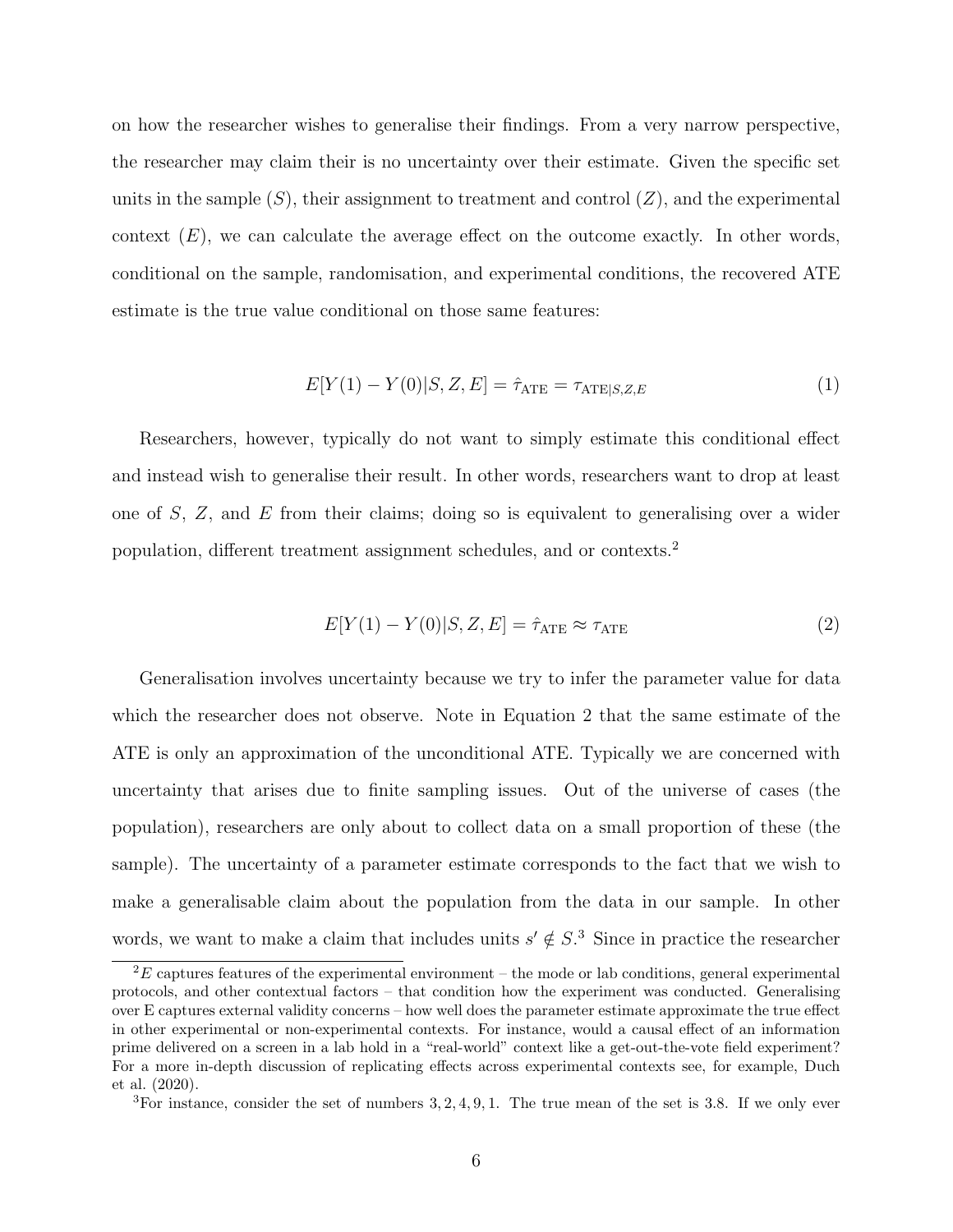typically only samples from the population once, uncertainty over the estimate quantifies the probable bounds of the parameter given those units not in the sample.

This "sampling uncertainty" is the basis of variance and standard error calculation in most statistical research. However, it is just one particular form of uncertainty as a consequence of finite data. Various other factors may not be fully observed as a result of the one-shot nature of data collection, including how the estimate of the average treatment effect might differ if the treatment assignment schedule  $(Z)$  were different.

From a vast number of equally-probable assignment schedules we only observe one particular draw [\(Abadie et al., 2014\)](#page-41-3). The notion of "causal" uncertainty, where there are many potential assignments, is the foundational basis of Neyman's randomisation inference [\(Ney](#page-45-2)[man, 1990\)](#page-45-2) yet receives less attention in current experimental research. Given a distribution of potential treatment assignments and resultant outcomes, how outlying and therefore significant is the observed difference between treatment and control? The substantive concern is, holding constant the subjects within our sample but re-randomising them into new treatment and control groups, how much would we expect the observed effect to differ? This question is inherently counterfactual. Unlike in the case of sampling uncertainty, where it is plausible to draw new observations from the population, we cannot draw new, unconfounded assignment schedules for the same individuals because they would already have been exposed to one treatment arm or another.

The counterfactual nature of this uncertainty does not negate the importance of it to researchers interested in estimating the true causal effect of a stimulus. To see why, consider the potential outcomes in Table [1.](#page-7-0) Note that all individuals perform uniformly except individual  $(i = 3)$  who always reports the same outcome regardless of the assigned treatment condition.

The true average treatment effect is  $\frac{1}{M} \sum_{i=1}^{M} Y_i(1) - Y_i(0) = 4.2$ . Suppose that the randomly drawn assignment vector  $Z = \{1, 1, 1, 0, 0, 0\}$ . Our best, unbiased estimate of the sample two values our estimate will range from 1.5  $(\frac{1+2}{2})$  to 6.5  $(\frac{4+9}{2})$ .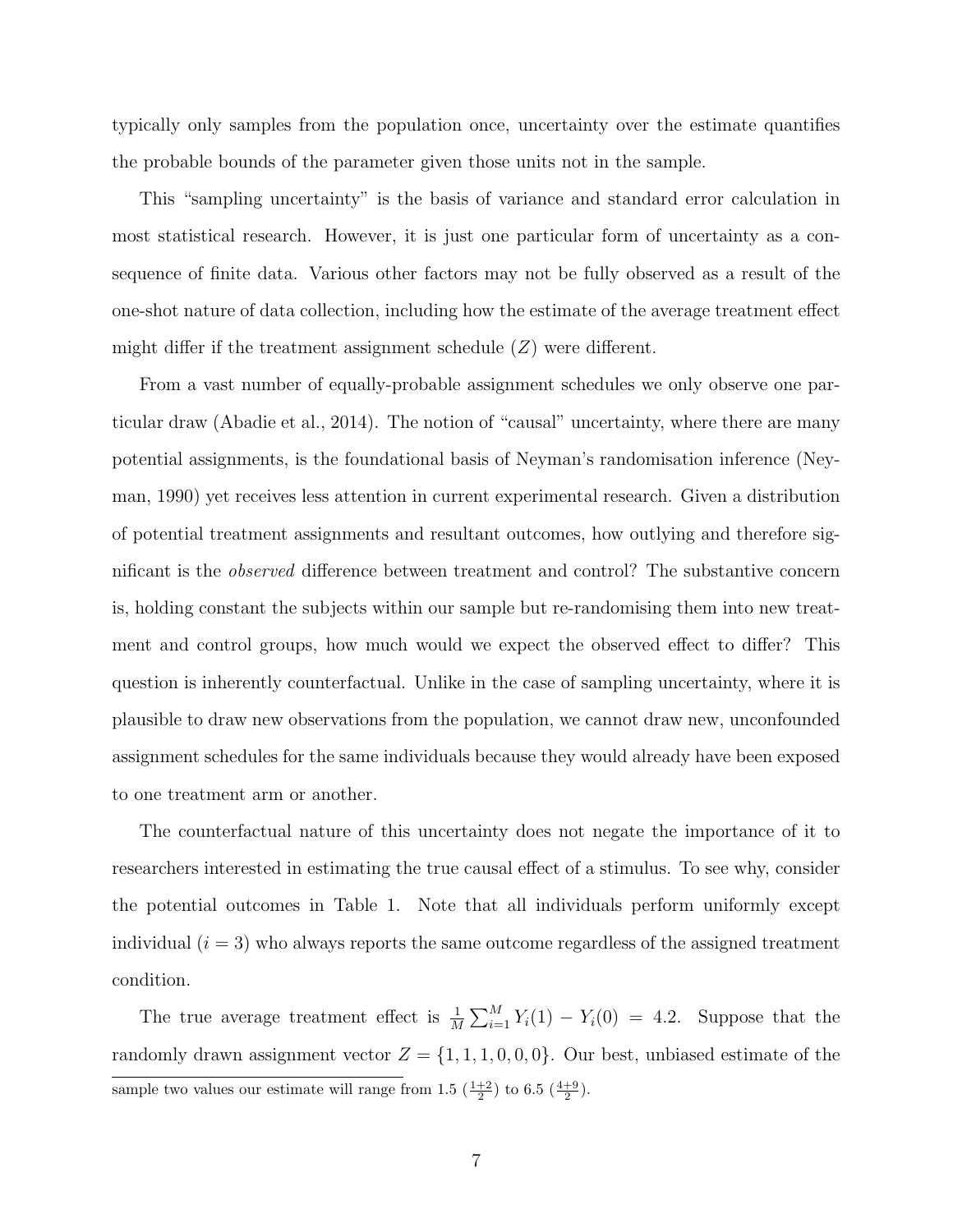<span id="page-7-0"></span>Table 1: Potential outcomes for six individuals under treatment and control conditions

| $\mathbf{i}$   | $Y_i(1)$ | $Y_i(0)$ |
|----------------|----------|----------|
| 1              | 10       | 5        |
| $\overline{2}$ | 10       | 5        |
| 3              | 10       | 10       |
| $\overline{4}$ | 10       | 5        |
| $\overline{5}$ | 10       | 5        |
| 6              | 10       | 5        |

ATE is the difference in means between those actually treated and those actually in control,  $\overline{Y_{i1}}(1) - \overline{Y_{i0}}(0) = 10 - 5 = 5$ . But now suppose we draw a different assignment vector  $Z' = \{0, 1, 0, 1, 0, 1\}$ . In which case, the ATE estimate becomes  $10 - 6.7 = 3.3$ . Z and  $Z'$  are equally likely assignment vectors given equiprobable treatment assignment. Neither perfectly estimates the true causal effect for this population of six individuals. Different potential assignments therefore result in different ATE estimates even though the sample (and potential outcomes) are constant. Hence, for any single random draw of assignments there will be uncertainty over the estimate as a result of the randomisation procedure.

Variance in the estimated ATE for different assignment schedules is explained by treatment effect heterogeneity. In our simplified case, one of the six individuals is impervious to the treatment. The effect of treatment on this individual is zero, while for the other five individuals the effect is a uniform increase of 5. Causal uncertainty in the average treatment effect is a function of treatment effect heterogeneity – a common, and increasingly important, concern in experimental research [\(Grimmer, Messing and Westwood, 2017\)](#page-43-4). When a given treatment has heterogeneous effects on a given sample, then the specific random assignment of treatment will result in an unbiased albeit uncertain estimate of the true ATE.

In general, when we extrapolate from a finite set of observations to a broader phenomenon, there will always be some form of uncertainty. This can be as a result of a finite number of units sampled from a wider population, or it can be as a result of inherently stochastic procedures like randomisation. Our statistical estimation in both cases are a best effort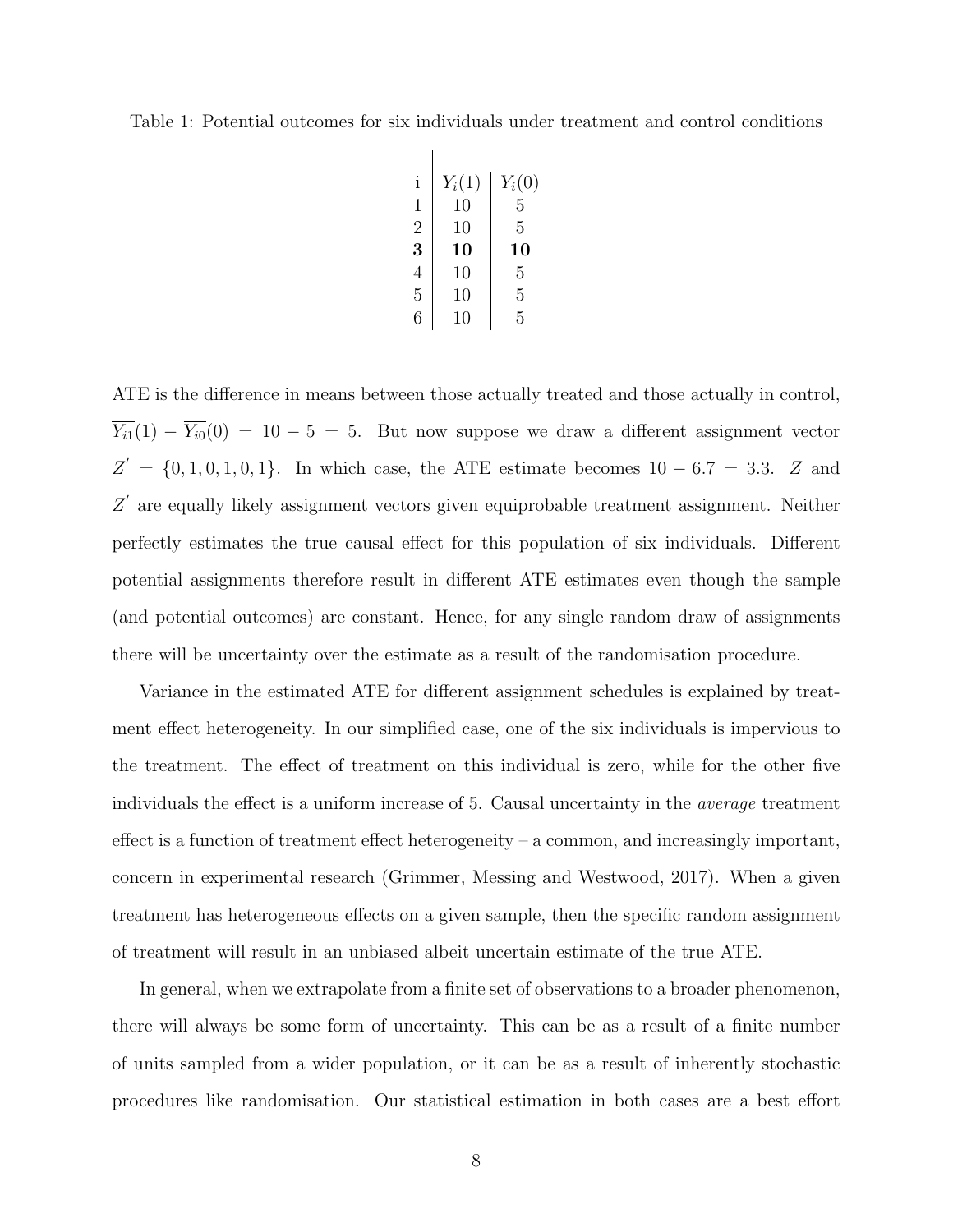to infer, from incomplete data, a generalisable claim. Causal uncertainty is frequently ignored by experimentalists, despite its natural connection to randomisation procedures and our growing focus on heterogeneity in treatment effects. In fact, claims about the nature of the uncertainty estimated by researchers are rarely made explicit in research. Despite this, causal uncertainty is important to experimentalists – the controlled randomisation of a prime, vignette, or other condition means there are unrealised potential assignments over the estimate as a function of how treatment was randomised – irrespective of the number of observations relative to the population.

Moreover, understanding what type of uncertainty one is estimating has a substantive impact on the values in question. As [Abadie et al.](#page-41-3) [\(2014\)](#page-41-3) show, conventional estimates of uncertainty (based around the assumption of sampling uncertainty) can be overly conservative estimates of the causal uncertainty – namely, the uncertainty due to other potential random treatment assignments. And as other statistical features are added to the data, like clustering or multiple observations per individual, researchers want to avoid erroneous claims about this uncertainty due to assumptions in the variance estimator about either the assignment or sampling procedures.

Sometimes experimentalists may simply want to ensure that their intervention worked – that is, for those sampled, to be confident that the observed change in outcome is a result of the treatment rather than a fluke of randomisation. In which case, experimenters are not worried about sampling uncertainty at all. The settings may be so far removed from "natural" populations that the question is not whether others' would react in the same way, but whether the actual instruments are effective at all.<sup>[4](#page-8-0)</sup>

On the other hand, experimenters often want to estimate how likely the observed effect holds across a wider population. This is most often the case in randomised survey experi-

<span id="page-8-0"></span><sup>4</sup>Note also that sampling uncertainty is not the same as external validity – it is not a claim about how likely any observed effect is "in the wild". In the case where a researcher is concerned about whether the effect would hold given a different sample, the validity of that claim is still only with respect to the identical experimental conditions as it was originally conducted – visiting a lab or online portal, reading the same vignettes, exposure to the same rules and so forth.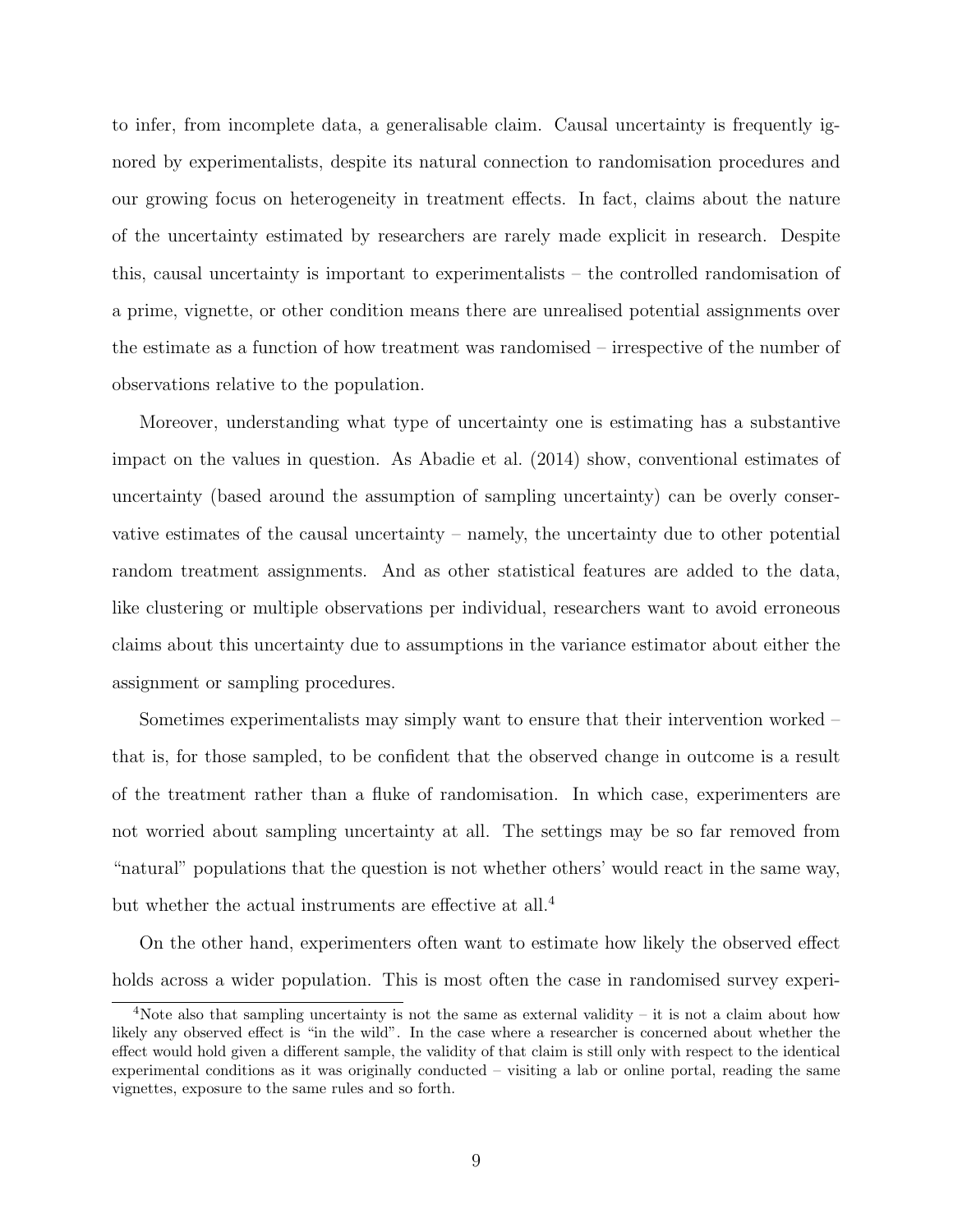ments where participants are sampled from much larger populations like general electorates. In which case, the more frequent concern about sampling uncertainty is important and should be embedded in the variance estimation strategy. Crucially, this concern is separate from the "causal" uncertainty in the parameter estimate.

In summary, experimentalists should choose their variance estimator dependent on the type(s) of uncertainty they want to account for. Two separate types of uncertainty – causal and sampling uncertainty – are particularly relevant to experimentalists. They also help structure how we appreciate extensions to variance estimation in the presence of grouped, or clustered data. The remainder of this paper focusses on this specific issue. How should experimentalists select their variance estimator, and justify its use, based on the experimental design? In the next section, I present principled guidance on variance estimation in experimental contexts where there are group-level features to the data.

### <span id="page-9-0"></span>2 Group-level structure in experimental data

#### Motivating examples

**Study 1.** Consider an observational study that assesses how a specific teaching resource correlates with student learning outcomes. Researchers collect student-level educational attainment measures across multiple classrooms, and record whether each classroom is using the resource or not. Note in this observational context access to the teaching resource is not controlled by the researcher. To estimate a correlation with students' performance, the researchers regress individual students' educational attainment on this binary indicator:

$$
Y_i = \beta \times R_{C_i} + \epsilon_i,\tag{3}
$$

where  $\beta$  is the effect of the teaching resource,  $C_i$  is the classroom which individual *i* belongs, and  $R_{c_i}$  is an indicator variable for whether *i*'s classroom uses the teaching resource or not.

Crucially while data are sampled at the student-level, there are unobserved effects in-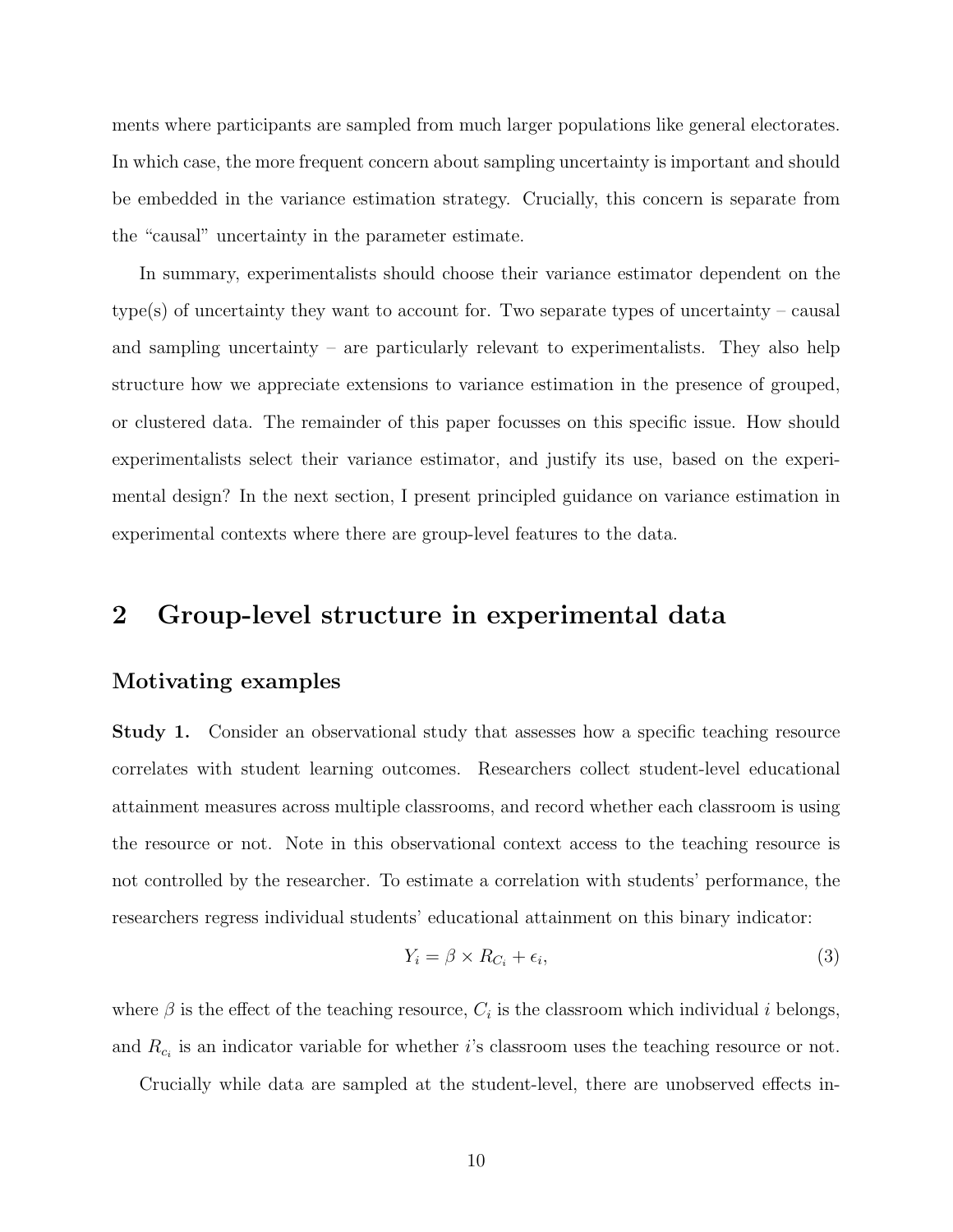variant within students of the same classroom but which vary across classroom assignments. For example, the qualities of individual classroom teachers (their enthusiasm, experience, teaching style) will be shared across students from the same class, but will vary across students in different classrooms. Since these factors will plausibly affect the outcome, but are unobserved in the data, the residuals of our statistical estimation will exhibit a group-level structure. More specifically, if characteristics of the specific classrooms play any role in students' educational attainment, then some part of the residual error from the classroom size regressor will be correlated by individual. That is, we can decompose the residual term such that  $\epsilon_i = \epsilon_{C_i} + \gamma_i$ , where  $\epsilon_{C_i}$  is the error associated with unobserved effects at the classroom level, and  $\gamma_i$  is the random error component centred around  $0.5$  $0.5$ 

Study 2. Now consider a different study where researchers randomly assign whether classrooms use the teaching resource or not. Researchers again measure the same educational performance metric at the student level  $(Y_i)$ . Each individual's exposure to the resource treatment is determined by their membership of a specific classroom. As in Study 1, therefore, this predictor is invariant within classrooms. Unlike in Study 1, however, whether a classroom has the resource is determined by random assignment. To estimate the effect of the teaching resource, the researchers estimate a very similar model to that in Study 1:

$$
Y_i = \beta \times D_{C_i} + \epsilon_i,\tag{4}
$$

where  $\beta$  is the effect of the treatment,  $C_i$  is the classroom to which i belongs, and  $D_{C_i}$  is the randomised treatment assignment of classroom  $C_i$ . As in Study 1, the same unobserved classroom-level effects like teacher quality may separately impact the outcome. So again it seems reasonable to disaggregate  $\epsilon_i$  into separate classroom-level and random components.

<span id="page-10-0"></span><sup>&</sup>lt;sup>5</sup>I shall assume in all the following examples that there are no relevant covariates to control for. This assumption is unrealistic, but the focus of this paper is on potential bias of the treatment regressor's variance, and not in the variance estimates of covariates. Therefore we can ignore these covariates for the sake of simplicity.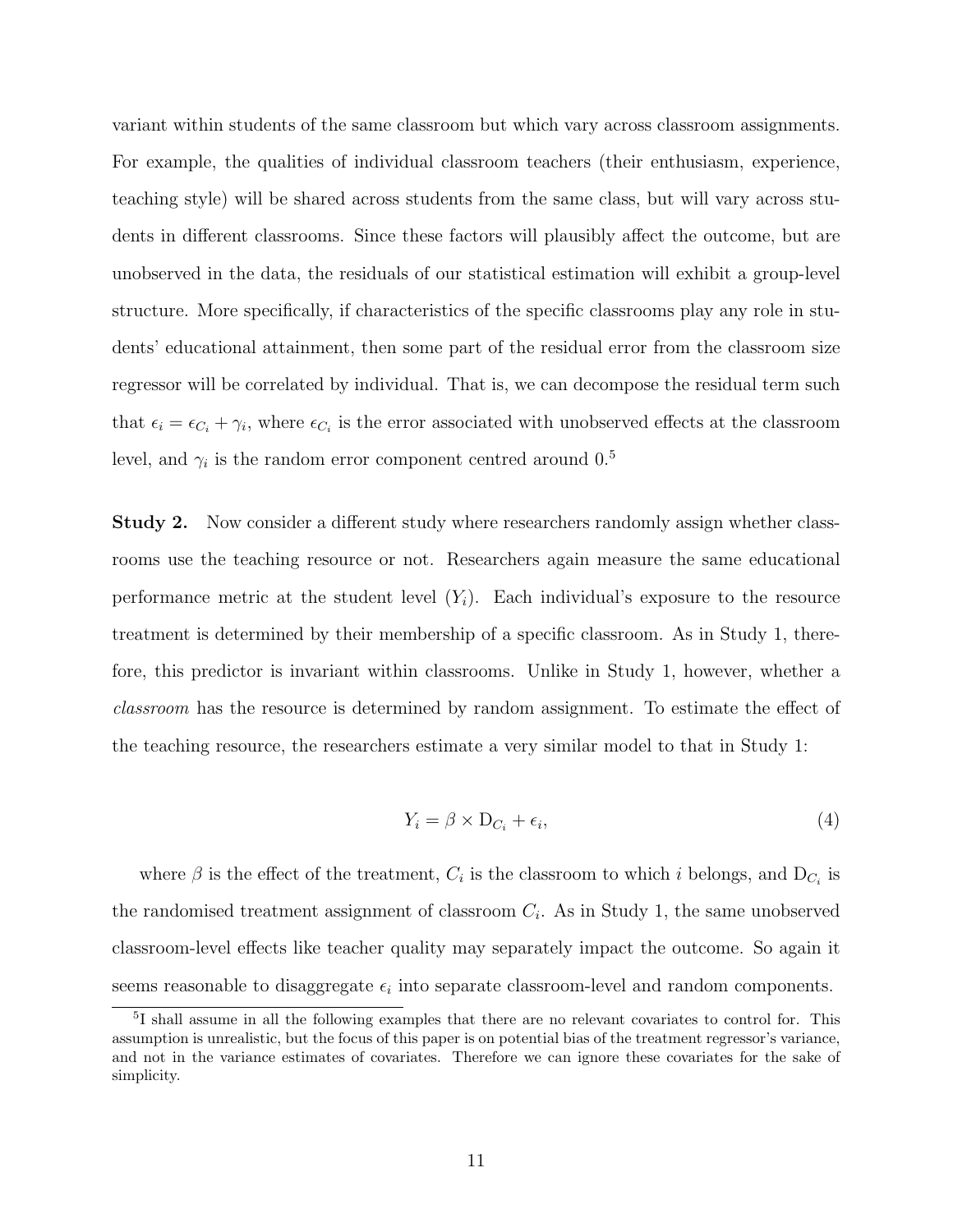Study 3. Finally, consider a different experiment where students take part in repeated rounds of an experimental game. Researchers randomly manipulate a binary feature of the game (the treatment) each round. Since there are multiple rounds students will, in expectation, be exposed to both treatment and control conditions. Data is collected at the individual-round level. Thus researchers estimate the following model:

$$
Y_i = \beta \times D_{it} + \epsilon_{it},\tag{5}
$$

where i indexes individual students, t indexes rounds of the experiment,  $D_{it}$  is the roundspecific treatment assignment of i and  $\epsilon$  is the round-level error.

Let us assume that there are no learning or other order effects at play in this scenario.  $D_{it}$  is randomised at the individual round-level such that our estimate of the size of  $\beta$  will be unbiased both within and across individuals. But since we have multiple observations for each individual, unobserved individual-level characteristics will be invariant across portions of our dataset. For instance, suppose that the experimental study measures some form of cognitiveperformance like multiplying two numbers together. The treatment involves some additional distraction during the task. Regardless of the presence of this distraction, it is likely that some portion of the performance for each individual will be driven by their (unobserved) pretreatment cognitive ability. Since this ability is invariant within individuals, and individuals complete multiple rounds across both treatment conditions, the residuals for each individual  $\epsilon_{it}$  will likely be correlated. Again, therefore, our intuition is that the error term of the model can be decomposed into a group level component (in this case the student) and a random component.

Despite their different designs, all three studies have very similar data structures as summarised in Table [2.](#page-12-0) In each case the data exhibits clear clustering – by classroom in Studies 1 and 2, and by individual in Study 3. In Studies 1 and 2 note that the group members are students within classrooms, whereas in Study 3 the units of analysis are repeat observations taken from the same students. Each study has a single a binary predictor,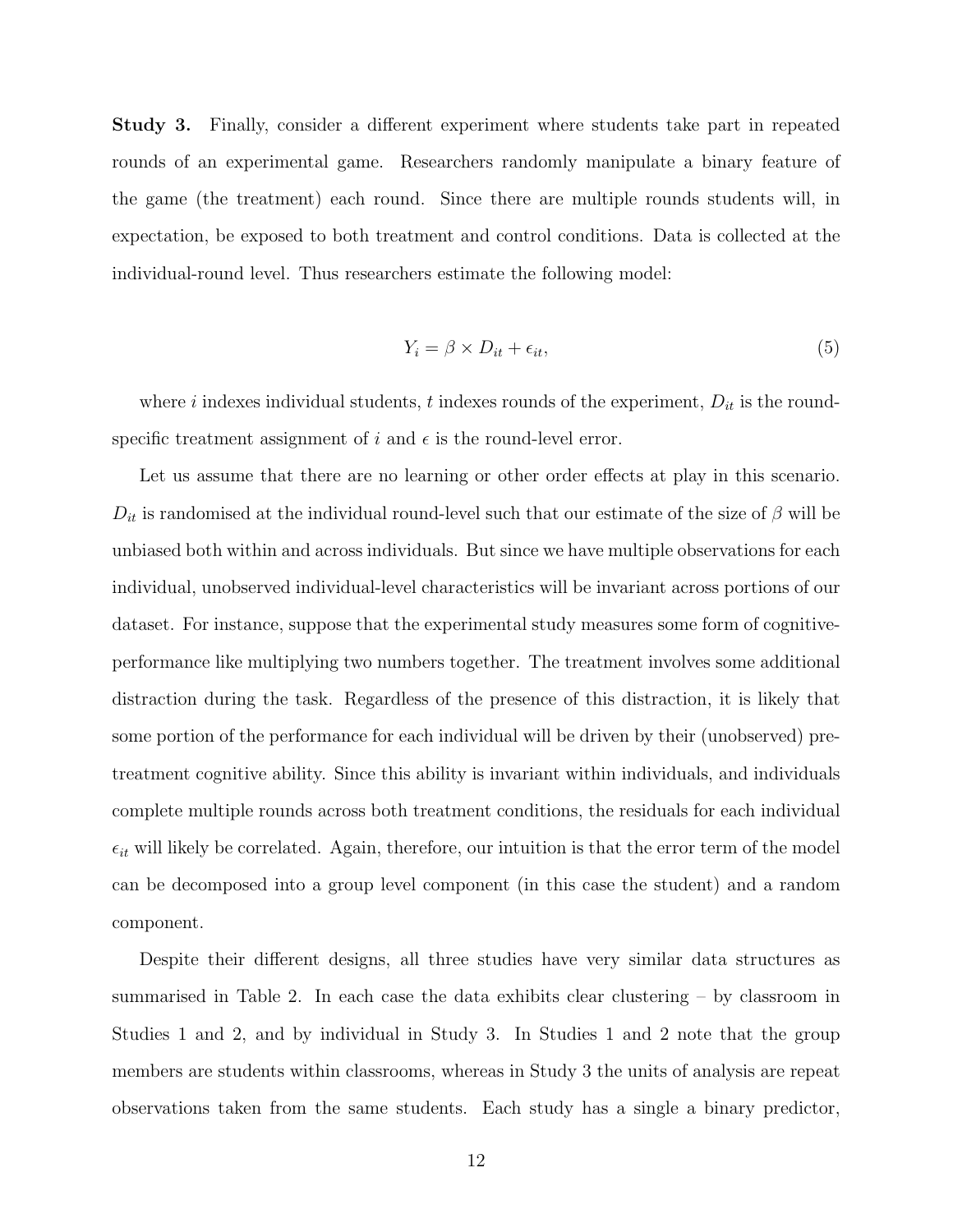| Study 1         |                  | Study 2         | Study 3             |   |
|-----------------|------------------|-----------------|---------------------|---|
| Observation     | R                | Observation     | Observation         | D |
| $Y_{c_1,i=1}$   |                  | $Y_{c_1,i=1}$   | $Y_{i_1,t=1}$       | 1 |
| $Y_{c_1,i=2}$   |                  | $Y_{c_1,i=2}$   | $Y_{i_1,t=2}$       |   |
| $Y_{c_2,i=3}$   |                  | $Y_{c_2,i=3}$   | $Y_{i_2,t=1}$       |   |
| $Y_{c_2,i=4}$   |                  | $Y_{c_2,i=4}$   | $Y_{i_2,t=2}$       |   |
| .               |                  |                 |                     |   |
| $Y_{c_C,i=I-1}$ | $\left( \right)$ | $Y_{c_C,i=I-1}$ | $Y_{i_G,t=1}$       |   |
| $Y_{c_C,i=I}$   |                  | $Y_{c_C,i=I}$   | $Y_{i_{\rm C},t=2}$ |   |

<span id="page-12-0"></span>Table 2: Comparison of the data structures for three hypothetical studies.

 $R$  is an observational indicator about whether the main predictor is present or not.  $D$  is similarly binary indicator, except it is randomly assigned at the group-level (Study 2) or at the observation level (Study 3).

multiple observations per group, and an expectation that unobserved group-level factors will impact the outcome.

How should we handle the potential impact of group-level factors on the error term of our predictor in each study? In terms of observational studies like Study 1, the guidance in the statistical literature is clear: cluster your standard errors (Angrist and Pischke,  $2009$ ).<sup>[6](#page-12-1)</sup> Otherwise, your estimates of the uncertainty around your point estimates will be biased.

Should the same logic apply to either of the two experimental studies? On the one hand, Study 2 and Study 3 both have similar data structures to Study 1 and share the propensity for group-level influences on the outcome. Unlike Study 1, however, the predictor is randomised in both Study 2 and Study 3.[7](#page-12-2) Does the fact that the predictor is randomised preclude the need to cluster?

Studies 2 and 3, moreover, differ from each other in terms of the level at which treatment is randomised. In Study 2, treatment is assigned at the group level. All observations within a group share the same treatment assignment. In Study 3, on the other hand, treatment is

<span id="page-12-1"></span><sup>&</sup>lt;sup>6</sup>Indeed, the classroom example is a modification of the motivating example in Angrist and Pischke's [\(2009\)](#page-41-4) textbook example of when cluster-robust estimation is useful.

<span id="page-12-2"></span><sup>7</sup>Note, in Study 2, the randomisation across classrooms should ensure that features like teacher quality are balanced across treatment and control, even though observations are drawn at the student-level. While the parameter estimate will be unbiased, therefore, group-level features will likely impact the error terms as discussed above, and do so in a way that is correlated by classroom membership.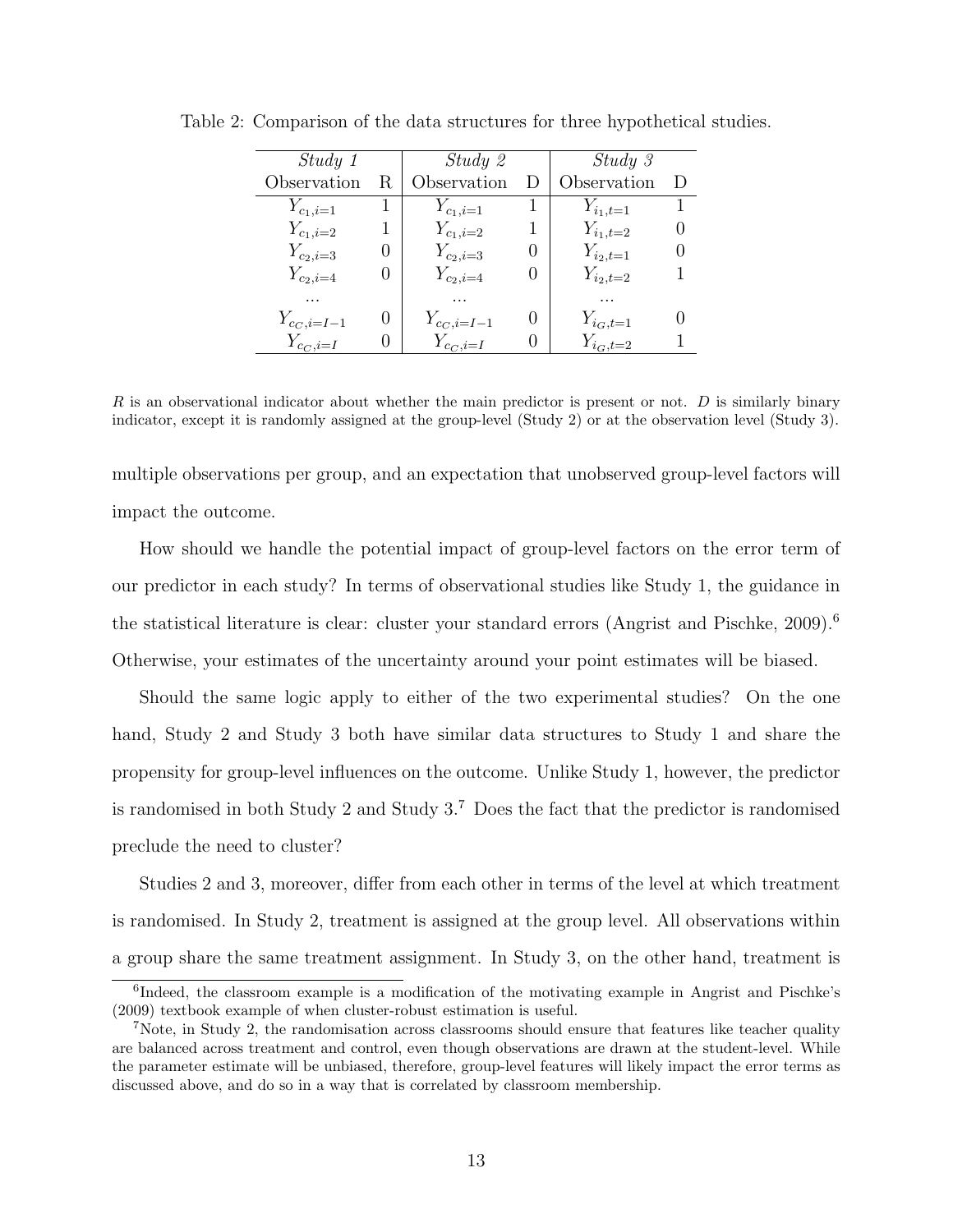randomly assigned at the unit of observation and, consequently, we do not expect treatment assignment to be correlated within groups. More formally, let  $\rho_x$  denote the relationship between treatment assignment for observations within groups.  $\rho_x$  is the intraclass correlation coefficient of treatment assignment. In Study 2, we expect  $\rho_x = 1$  since treatment assignment within each group is perfectly correlated. In Study 3,  $\rho_x = 0$  in expectation. Does this difference mean that clustering is appropriate in one case but not the other?

#### Conflicting advice for clustering experimental errors

The literature is not settled on the answer to these questions (e.g. see [Blattman, 2015\)](#page-41-0), and specific and detailed guidance for experimentalists remains limited. Indeed, two recent working papers on the correct application of clustered variance estimators come to seemingly conflicting conclusions about contexts with randomised predictors [\(Cameron and Miller,](#page-42-1) [2015;](#page-42-1) [Abadie et al., 2017\)](#page-41-2). Whereas [Cameron and Miller](#page-42-1) [\(2015\)](#page-42-1) argue that randomisation typically precludes the need to cluster one's variance estimates, [Abadie et al.](#page-41-2) [\(2017\)](#page-41-2) suggest clustering is necessary in some, but not all, experimental protocols.[8](#page-13-0)

These arguments are seemingly incompatible because they implicitly consider different types of design. Neither paper is solely focussed on contexts with randomised predictors, and as a result their prescriptions do not adequately generalise to the diversity of experimental designs common across the social sciences. In the remainder of this section I highlight the key insights from this research to provide a comprehensive guide to variance estimation in experimental contexts.

[Cameron and Miller](#page-42-1) [\(2015\)](#page-42-1) argue that 'if we think that either the regressors or the errors are likely to be uncorrelated within a potential group, then there is no need to cluster within that group' (p.17, emphasis added). It is unclear, however, what makes clustering unnecessary from their discussion. On the one hand, this could be interpreted as suggesting

<span id="page-13-0"></span><sup>8</sup>Another tempting solution is to check whether clustering makes a difference and report whichever error is larger. As discussed in the introduction, however, this conservative approach is misguided to the extent it conflates hypothesis testing with variance estimation, and misconstrues the fundamental statistical properties of the variance estimate.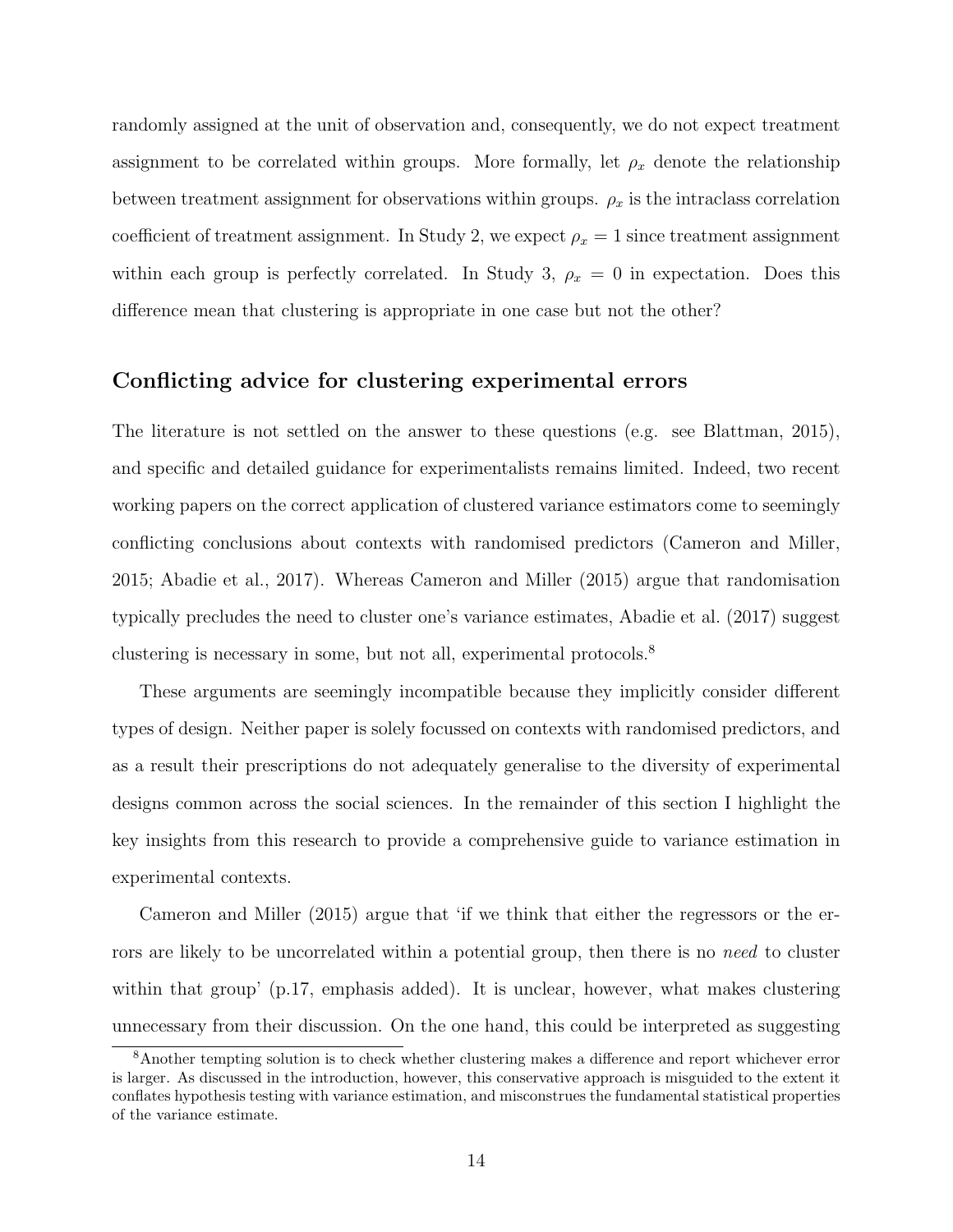that when a regressor is randomised there will be no difference in cluster-robust and conventional variance estimates (and therefore clustering is not needed). This claim can be tested using Monte Carlo simulations. In Section [3](#page-19-0) I demonstrate that in fact randomisation does not preclude differences in variance estimates. Therefore, this strategy does not give us a principled reason to choose one variance estimator over another.

On the other hand, a more robust interpretation is that one should not cluster because in expectation the correlation will be zero in randomised contexts. In contexts where treatment is randomised at the individual-level, any non-zero correlation is a fluke of a random assignment procedure rather than bias caused by group-level clustering into treatment or control. This argument is more promising – it does provide a principled approach to variance estimation – but only holds if treatment is uncorrelated with groups in expectation. For instance, in Study 3 treatment is randomised at the observation-level, so not only is the point estimate itself unconfounded but in expectation the within-group correlation of treatment  $(\rho_x)$  should be zero. If, as in Study 2, treatment is randomly assigned across groups but is correlated within groups, then by definition  $\rho_x$  is non-zero. Therefore, cluster-robust and conventional estimators may differ. Which estimator is correct in this case, and why? And what if, aside from randomisation, researchers have sampling-related concerns about the groups in the data?

#### Design-based approach to clustering

[Abadie et al.](#page-41-2) [\(2017\)](#page-41-2) provide a general solution that incorporates similar intuitions to [Cameron](#page-42-1) [and Miller](#page-42-1) [\(2015\)](#page-42-1) but which can be extended to clustered treatment assignment designs common in experimental research. Their approach builds on the broader theory behind experimental uncertainty discussed in Section [1.](#page-4-1) When choosing the correct variance estimator in the presence of clustered data and randomisation, experimentalists should consider both how clustering affects the sampling and treatment assignment of observations respectively. In short, clustering is appropriate, they argue, if either the assignment of treatment or sampling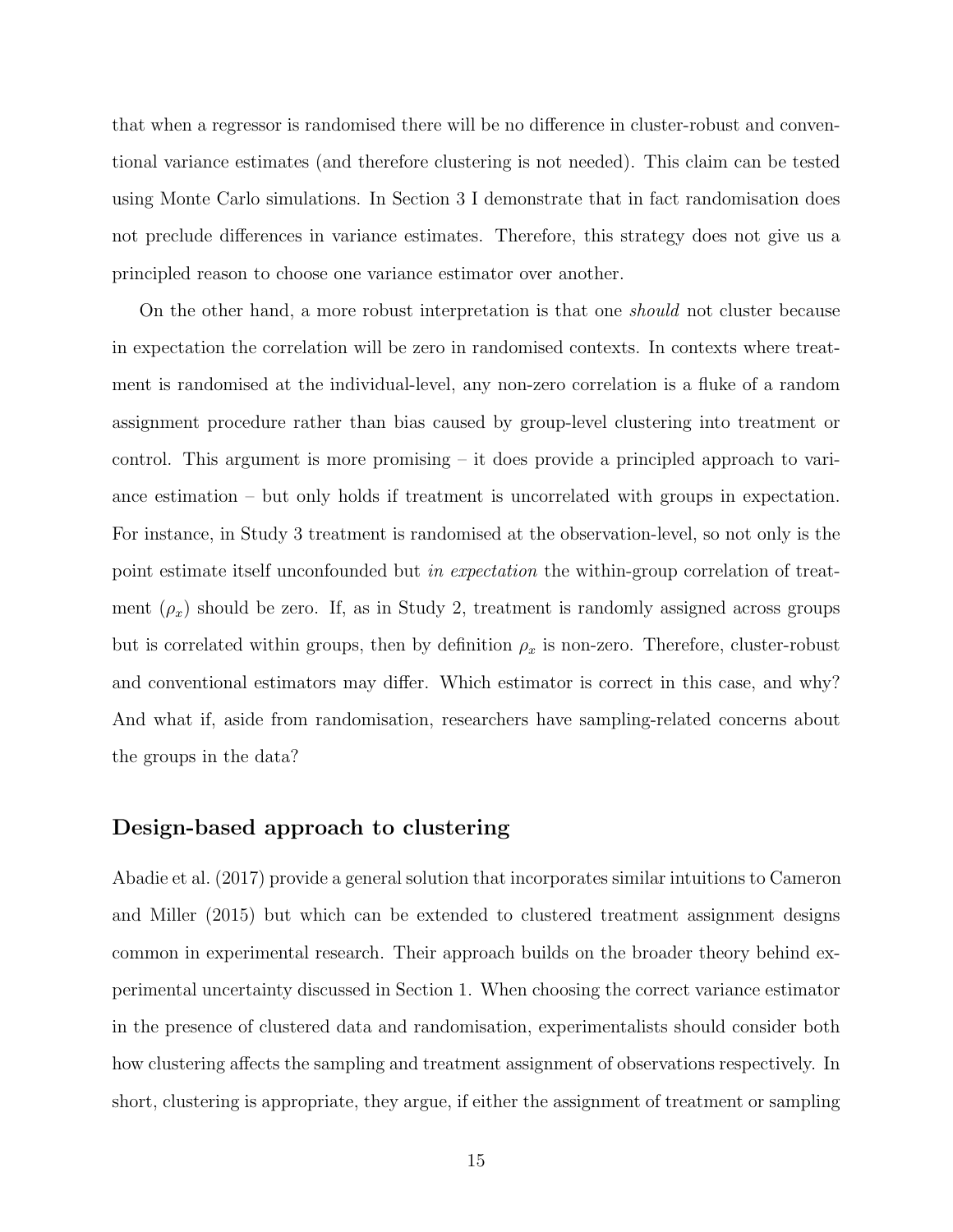are conducted at the group-level.

Group-level treatment assignment. Consider first the case of a completely randomised experiment like Study 3. The estimated variance of the effect is, by definition, unrelated to the treatment. Even if there are group-correlated errors, the intergroup correlation of treatment assignment is zero in expectation and therefore we should not expect any bias in the variance estimate (under the causal uncertainty interpretation).[9](#page-15-0)

With a single random treatment assignment schedule, however, there is a non-zero probability that  $\rho_x > 0$  even with completely randomised treatment. For instance, in Study 3 any given subject may get treated more often than not (or vice versa) precisely because assignment is random.[10](#page-15-1) The observed correlations in treatment at the group-level are a quirk of an (as-if) random procedure conducted at the observation-level. They do not reflect inherent correlations in treatment assignment within groups. If we were to repeat treatment assignment multiple times, the correlations would average to zero. It is therefore not ap-propriate to cluster on the basis of these correlations because they exist purely by chance.<sup>[11](#page-15-2)</sup> Note this claim is made without reference to the data. We can know whether  $\rho_x = 0$  in expectation purely from the design of the treatment assignment.

When treatment is assigned at the group-level, however, error-correlations due to grouplevel unobserved factors will not be cancelled out (in expectation) by the randomisation of treatment across groups. In this context, the conventional variance estimator is inappropriate. Suppose you have two pre-existing groups – one is assigned to treatment and one

<span id="page-15-0"></span><sup>9</sup>This logic is very similar to what [Cameron and Miller](#page-42-1) [\(2015\)](#page-42-1) appear to imply. The difference is that [Abadie et al.](#page-41-2) [\(2017\)](#page-41-2) make clear that the rationale behind clustering is not made with reference to any observed treatment correlation in the data.

<span id="page-15-1"></span> $10\text{Consider flipping a fair coin ten times. In expectation we should get five heads and five tails but, inherent$ to the randomness of the procedure, we may plausibly get six, seven, or even eight heads from the ten coin flips. Randomness does not, in and of itself, guarantee balance empirically. Random procedures are random precisely because the assignment to one value or another is determined by some probabilistic mechanism where the functional form is both known and independent of all other variables. See [Titiunik](#page-46-3) [\(2020\)](#page-46-3) for a good discussion on the various definitions of 'random'.

<span id="page-15-2"></span><sup>&</sup>lt;sup>11</sup>In a similar sense, researchers would not re-run an experiment just because a certain individual received the treatment condition in six out of ten rounds (when the expected proportion would be five out of ten rounds).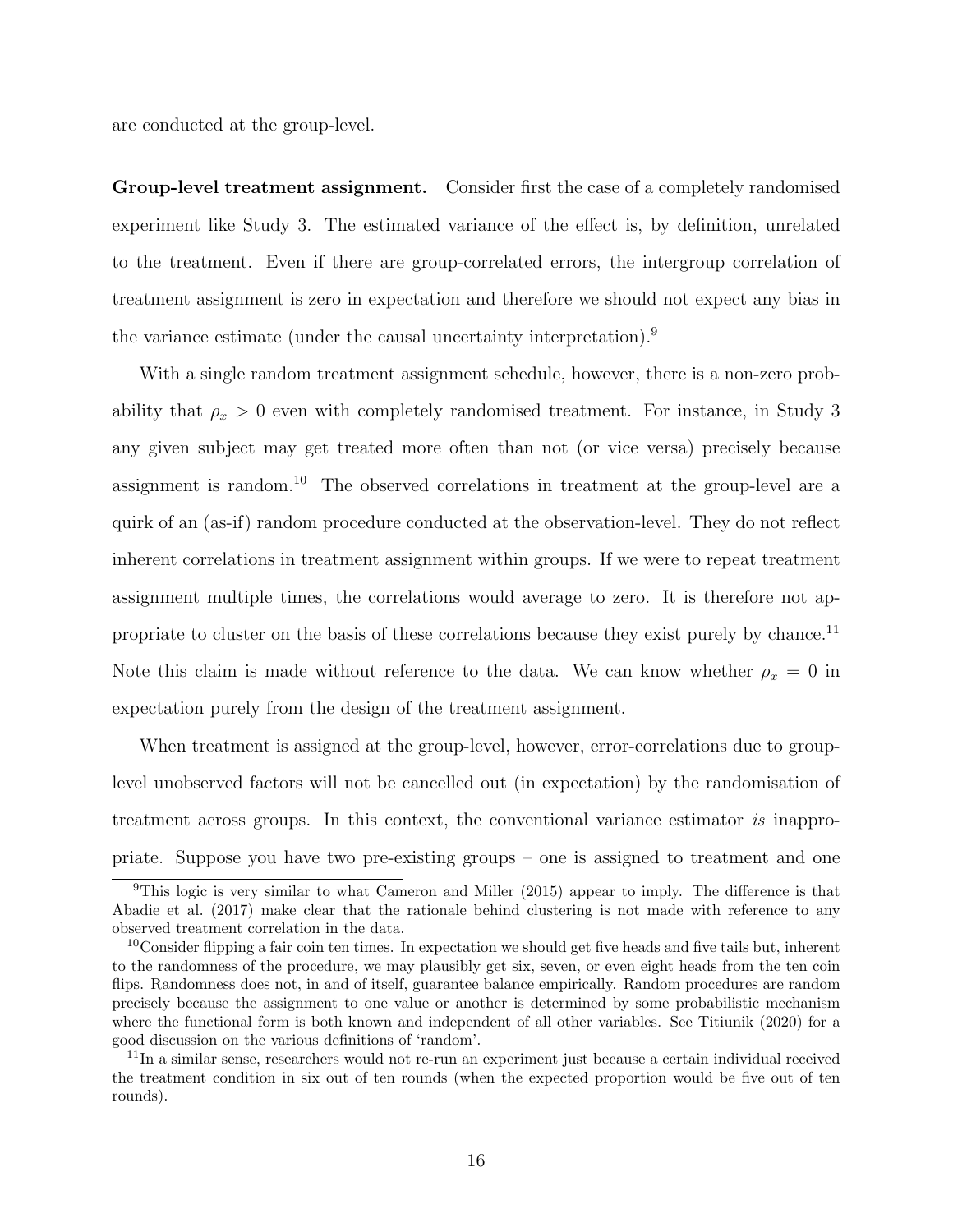to control. Suppose further that some unobserved feature uniformly affects the outcomes of individuals in the treatment group. Since all observations in that group receive the same treatment assignment, there is no way for the estimation strategy to disentangle this grouplevel influence on the outcome (despite treatment assignment over the groups being random). Our errors should therefore account for these deliberate error correlations, and we do so by using the clustered variance estimator.

Group-correlated random treatment assignment shares features with observational studies where clustering is used to correct variance estimates for unobserved correlations between groups, predictors and outcomes. An unobserved contextual variable may influence outcomes independent of the effect of the main predictor. If groups of observations share this contextual feature as well as values for the main predictor, then conventional estimates of variance will not account for these group-level error correlations. In a similar way, if experimental treatments are correlated within groups, and groups share some background unobserved features that impact the outcome, then we need to correct for that in our estimation of the variance. This occurs in the hypothetical Study 2 because treatment is constant within classrooms and students within classes will share unobserved features that influence the residuals of the statistical model. In short, one should only cluster one's errors on the basis of treatment assignment if treatment assignment is correlated within groups.

Group-level sampling. Researchers making claims about a broader population should ensure variance estimates account for the absence of those units not sampled in their data. In the case of clustered data, the variance estimator should take into account whether the number of observed *groups* is part of a wider population of groups. Imagine a completely randomised experiment that is conducted on two individuals. They complete a set number of rounds, the treatment is randomised at the round-level, and the experiment is well-powered. One of these individuals, however, refuses to engage in the experiment and no matter what treatment condition they receive they always report the same outcome. This experiment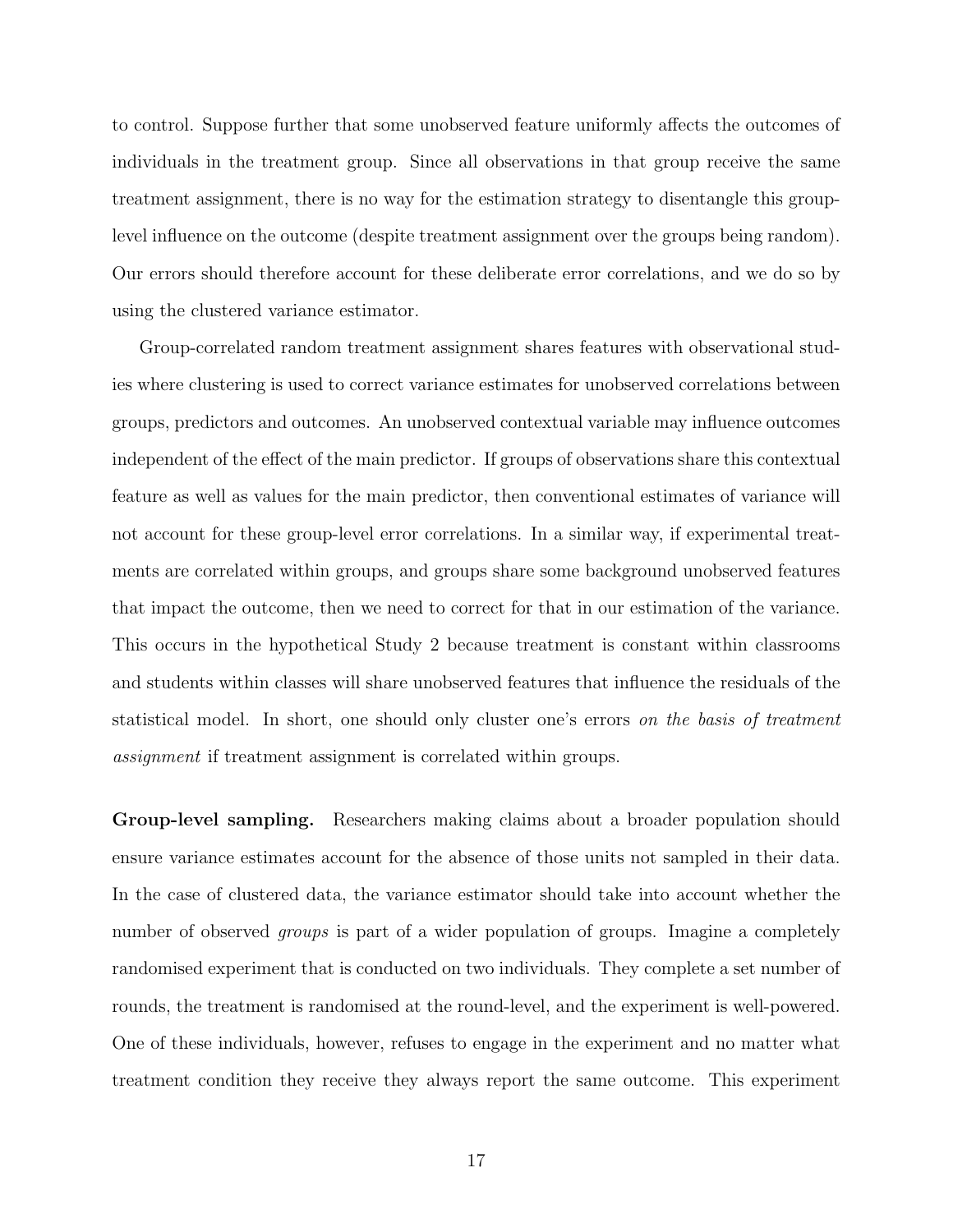will have two likely features. First, the point-estimate of the treatment is likely to be close to zero. But moreover, since the number of observations per individual is large, we expect the conventional standard errors to be quite narrow.

Intuitively these errors do not reflect the fact that an obstinate subject is skewing the results. At first glance, the narrow confidence intervals suggest the point-estimate is very precise. The problem in this case is that the researcher wants to make a claim about the experimental effect on a wider population of individuals but by chance one of the subjects is seemingly skewing not only the point-estimate but also the uncertainty of that estimate. By swapping the obstinate individual for another well-behaved subject, we might expect the treatment effect to change. Therefore, the uncertainty around the original estimate should account for this variability.

In such situations, clustering is appropriate since it captures the fact that the variance estimate is contingent on which groups were sampled from a wider population of groups.<sup>[12](#page-17-0)</sup> In the case of the obstinate subject, we would expect this to widen the confidence interval around the low treatment effect estimate, to capture the fact that the average treatment effect in the population will likely be higher than that recovered in this specific sample of individuals. In other words, when we sample at the group-level (selecting some groups but not others), our variance estimate should be adjusted to account for the fact that not all groups are included in the data. Note that in this case we cluster regardless of how treatment is assigned, to capture sampling rather than causal uncertainty related to which groups are observed. Again, however, once the sampling strategy is determined, whether the researcher should cluster standard errors is determined without reference to the observed data itself.

In addition to sampling being conducted at the group-level, two additional features must hold for the cluster-robust estimator to be unbiased. First, the number of clusters in the data needs to be reasonably large since the cluster-robust estimator developed by [Liang and](#page-45-1) [Zeger](#page-45-1) (LZ-estimator; [1986\)](#page-45-1) operates asymptotically [\(Cameron and Miller, 2015\)](#page-42-1).<sup>[13](#page-17-1)</sup> Second,

<span id="page-17-0"></span> $12$ Where repeat observations are taken, individuals can constitute groups (as in Study 3).

<span id="page-17-1"></span><sup>&</sup>lt;sup>13</sup>The LZ-estimator can be expressed as  $V[\beta] = (X'X)\hat{B}_C(X'X)$  where  $\hat{B}_C = \sum_{g=1}^G X'_g \hat{u}_g \hat{u}'_g X_g$  and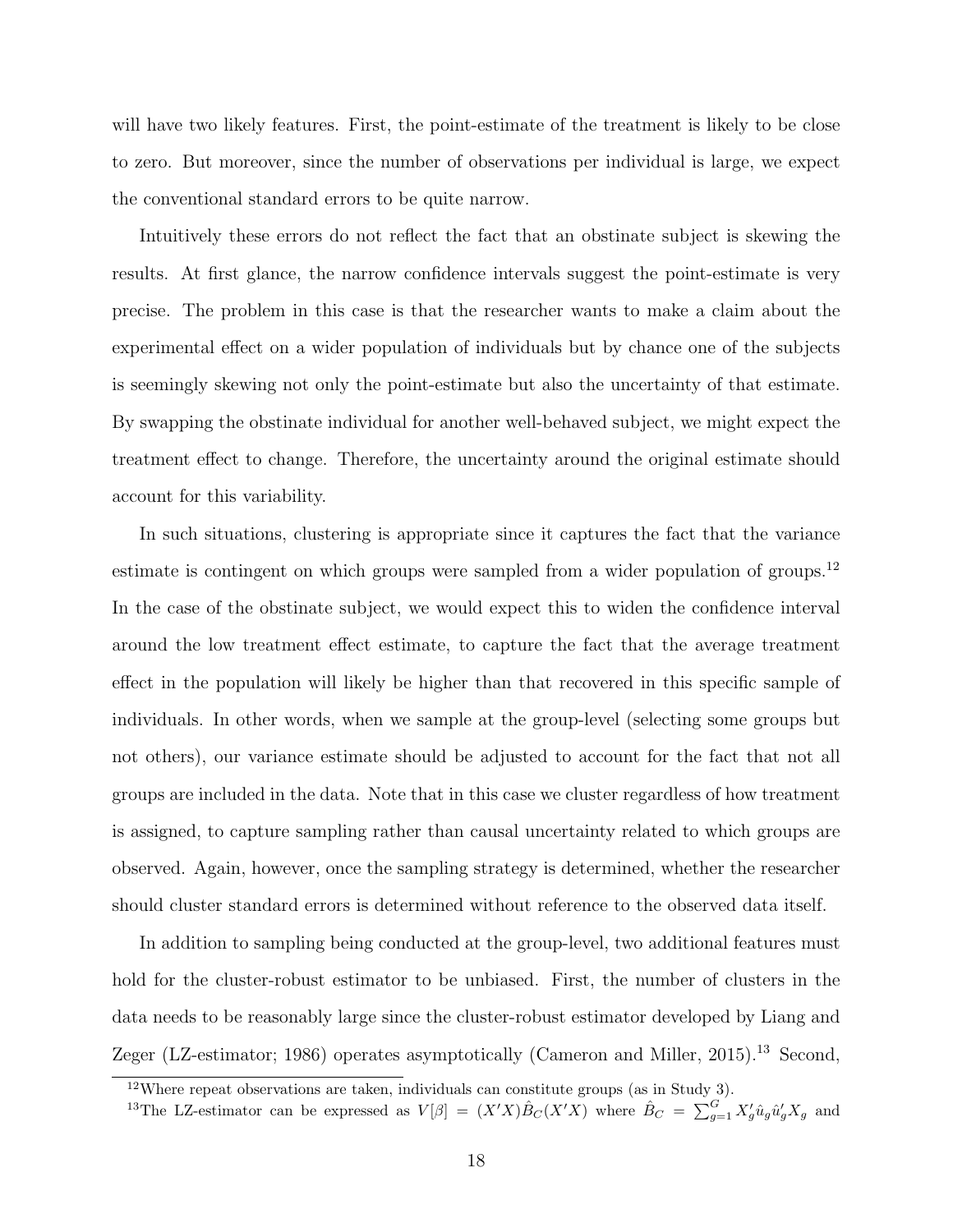the number of groups in the data must be a small proportion of the groups in the population or, equivalently, the number of groups in the population must be assumed to tend to infinity. If they are not, then cluster robust variance estimates will be conservatively biased against the true variance [\(Cameron and Miller, 2015;](#page-42-1) [Abadie et al., 2017\)](#page-41-2).

This "vanishing proportion" feature of the typical cluster-robust variance estimator has substantial implications for experimental researchers. When designing their analyses, experimenters must decide whether they wish to make an inference about a population beyond the groups included in the data. There are many cases where this will likely be the case – repeat-round games using a sample of individuals are typically used to infer the size of an effect on some wider human population (be it geographical or socio-economic). If generalisability is desired, then the requirement that the number of groups in the data is small relative to the population of groups must hold.

If the number of groups is not a vanishingly small proportion of possible groups, or researchers simply want to estimate the uncertainty of causal effects with respect to the specific sample, then cluster-robust estimation should not be used. In these cases, the data does not contain a vanishingly small sample of the clusters in the population – instead it contains the "population" of clusters itself. Consequently, the data's composition would violate the asymptotic assumptions needed for the cluster-robust estimator to be unbiased.

Summary. Table [3](#page-19-1) distils the design-based approach and provides a simple reference for experimental researchers to use. If either treatment is assigned at the group level or the groups in the data are a small sample of groups from a larger population then clustering is appropriate [\(Abadie et al., 2017\)](#page-41-2). If neither hold, then one should not use cluster-robust variance estimation. Two implications of this section are worth restating. First, researchers can determine the appropriateness of cluster-robust variance estimation before collecting

 $\hat{u}_g = y - X_g \hat{\beta}$  [\(Cameron and Miller, 2015,](#page-42-1) p.8). Hence it is clear that the estimator operates by averaging over the groups, and will therefore perform better when the number of groups in the data is large. The optimal number of clusters will vary dependent on the features of the clusters themselves [\(Carter, Schnepel](#page-42-2) [and Steigerwald, 2017\)](#page-42-2). Corrections to the cluster-robust estimator can be made to account for small absolute numbers of clusters in the sample.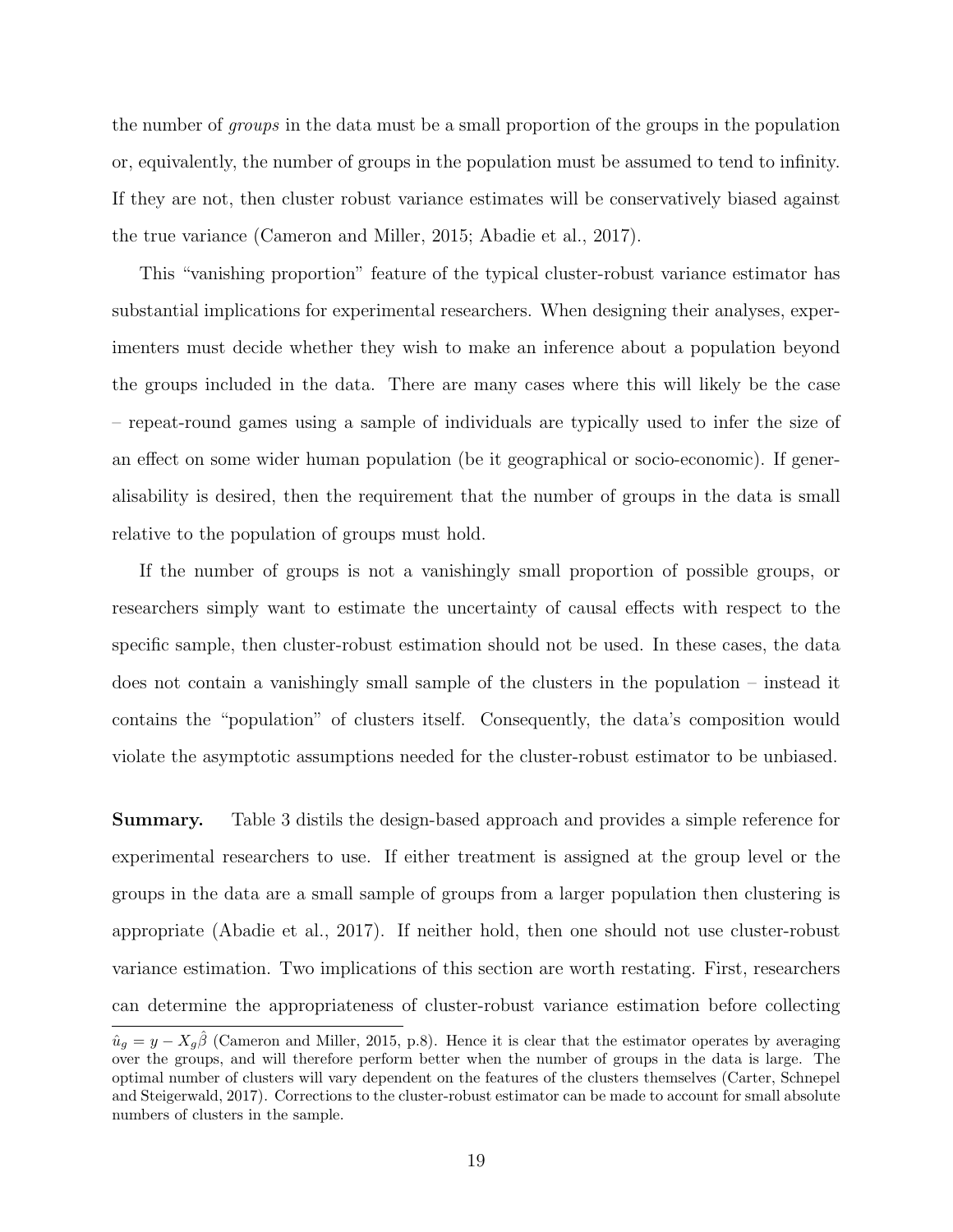<span id="page-19-1"></span>Table 3: Should researchers cluster based on the design-based approach to variance estimation?

|                                                               | Sampled groups<br>small proportion<br>of all groups          | Sampled groups<br>large<br>proportion/all<br>potential groups |
|---------------------------------------------------------------|--------------------------------------------------------------|---------------------------------------------------------------|
| Treatment<br><i>assignment</i> at<br>$group-level$            | Cluster errors                                               | Cluster errors                                                |
| Treatment<br><i>assignment</i> at<br><i>observation-level</i> | Cluster errors (if<br>making a<br>population-level<br>claim) | Do not cluster<br>errors                                      |

data. Both the assignment and sampling strategies are known prior to data collection. Second, researchers should be sensitive to whether their analysis aims to make an inference about a population beyond their sample, and if so whether there are sufficiently many groups both in their sample and the wider population for the cluster-robust estimator to be unbiased. In all cases, researchers should make explicit the type(s) of uncertainty they quantify in their analysis.

What if experimenters choose the wrong estimation strategy? How big a difference does the choice of variance estimator make in practice, and therefore how biased can the standard errors be? In the next two sections I present simulation and replication evidence to show that the difference in variance estimation can be very substantial in experimental contexts. In turn, these results demonstrate the substantive importance of following the design-based approach outlined above.

# <span id="page-19-0"></span>3 Simulation evidence in favour of the design-based approach

This section expands upon the general problem of variance estimation in statistical terms. I focus in particular on the treatment assignment aspect of variance estimation. Sampling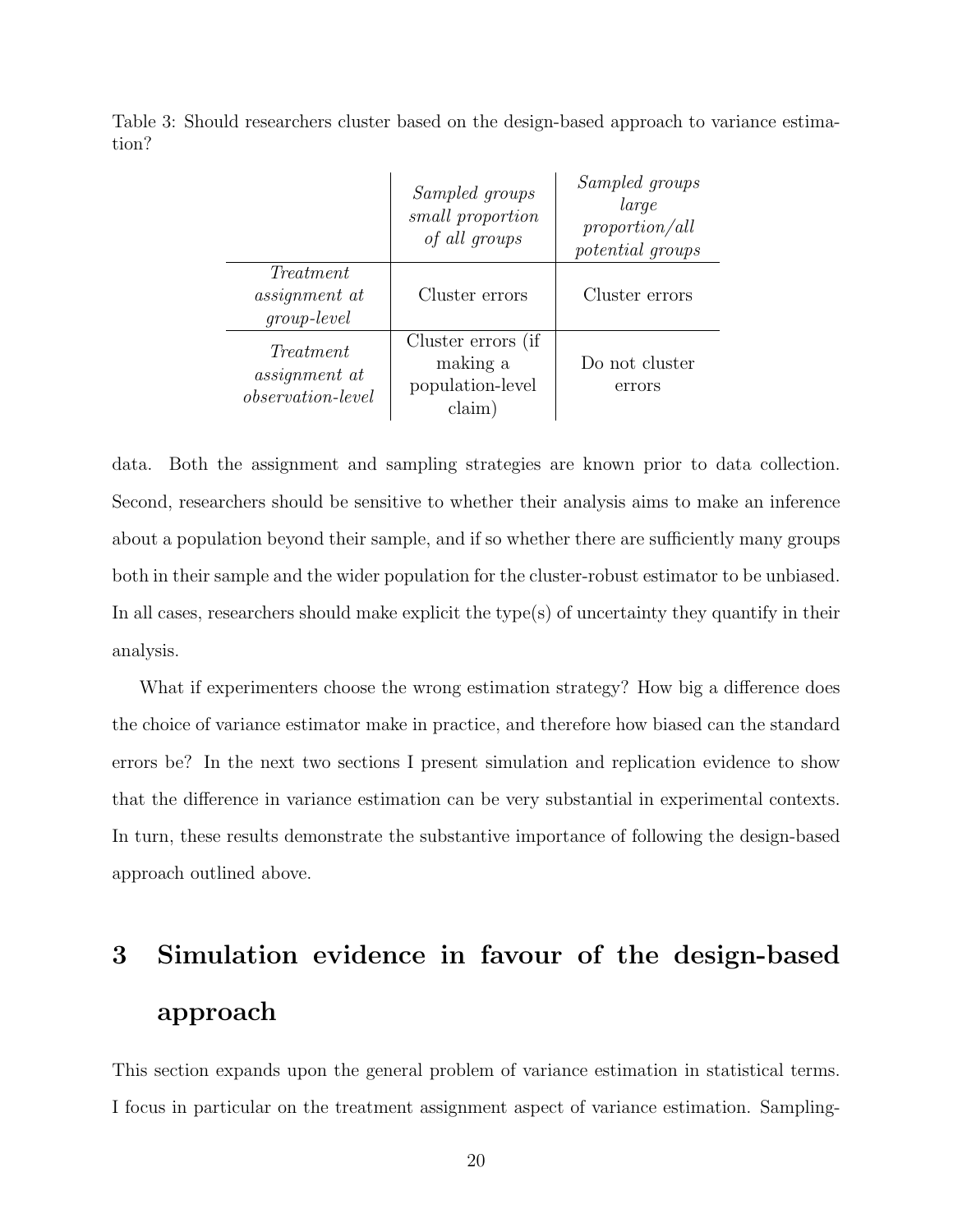related concerns are ubiquitous and covered in depth elsewhere (e.g. [Huber, 1967;](#page-44-0) [White,](#page-46-0) [1980;](#page-46-0) [Liang and Zeger, 1986\)](#page-45-1). Using Monte Carlo simulations, I demonstrate that even under observation-level randomisation it is probable that conventional and cluster-robust variance estimates will diverge substantially.

#### Conventional estimation of variance

Suppose some treatment  $D$  is linearly related to an outcome Y. The true model is specified as follows,

$$
Y = D\beta + \epsilon,\tag{6}
$$

where D is a  $n \times k$  matrix,  $\beta$  is a  $k \times 1$  vector, and  $\epsilon$  is the randomly distributed residual. For the simplest experimental set up we consider,  $D$  can be considered a  $n \times 1$  matrix of treatment assignments, and  $\beta$  the corresponding effect of treatment on the outcome.

With a finite sample of observations, the optimisation problem is finding  $\hat{\beta}$  such that the squared residual ( $\epsilon' \epsilon$ ) is minimised. In Appendix A1, I present the full derivation for completeness. Here it is sufficient to state that our estimate of variance  $var(\hat{\beta})$  is the squared difference between the true average causal effect  $(\beta)$  and our best estimate  $(\hat{\beta})$ , such that:

$$
Var(\hat{\beta}) = E[(\hat{\beta} - \beta)(\hat{\beta} - \beta)'],
$$
\n(7)

which is equivalent to:

$$
Var(\hat{\beta}) = (D'D)^{-1} E[\epsilon \epsilon'] D(D'D)^{-1}.
$$
\n(8)

The variance of  $\hat{\beta}$  in Equation [17](#page-51-0) is itself an estimate–in exactly the same sense that  $\hat{\beta}$ is an estimate of the true  $\beta$ .<sup>[14](#page-20-0)</sup> This feature is often neglected. Given a finite sample, we do not know the true variance of the treatment effect (and covariates). Instead, we observe a subset of the population, note the deviations from the predicted value (given the linear

<span id="page-20-0"></span><sup>&</sup>lt;sup>14</sup>The Gauss-Markov theorem, which rests in part on the above assumptions, proves that  $\hat{\beta}$  is the best linear estimator of  $\beta$ .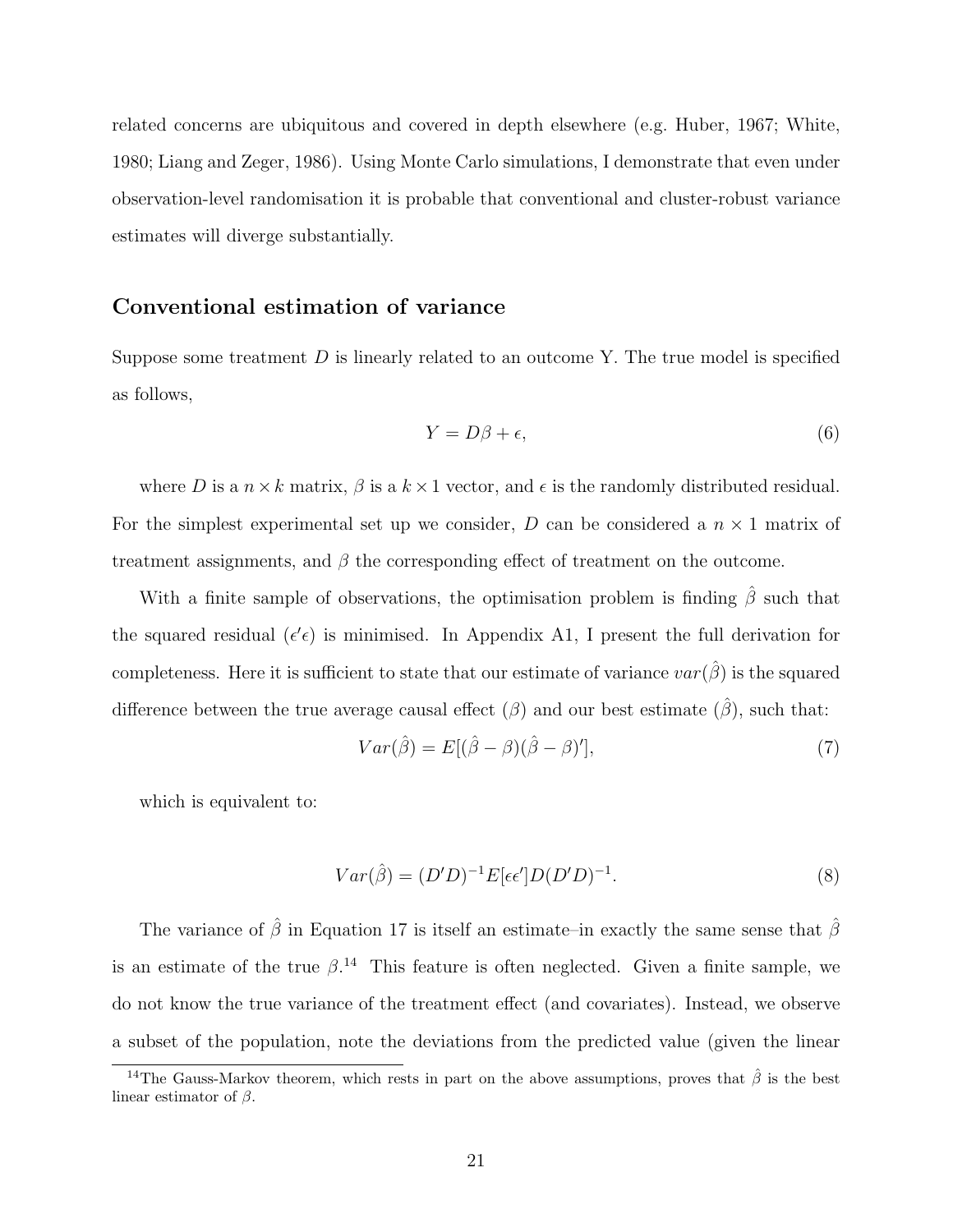model above), and from this infer something about the true variance in the population. As such, the standard errors of the coefficients are themselves an estimate, and not a deductive by-product, of regression models.

Since X is known, from Equation [17](#page-51-0) our estimate of variance reduces to  $E[\epsilon \epsilon']$ , which is the variance-covariance matrix ( $\Omega$ ). Under conventional estimation, we assume that  $\Omega = \sigma^2 \times I$ . This specification is a direct result of the standard Gauss-Markov (GM) assumptions. First, for every value of D, the conditional expectation  $E[\epsilon \epsilon' | D]$  is assumed to be constant (i.e. variance is homoskedastic). Therefore, the diagonal elements of the variance-covariance matrix are equal to some constant  $\sigma^2$ . Second, since we also assume error terms are uncorrelated, there is no covariance between any two distinct residuals (i.e. off-diagonal elements of the covariance matrix are zero). Hence the variance-covariance matrix is equivalent to multiplying the  $n \times n$  identity matrix by  $\sigma^2$ . Imposing these restrictions on the structure of  $\Omega$ , we only need to recover an estimate of  $\sigma^2$ , using the observed error in our sample:  $\hat{\sigma}^2 = \frac{e^i e}{n-i}$  $\frac{e'e}{n-k}$ .

Any estimate of the true variance of  $\hat{\beta}$  is entirely dependent on the simplifying assumptions we make about the nature of the variance-covariance matrix  $\Omega$ . In particular, if either of the two GM assumptions are violated then our estimate of the variance of  $\hat{\beta}$  will be incorrect (by definition). This latter feature matters hugely for statistical inference. Consider the parallel concern about the point-estimates  $\hat{\beta}$ . When we violate the GM assumptions – if for instance observations are not independent – our estimated coefficients are no longer unbiased linear estimators of the true  $\beta$ . In which case, our statistical inferences using conventional estimation are invalid. The same logic applies to variance estimation. If we do not satisfy the GM assumptions, our estimation of the variance of  $\hat{\beta}$  are incorrect, and therefore any statistical inference about  $\beta$  is harmed because we have incorrectly estimated its variance.

#### Biased standard errors under the assumption of clustered data

Clustering in the data is a specific violation of the GM assumptions, whereby the covariance between off-diagonal elements of  $\Omega$  are non-zero. This is true if there is group structure to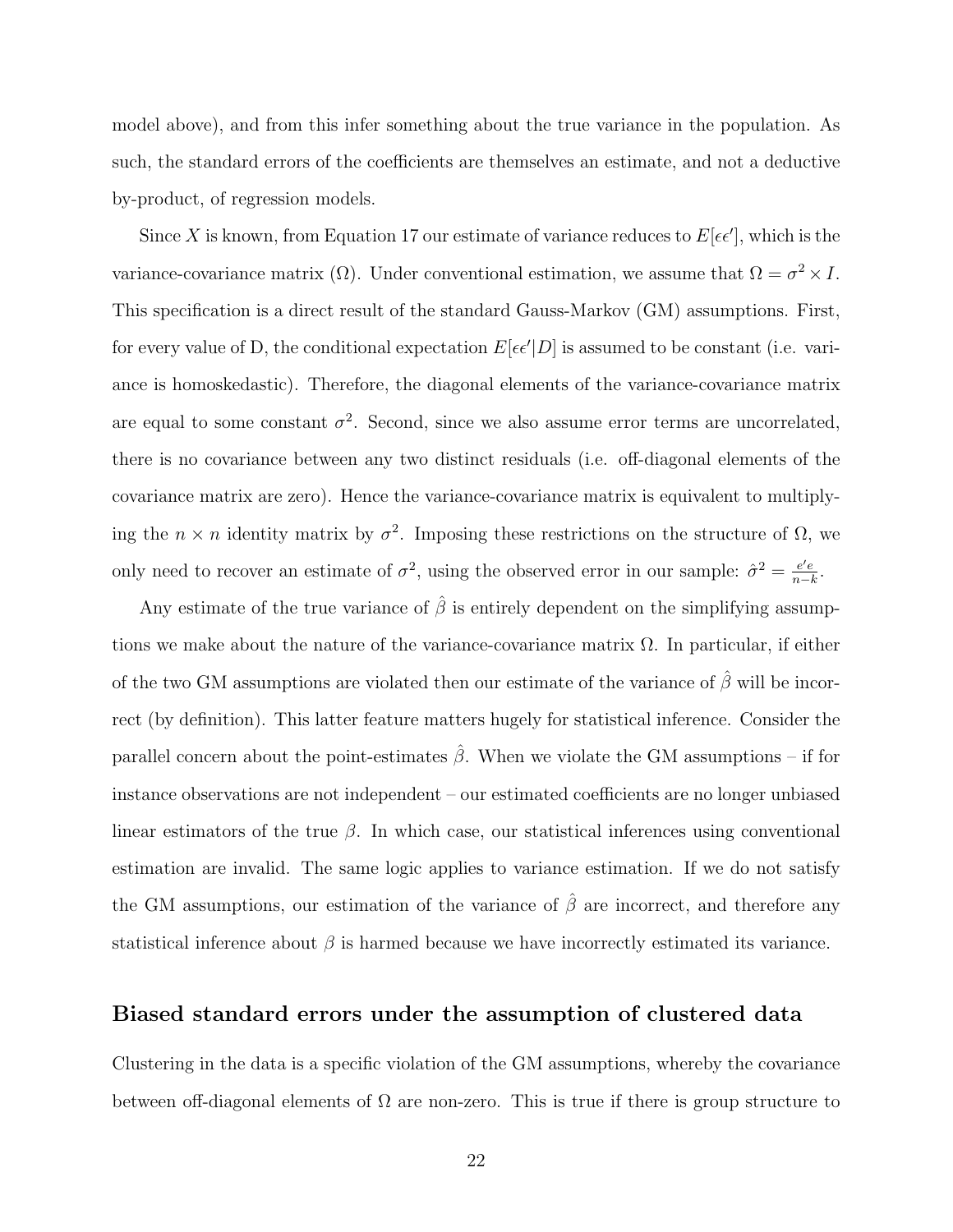residuals, such that  $cov(\epsilon_i, \epsilon_j) > 0$  if  $g_i = g_j$ , else  $cov(\epsilon_i, \epsilon_j) = 0$ . In which case,  $\Omega \neq \sigma^2 I$ (since multiplying the identity matrix means all off-diagonal elements are equal to zero) and so  $\sigma^2$  is not an unbiased estimate of  $\hat{\beta}$ 's variance.

When  $\Omega$  exhibits clustering, we cannot reduce  $E[\epsilon \epsilon']$  to an estimation problem over  $\sigma^2$ alone. Instead, assuming homoskedastic residuals, the correct specification of the variance of  $\beta$  is

$$
\hat{\text{var}}(\hat{\beta}) = \sigma^2 (D'D)^{-1} D' V D (D'D)^{-1},\tag{9}
$$

where V is the block-diagonal matrix of inter-group error correlations  $\rho$  [\(Moulton, 1986\)](#page-45-0). In other words, we have substituted the identity matrix, which imposes strict conditions on the values of the variance-covariance matrix, with a matrix of the same dimension as I but which is capable of capturing the extent to which residuals may covary when observations belong to the same group.

V itself is unobservable since we cannot observe the entire population and therefore do not know the actual covariation between groups. Valid inference about coefficients' variance when data has group-level structures requires an estimate of both  $\sigma^2$  and V. Incorrectly using the naive estimator of variance, when residuals exhibit within-group covariance, leads to estimation bias [\(Moulton, 1986;](#page-45-0) [Liang and Zeger, 1986\)](#page-45-1). The extent to which the conventional variance estimator is biased (expressed as the ratio between the true and naive variance estimate of  $\hat{\beta}$  can be expressed as,

<span id="page-22-0"></span>
$$
Biasvar(\hat{\beta}) = 1 + [(\text{var}(m_i)/\bar{m}) + \bar{m} - 1] \rho_x \rho,
$$
\n(10)

where  $\rho_x$  is the intraclass correlation coefficient (ICC) of  $x_{gi}$ . The extent to which variance is inflated or deflated by is known as the "Moulton Factor" [\(Angrist and Pischke, 2009\)](#page-41-4) after Brent Moulton who first outlined this relationship [\(Moulton, 1986\)](#page-45-0).

As either the ICC or correlation of errors within groups increase (decrease), the standard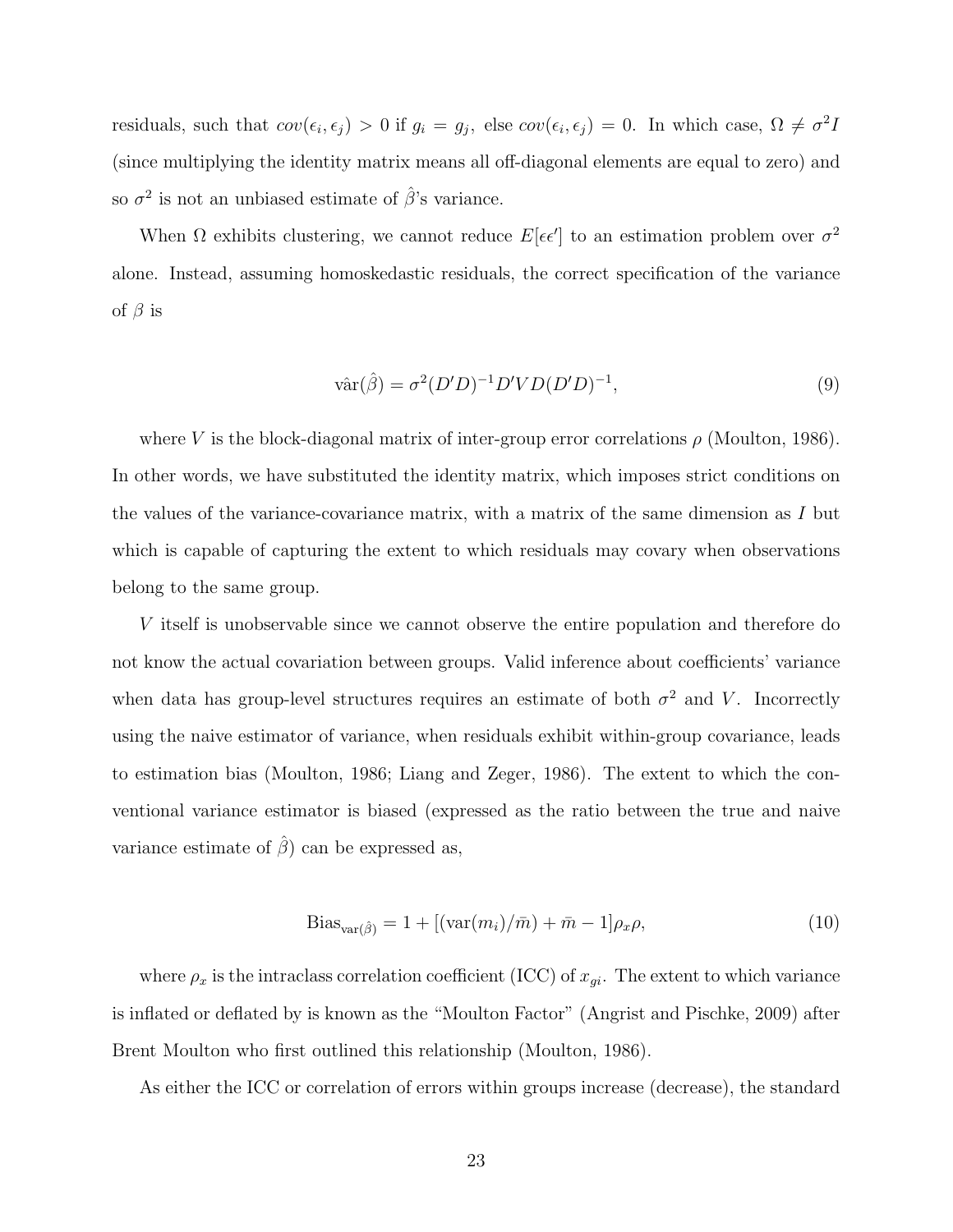error is inflated (deflated). Moreover, since both  $\rho$  and  $\rho_x$  have a possible range [-1, 1] (in Moulton's specification) it is possible the conventional estimator can be both overly-conservative or not conservative enough of the true variance of the predictor.<sup>[15](#page-23-0)</sup> As the mean group size  $\bar{m}$  decreases, or observations become more unevenly distributed across groups, then this would also inflate the conventional estimate of the predictor's variance.[16](#page-23-1)

#### Clustering under complete randomised assignment

The Moulton Factor captures the extent to which the conventional estimator is biased if, in fact, one should cluster standard errors in a given design. More broadly the Moulton Factor is a scalar that reflects the extent to which a variance estimate changes as one switches between using conventional and clustered variance estimators. Usefully, therefore, we can use the Moulton Factor to understand whether and why clustering alters variance estimation under the assumption of randomisation.

Let  $g \in G$  index groups of observations that each contain j observations (for the sake of simplicity).<sup>[17](#page-23-2)</sup>  $D_{ig}$  is the treatment assignment for the *i*th observation within group g and  $y_{ig}$ denotes the corresponding observed outcome. We estimate the model  $y_{ig}^* = \beta_0 + \hat{\beta_1}D_ig + \epsilon_{ig}$ and focus on the potential bias of  $var(\hat{\beta}_1)$  which is given by Equation [10.](#page-22-0) Under these assumptions, the Moulton factor collapses to,

<span id="page-23-3"></span>
$$
\text{Bias}_{\text{var}(\hat{\beta}_1)} = 1 + [j-1]\rho_x \rho. \tag{11}
$$

<span id="page-23-0"></span> $15$ This range is true of the ICC estimator as detailed in [Moulton](#page-45-0) [\(1986\)](#page-45-0) (see [Griffin and Gonzalez, 1995\)](#page-43-5). More recent ICC specifications have a strictly positive range: given a random effects model  $Y_{ij} = \mu + \alpha_j + \epsilon_{ij}$ for individuals i and groups j, the ICC can be expressed as  $\frac{\sigma_{\alpha}^2}{\sigma_{\alpha}^2 + \sigma_{\epsilon}^2}$ , i.e. the proportion of variance accounted for by the group over the total variance (Rodríguez and Elo,  $2003$ ). But note that even under the assumption that  $\rho_x > 0$ , if  $\rho < 0$  then  $\rho \cdot \rho_x < 0$ .

<span id="page-23-1"></span><sup>&</sup>lt;sup>16</sup>In a non-experimental setting, it is clear how a group-level regressor repeated in an individual-level dataset skews standard errors. Where the regressor is invariant within groups but variant across groups,  $\rho_x = 1$  and so even with some small error-correlation within groups, the conventional estimator will be biased.

<span id="page-23-2"></span><sup>&</sup>lt;sup>17</sup>In fact, what follows below is not contingent on equal group sizes. Unequal group sizes affect the size of the variance bias factor, but not the two correlation terms  $\rho_x$  and  $\rho$ . To the extent that one's dataset may contain missing data or uneven group sizes, the actual impact of group-related errors is mediated by the square-bracketed term in Equation [10,](#page-22-0) instead of that in Equation [11.](#page-23-3)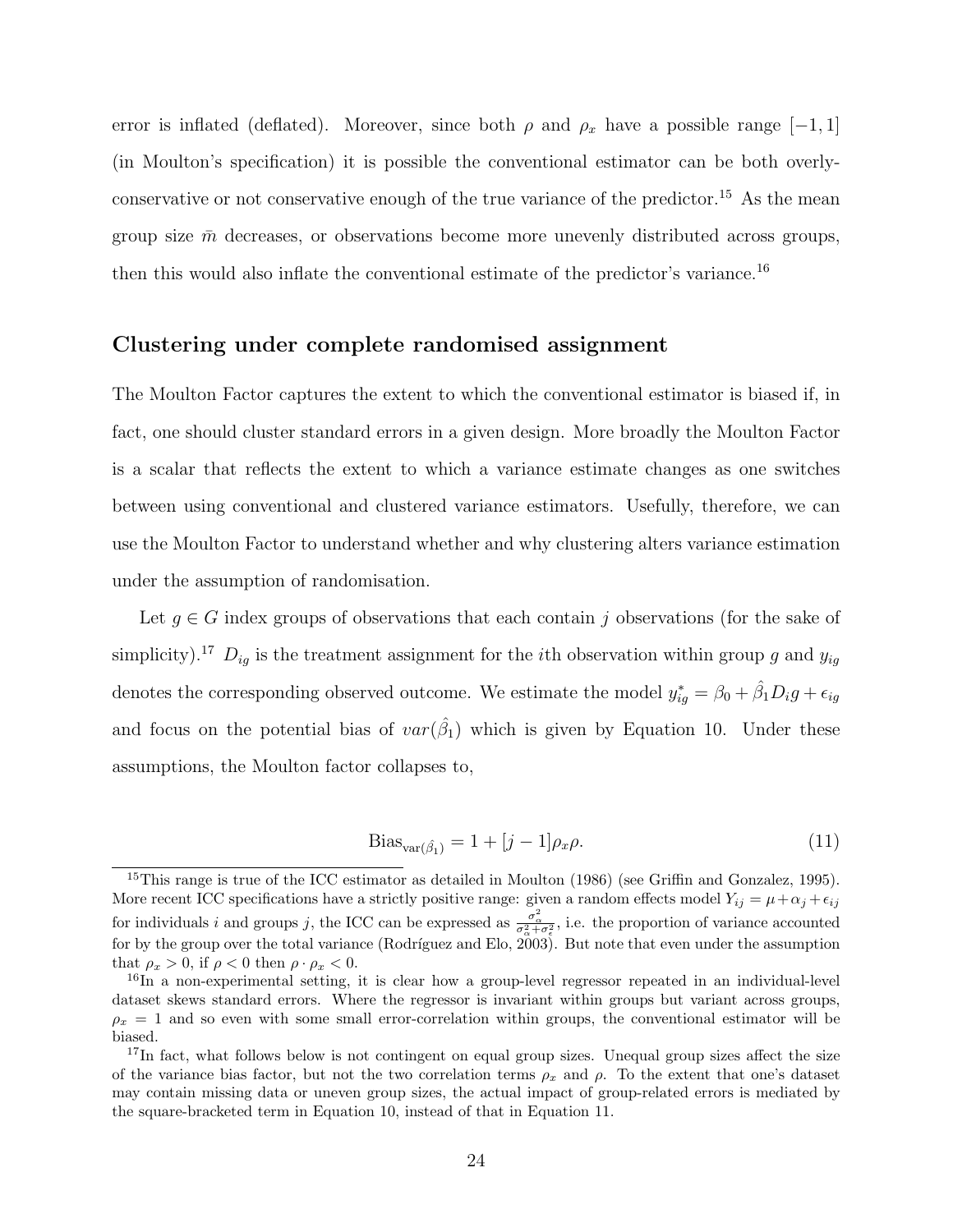Hence, differences in the estimated variance rely on both the ICC and correlation of within-group residuals being  $\neq 0$  and, trivially, that the number of observations per group must be  $> 1$ . Less trivially, as the number of observations per group increases, the potential bias of the conventional variance estimator increases (assuming some non-zero  $\rho_x \rho$ ). Since both  $\rho$  and  $\rho_x$  must be non-zero for the estimated variance to be biased, I consider each inflation term in turn.

Correlated errors. Despite randomisation, it is likely that errors will be correlated within groups. Observation-level assignment will randomise treatment across observations within groups but that does not mean that inherent characteristics of that group are also randomised across observations. Suppose we run a repeat-observation experiment on a set of individuals with a binary treatment and some outcome like giving in a dictator game. The treatment may affect one's willingness to distribute, but each individual will have some unobserved qualities that affect their latent attitudes towards giving – altruistic preferences for example. These features do not affect the estimate of the treatment coefficient, but they may affect the estimate of the coefficient's variance. The same logic applies in contexts where randomisation occurs at the group-level. Unobserved features of the group will be invariant across these observations (and invariant with the treatment indicator too).

Since unobserved qualities are constant across rounds, irrelevant of treatment, there may be some constant unobserved effect of each group's profile. In which case,  $\rho \neq 0$ .

Intraclass correlation of the treatment regressor.  $\rho \neq 0$  alone is insufficient to lead to a difference between conventional and cluster-robust variance estimates. The total inflation factor is a product of both the error correlation term and the intraclass correlation of the treatment regressor (i.e.  $\rho \times \rho_x$ ). If  $\rho_x = 0$ , then irrespective of any correlation in error terms across groups, there will be no effect on the estimated variance of the treatment effect. This feature appears to motivate the claim in [Cameron and Miller](#page-42-1) [\(2015\)](#page-42-1) that randomisation precludes the need for clustered variance estimation.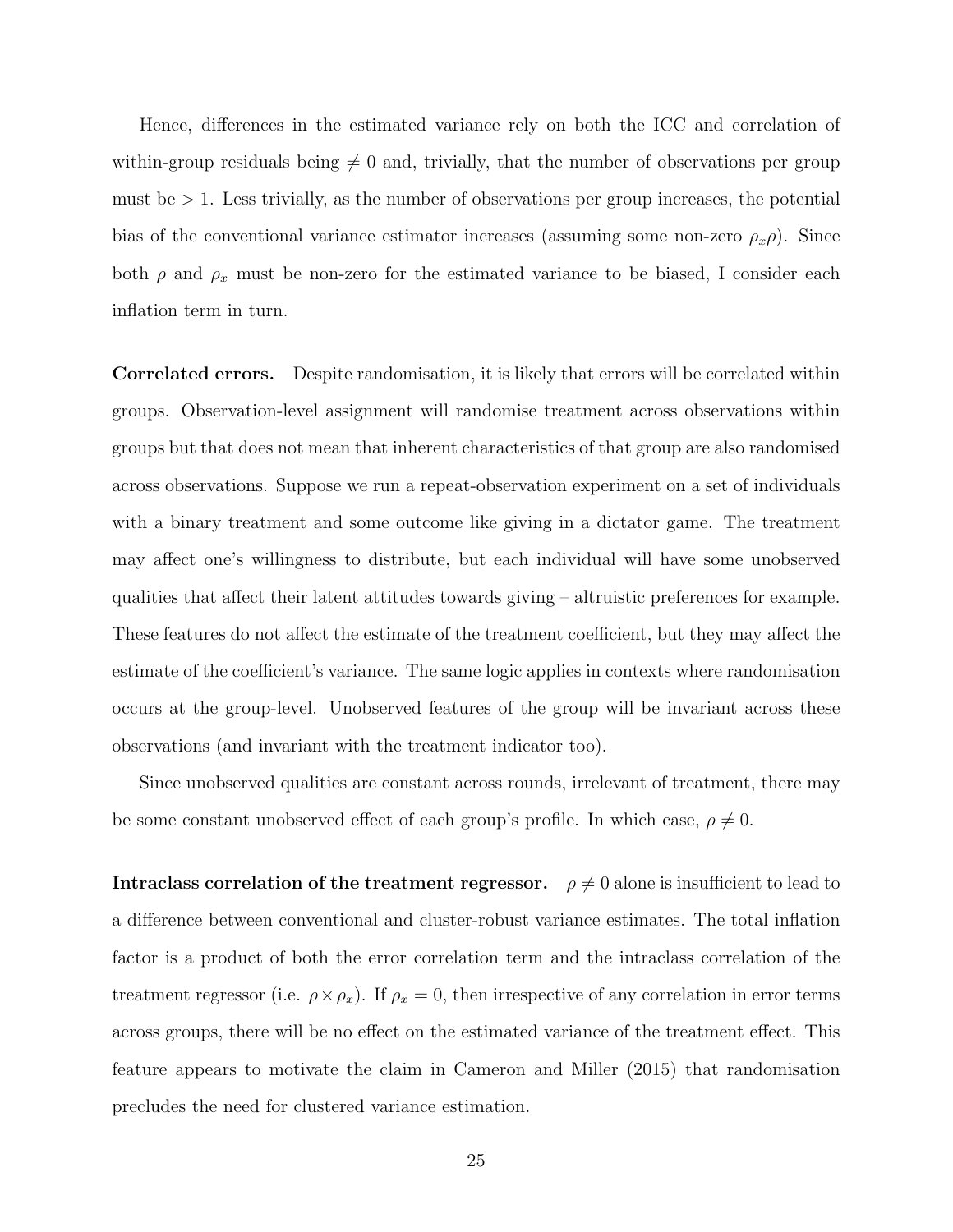In a fully randomised experimental context the expectation is that  $\rho_x = 0$  since treatment is randomised within groups. Since treatment is randomly assigned at the observation level,  $P(D_{ig}) \perp P(D_{ig}), \forall g \neq g'$ . Hence the ICC of the treatment regressor will equal 0 in expectation. That is  $\rho_x = 0$  when  $P(D_{ig} = z) = P(D_{ig} = z')$ ,  $\forall z, z' \in Z$  since the value of the regressor is not contingent on any feature of the group  $g$ , and so the proportion of variance explained by the grouping variable will be equal to zero.

In short, therefore, our estimates of randomised treatment effects *should not* be affected by repeat observations so long as the treatment is randomised within and across groups. Even if there is some group-correlated unobserved features in the data that are related to the outcome, when  $\rho_x = 0$  the scaling factor collapses to 1 and the clustered and non-clustered errors are identical.

Despite this expectation, given the stochastic nature of random assignment, any particular randomisation may result in  $|\rho_x| > 0$ . Even a small observed  $\rho_x$  has the potential to bias one's variance estimate if either the group size or within-group error correlation is sufficiently large. In fact, the probability of observing a non-zero  $\rho_x$  is dependent on the number of rounds. When  $j$  is small the probability of achieving truly randomised allocations of treatments decreases and thus the likelihood that  $\rho_x \neq 0$  increases.<sup>[18](#page-25-0)</sup>

Under randomisation for a binary treatment,

$$
\lim_{j \to \infty} P(D_{ig} = x) = 0.5, x \in \{0, 1\}.
$$

But when the number of observations per individual  $j$  is relatively small, the withinindividual proportion of treated and non-treated rounds may not be perfectly balanced. In a two-round experiment, for example, the probability of a completely imbalanced treatment profile is the same as a completely balanced profile:  $P(D_1 = D_2) = P(D_1 \neq D_2) = 0.5$ . And across the full sample, even if  $P(D_{ij} = 1) = 0.5$ , there may be sufficient imbalance within

<span id="page-25-0"></span><sup>&</sup>lt;sup>18</sup>Though this will be somewhat offset by reducing the potential bias of the standard variance estimator relative to larger group sizes (see Equation [11\)](#page-23-3).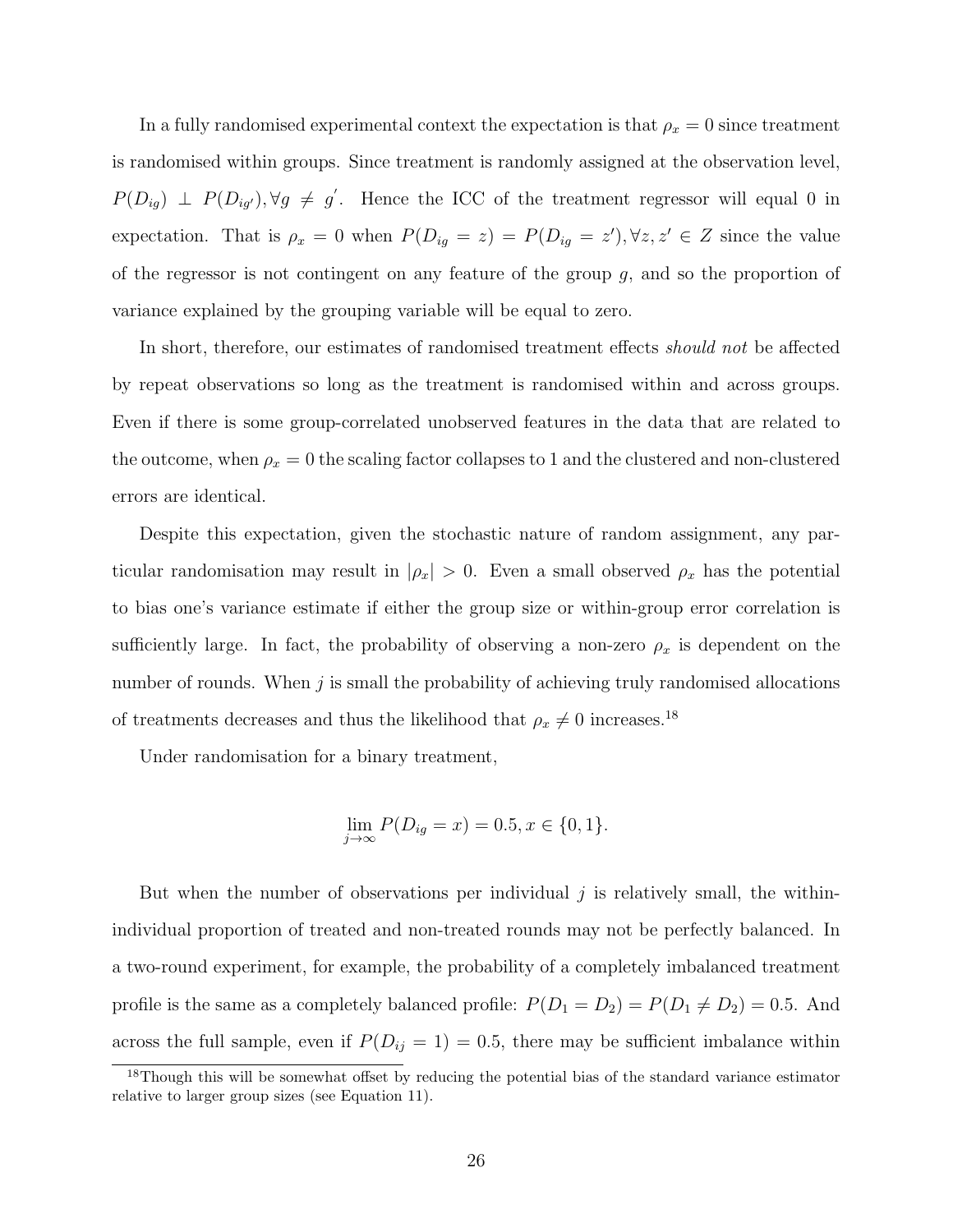<span id="page-26-0"></span>

Figure 1: Distribution of Monte Carlo simulated intra-class correlations of the treatment regressor  $(\rho_x)$  with fully randomised treatment assignment over units. The coloured lines correspond to different numbers of observations per group  $i$ . Each simulation randomly assigns a binary treatment to  $i \times j$  units, where  $i = 500$ . The distribution of values for each  $j \in \{2, 5, 10, 15, 20\}$  is obtained by repeating the randomisation procedure 1000 times, calculating the ICC separately each iteration.

individuals' own set of assignments such that  $\rho_x \neq 0$ .

Figure [1](#page-26-0) demonstrates this result using Monte Carlo simulations of  $\rho_x$  where treatment assignment is completely randomly assigned, for varying numbers of rounds per individual. The expected value across all round sizes is equal to zero, but with fewer rounds, there is clear potential for the observed ICC value of the regressor to be non-zero. At the lower bound of group sizes  $(j = 2)$  the ICC distribution is notably shallow but as group size increases to five, a 95 percent interval covers [-0.03,0.03].

Given the results in Figure [1,](#page-26-0) imbalanced treatment assignment within individuals as a result of random assignment will not always preclude within-group correlation of treatment. Thus, while the procedure of binary randomisation may itself be a stochastic process, there is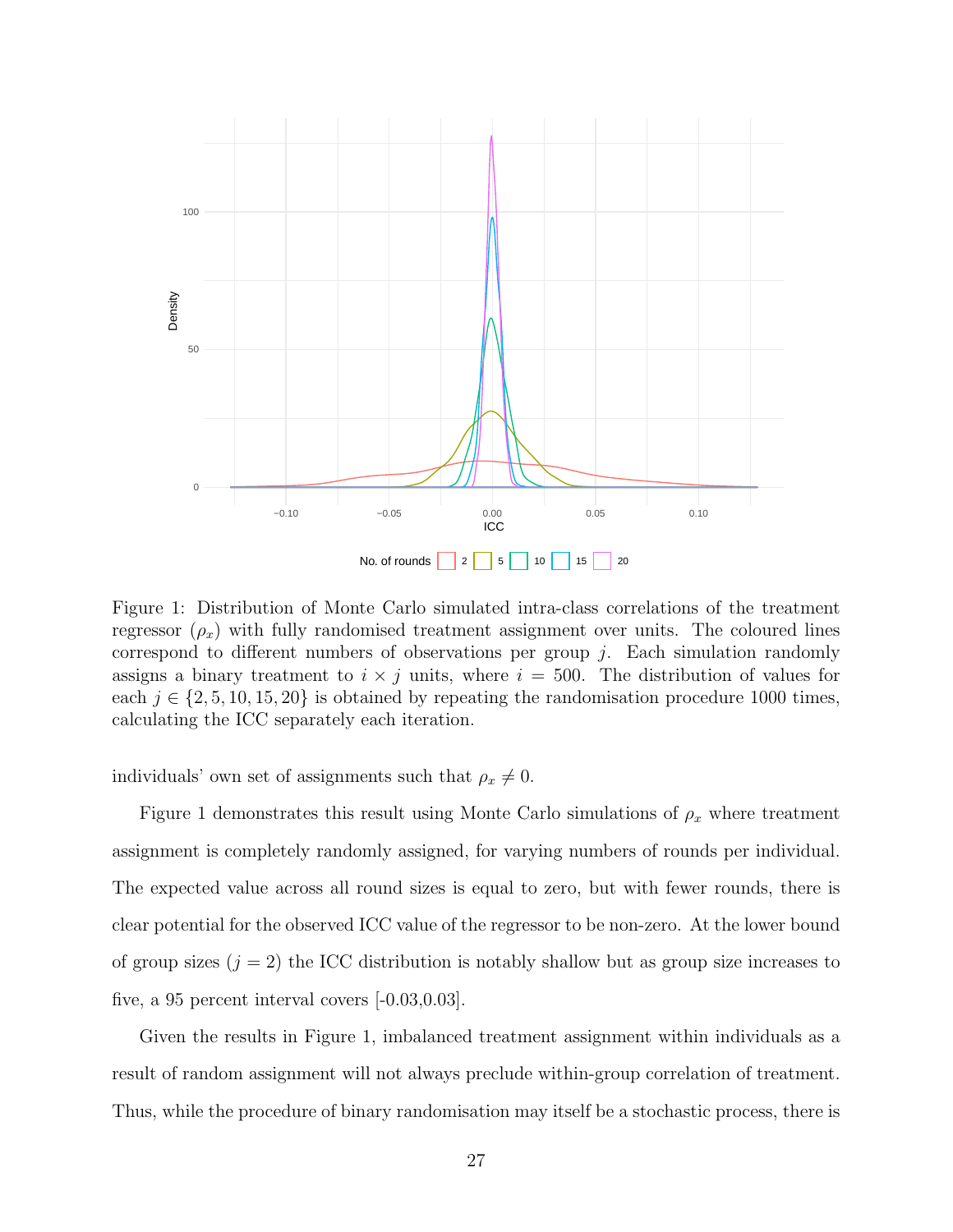no guarantee that the resultant treatment assignments within groups approximates a random distribution, such that there is some potential for  $\rho_x \neq 0$ .

In the case of group-correlated treatment assignment,  $\rho_x \neq 0$  by definition. Therefore any group-level error structure as a result of unobserved features shared across members of a group will alter the estimated variance as determined by Equation [10.](#page-22-0)

**Total change in variance.** Non-zero values for both  $\rho$  and  $\rho_x$  are possible regardless of the level at which treatment is assigned. Multiple observations from the same group will likely mean errors are correlated within groups. Even when randomisation is conducted at the observation-level, this does not preclude non-zero within-group correlations for any given random treatment assignment. Clustering will therefore likely make a difference to one's estimate of the regressor's standard error. But by how much?

In Equation [11](#page-23-3) j features as both an inflater of the entire scaling factor, but also deflates the variance of  $\rho_x$ 's random distribution (see Figure [1\)](#page-26-0). When these two forces are combined, even though an increase in the number of rounds lowers the probability of a non-zero  $\rho_x$ , this is undone by the larger  $[j-1]$  inflationary term that acts separately to  $\rho_x$  in the scaling formula. Figure [2](#page-28-1) displays the results of multiplying the computed ICCs in Figure [1](#page-26-0) by the corresponding  $[j-1]$ . As a result, even at relatively large number of rounds per subject, the variance of the random ICC distribution around the mean of 0 is considerable.

Second, given  $\rho$  has a potential range  $[-1, 1]$ , the total distortion of the standard error is moderated by the extent of the error correlation. At its maximum  $\rho = 1$ , errors are entirely correlated within individuals, suggesting that all residual variance in the outcome is explained by invariant features of the subjects themselves. As  $|\rho| \to 0$ , this mediates the entire scaling factor, and thus the potential divergence from the conventional estimate decreases.

The results in this section demonstrate that conventional and cluster-robust variance estimates can vary substantially. These simulations also offer direct evidence against the ar-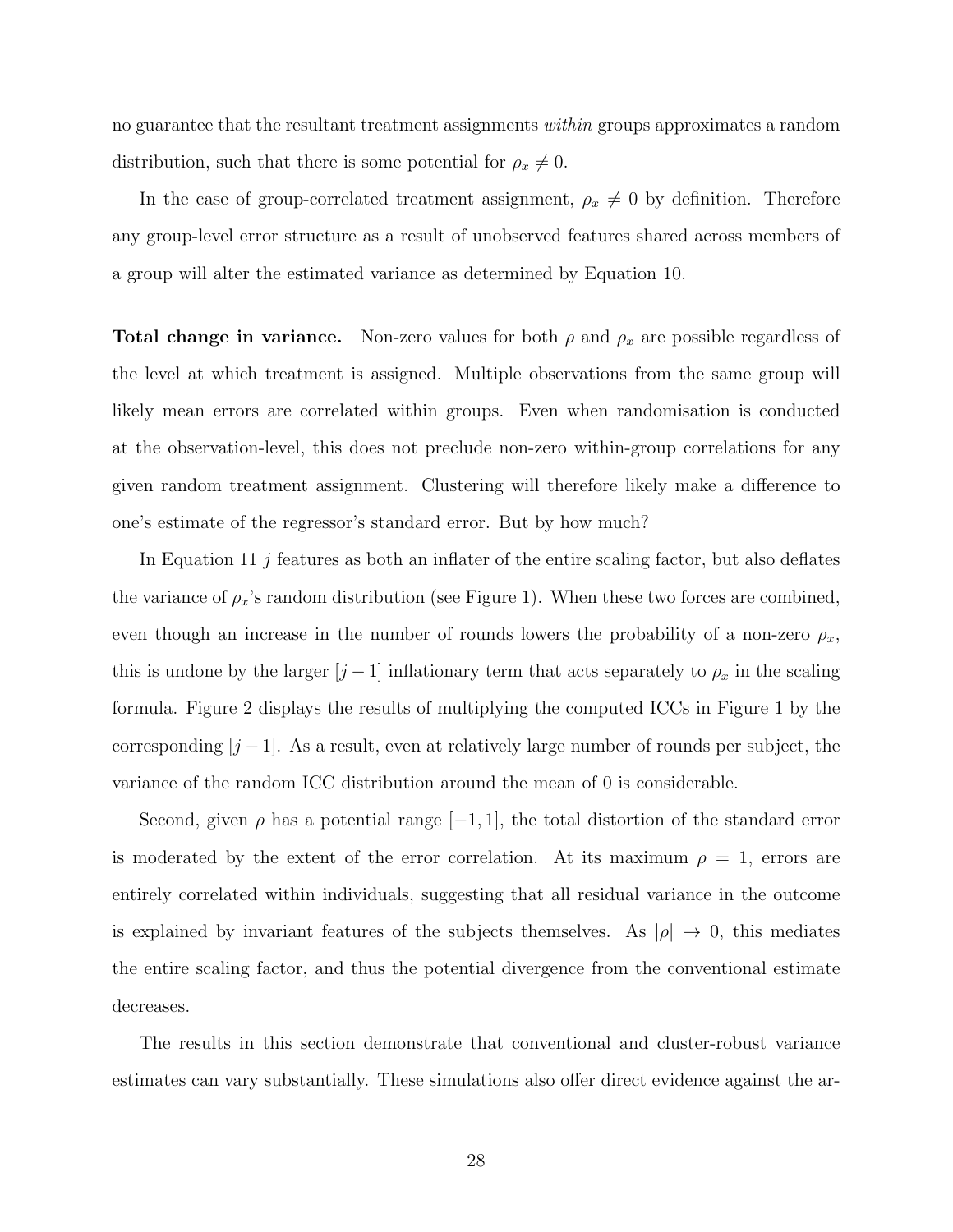<span id="page-28-1"></span>

Figure 2: Distribution of the ICC estimates in Figure [1](#page-26-0) multiplied by  $[j-1]$ . The effect of [j-1] is to offset any deflation in the variance of the ICC distribution as round size increases. Coloured lines again indicate different round sizes, holding fixed the number of individuals.

gument that randomisation precludes any difference between cluster-robust and conventional variance estimates. We are likely to observe differences in estimated standard errors between conventional and cluster-robust estimation, as a result of stochastic variation of treatment assignment within groups. These differences can be substantial, even for relatively simple experimental scenarios like the one explored in this section. Researchers should therefore pay careful attention to ensure they use the correct variance estimator, dependent on experimental design, as discussed in Section [2.](#page-9-0)

### <span id="page-28-0"></span>4 Review of Experimental Papers

To illustrate the importance of this paper's argument in substantive terms, this section presents a review of all papers published in the Journal of Experimental Political Science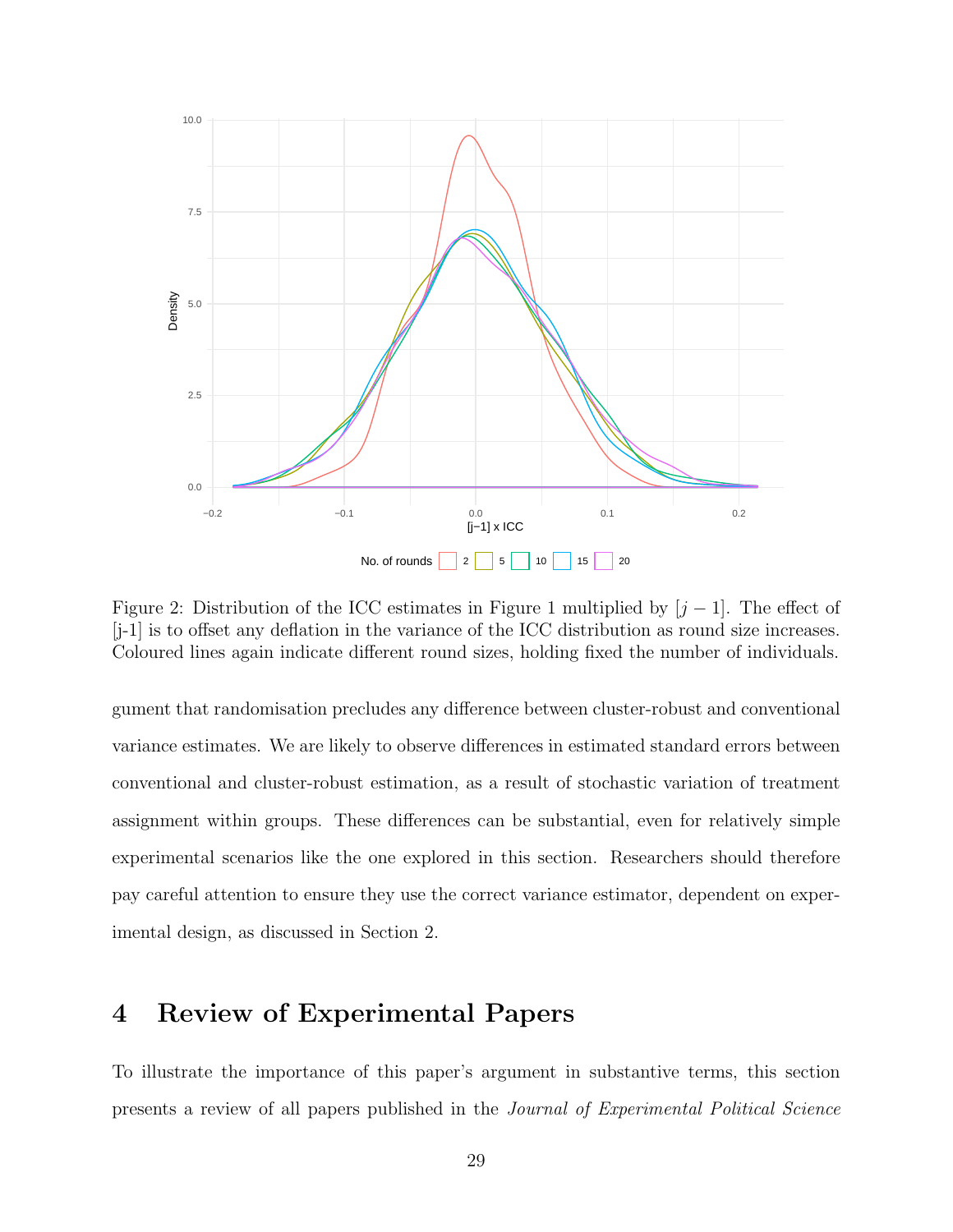(*JEPS*) between 2017 and 2019 ( $n = 49$ ). *JEPS* publishes short (4000 word) studies using experimental methods, making it convenient to analyse the variance estimation methods used across a wide corpus of research involving randomisation.[19](#page-29-0)

In total, all but two of the articles published between 2017 and 2019 in JEPS contain original experimental studies. For each article, I record the research domain, the variance estimation strategy, and any justification given for the method of variance estimation. I also note whether the articles satisfy either of the two clustering criteria given by [Abadie et al.](#page-41-2) [\(2017\)](#page-41-2) and the analysis in this paper. Table A1 in the Appendix presents a comprehensive list of all articles reviewed in this exercise.

Table [4](#page-30-0) reports all articles that reported using clustered standard errors. In almost all cases, authors are correct to use the cluster-robust estimator. For instance, [Zhang](#page-46-4) [\(2018\)](#page-46-4) cluster their results by experimental session since treatment is assigned at the experimental session level (all individuals in one session receive the same treatment). A majority of the papers in Table [4](#page-30-0) cluster on the basis of cluster-correlated treatments.

Notably, authors rarely correctly justify their use of these procedures (if they justify them at all). [DeScioli and Kimbrough](#page-42-3) [\(2019\)](#page-42-3), for example, note that "to control for repeated measures and group effects, we include random effects for participant, and we cluster standard errors at the group level." While random effects control for between subject differences, the repeated measures and group effects in this design alone are insufficient justification for clustering. Clustering makes sense both because the treatment assignment is correlated by group and because the individuals are plausibly drawn from a much larger population. In [Demel et al.](#page-42-4) [\(2019\)](#page-42-4), the authors note that "standard errors are adjusted parametrically to account for clustering within decision-making participants," which again is insufficient reasons to use the cluster-robust estimator without noting either the clustered sampling or assignment (both of which the authors' design includes).

<span id="page-29-0"></span><sup>&</sup>lt;sup>19</sup>JEPS also states explicitly on its website its willingness to consider null results. Therefore, there is little a priori reason to suspect researchers would systematically modify their variance estimation in order to inflate the chance of recovering a statistically significant coefficient.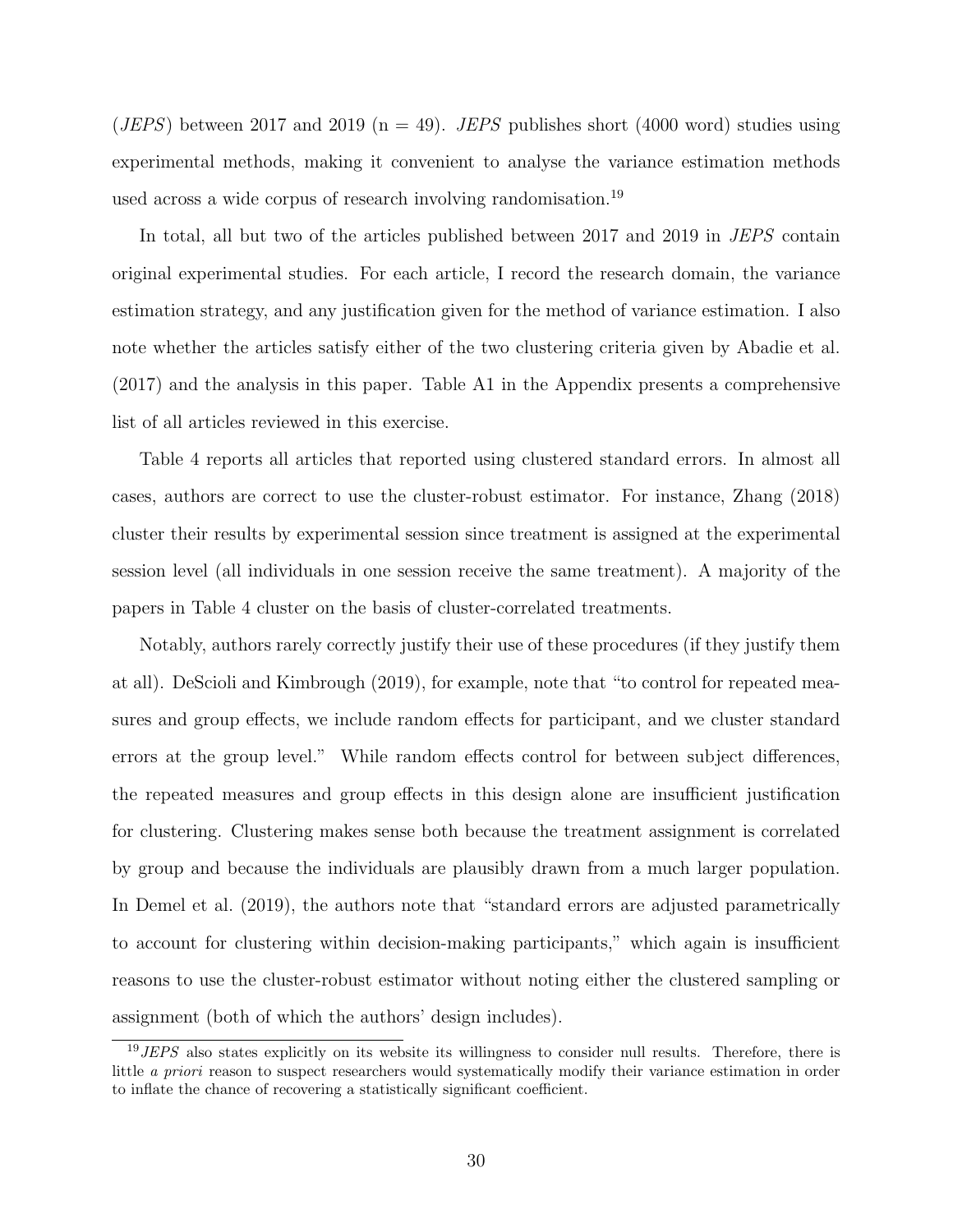<span id="page-30-0"></span>

| $\ddot{\phantom{a}}$                                                        |
|-----------------------------------------------------------------------------|
| ֖֖֖֖֖֖ׅ֖֖֖֧ׅ֖֧֖֖֧֪ׅ֖֧ׅ֧֧֪֧֚֚֚֚֚֚֚֚֚֚֚֚֚֚֚֚֚֚֚֚֚֚֚֚֚֚֚֚֚֚֚֚֚֚֚֡֬֝֝֞֝֬֝֬֞֝֬֝֬ |
| くちゅうしょう こうしょう しょうしゅう しょうしょう こうしょう こうしょう うちょうしょう<br>I                        |
| ١<br>i<br>2                                                                 |
| $\frac{1}{1}$<br>I<br>I<br>$\ddot{\phantom{a}}$                             |
| ֧֦֧֦֕                                                                       |
| くーーー                                                                        |
| )<br>}<br>}<br>.<br>.<br>!<br>l                                             |

| Sample<br>Effects of information and    |
|-----------------------------------------|
| Not stated                              |
| and students<br>unemployed.<br>Employed |
| Political elites                        |
|                                         |
| Not stated                              |
|                                         |
|                                         |
|                                         |
|                                         |
| Mturk/Student                           |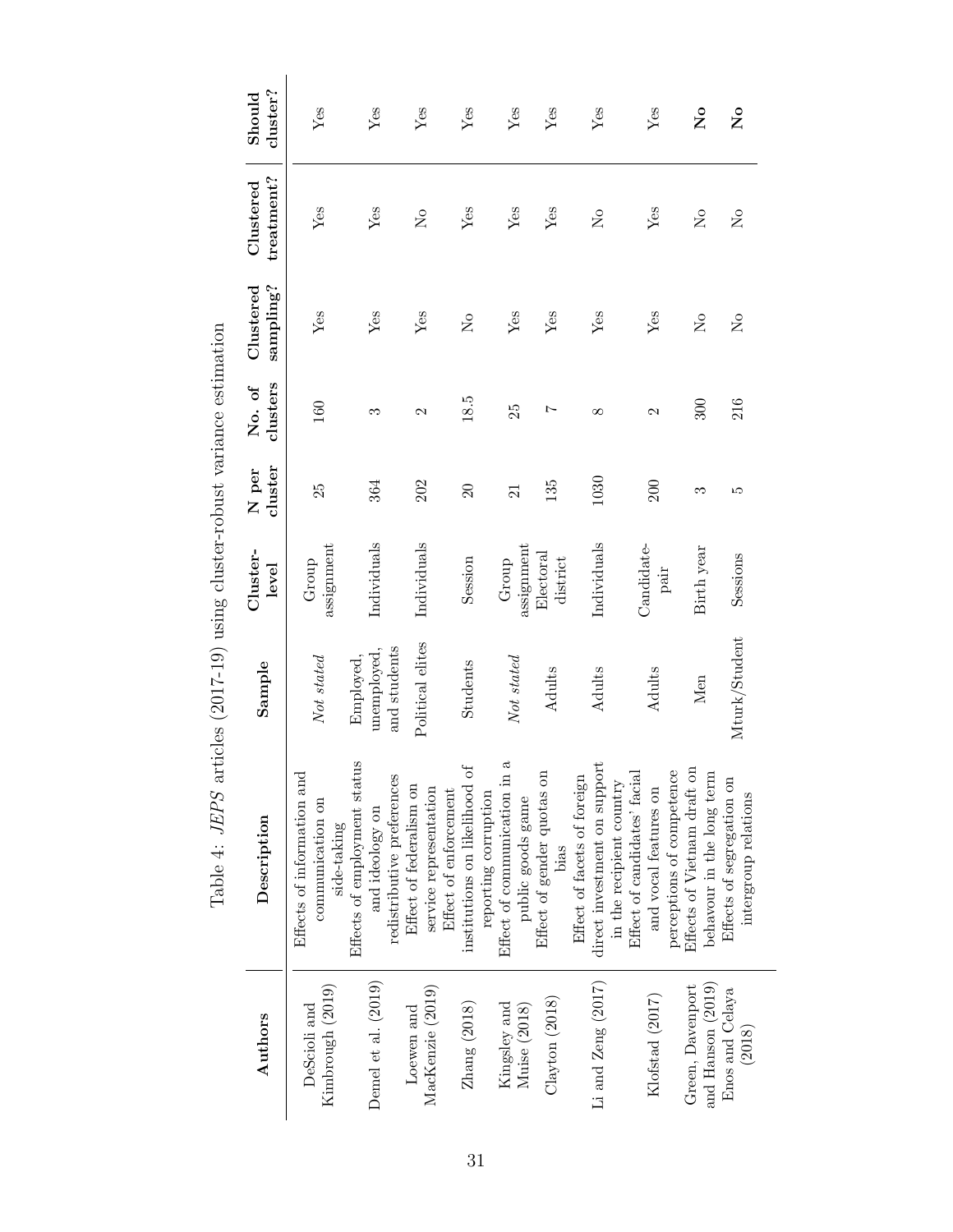Two papers use cluster-robust variance estimation when it appears they should not. In [Green, Davenport and Hanson](#page-43-6) [\(2019\)](#page-43-6) the authors explore the long-term consequences of the Vietnam war draft on political behaviour. They leverage the natural randomisation of draft position being the result of lottery draws of birthdates within the year. The authors then cluster their standard errors by year since three separate random draws occurred between 1969 and  $1971<sup>20</sup>$  $1971<sup>20</sup>$  $1971<sup>20</sup>$  However, since the authors sample from across all draft lottery years, and the probability of assignment to "treatment" is equal between drafts, then neither the sampling nor treatment requirements of the design-based approach are satisfied.<sup>[21](#page-31-1)</sup>

Similarly, in [Enos and Celaya](#page-43-7) [\(2018\)](#page-43-7), five separate experimental sessions are run on different subjects. In the pooled results reported in their Table 1, the results are clustered by session. Randomisation occurs within each experimental session. Moreover, it is unclear why or whether experimental sessions should be treated as sampling-based strategy. In the same sense that the draft lotteries constitute a population of potential clusters, the experimental sessions are the population of all sessions run. The potential "super-population" of all realised and unrealised experimental sessions seems, on the face of it, an unsatisfactory justification for clustering. The researchers did not, after all, sample from this set of potential groups prior to assigning treatment.

Among the set of papers that did not use cluster-robust variance estimation, four papers have designs where clustering would have been appropriate, and in two further studies a straightforward judgement is not possible. These papers are reported in Table [5.](#page-32-0)

Of the first four papers, half include cases where clusters were sampled from a wider population of clusters [\(Morton and Ou, 2019;](#page-45-6) [Bassi, 2019;](#page-41-5) [Barber et al., 2017\)](#page-41-6). [Morton](#page-45-6) [and Ou](#page-45-6) [\(2019\)](#page-45-6) note that clustering is appropriate for their design, on the basis of clustered sampling, but that privacy concerns precluded individuals from being identified in the data. [Barber et al.](#page-41-6) [\(2017\)](#page-41-6) similarly should cluster on the basis of clustered sampling. In this study,

<span id="page-31-1"></span><span id="page-31-0"></span> $^{20}$ In an abstract sense, these draws can be though of as experimental sessions.

<sup>&</sup>lt;sup>21</sup>The treatment is operationalised as having either a low or high draft number. Since lottery draws were exhaustive (all days in the year were drawn), the probability of assignment to a low draft number is approximately 0.5 in each year the lottery was conducted.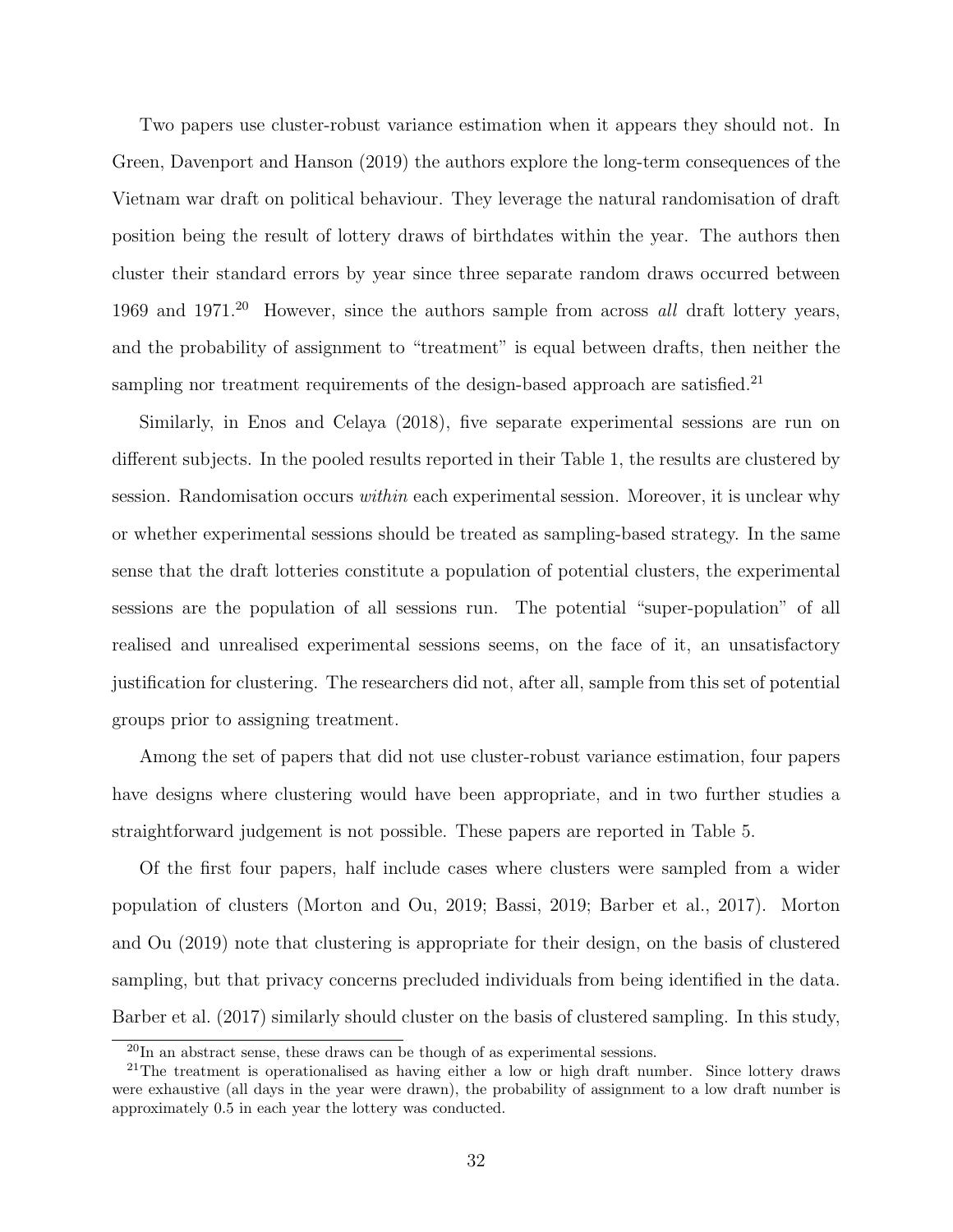<span id="page-32-0"></span>

| Authors                                    | Description                                                             | Sample                                | Clustered<br>sampling? | Clustered<br>treat-<br>ment? | Should<br>cluster? |
|--------------------------------------------|-------------------------------------------------------------------------|---------------------------------------|------------------------|------------------------------|--------------------|
| Morton and<br>Ou (2019)                    | Effect of public<br>voting on prosocial<br>behaviour                    | Students                              | Yes                    |                              | Yes                |
| Bassi $(2019)$                             | Effect of weather on<br>vote choice                                     | Students &<br>university<br>employees | Yes                    | Yes                          | Yes                |
| Lorenz,<br>Paetzel and<br>Tepe $(2017)$    | Effect of framing<br>taxes on<br>redistribution<br>preferences          | Not stated                            |                        | Yes                          | Yes                |
| Jeon,<br>Johnson and<br>Robinson<br>(2017) | Effect of ethnic<br>diversity on social<br>sanctioning                  | Two ethnic<br>groups                  |                        | Yes                          | Yes                |
| Barber et al.<br>(2017)                    | Effect of status quo<br>bias in ballot<br>wording on<br>minority rights | Mturk                                 | Yes                    |                              | Yes                |
| Rogers<br>(2017)                           | Effect of risk<br>elicitation on<br>charitable giving                   | Students                              | Yes                    |                              | Maybe              |

Table 5: JEPS articles (2017-19) with group-level structure that do not using cluster robust estimation

each subject considers multiple minority protections and is asked their opinion about the status quo. The researchers randomly vary whether a given minority right is presented as the status quo. Their analysis pools individuals' choices across the different minority protections. Since the unit of analysis is at the choice-level and individual subjects are plausibly a subset of a larger population clustering would have been appropriate.

The other two papers include treatments that are correlated at the cluster-level [\(Lorenz,](#page-45-7) [Paetzel and Tepe, 2017;](#page-45-7) [Jeon, Johnson and Robinson, 2017\)](#page-44-5). In [Lorenz, Paetzel and Tepe](#page-45-7) [\(2017\)](#page-45-7), the authors conduct a multi-round group experiment in which participants decide on levels of redistribution. Two features are completely randomised per round: the endowment one receives, and the group to which you are assigned. On this basis, there is no clustered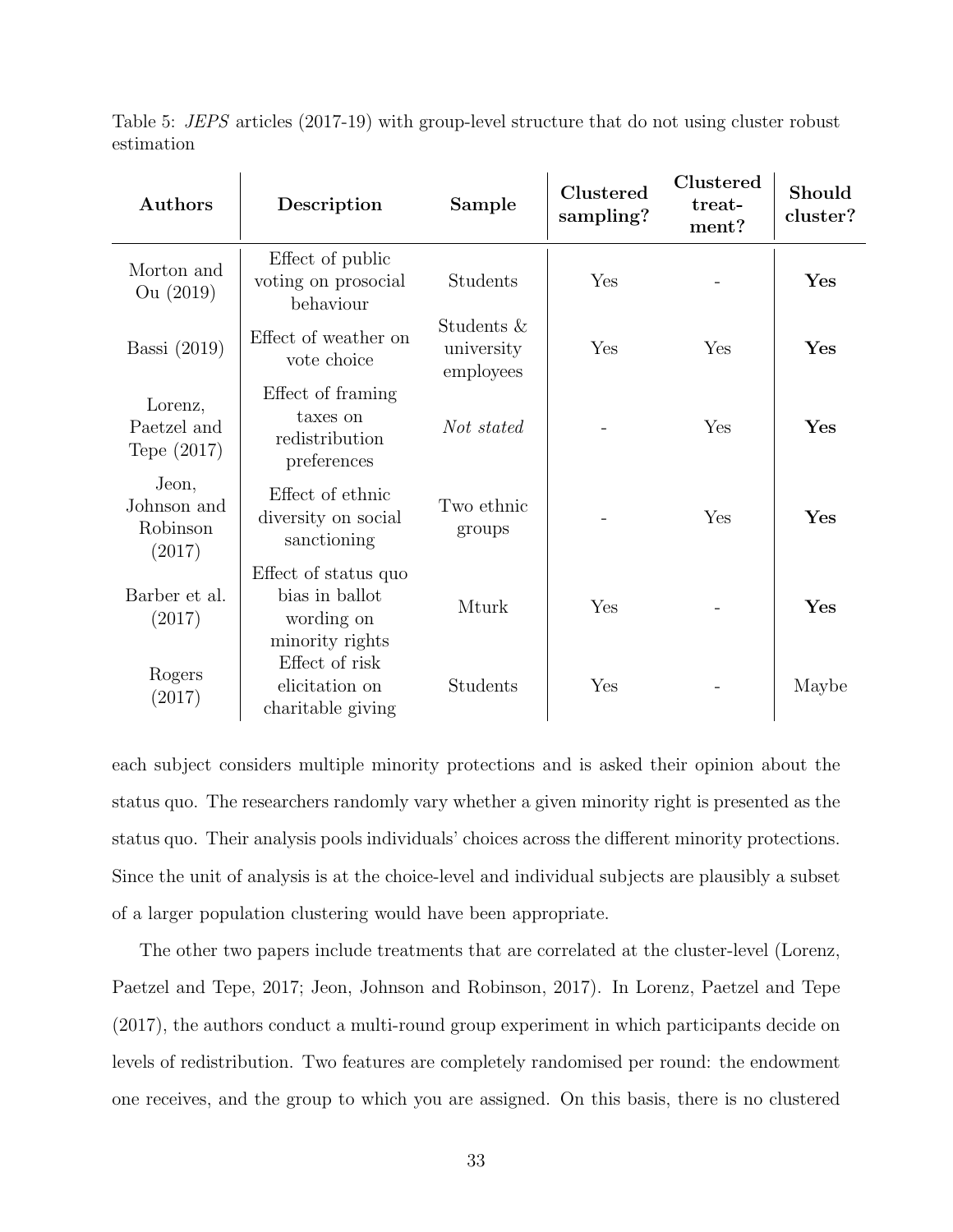treatment assignment. However, the experimenters are interested in how framing redistributive choices affects individuals' choices. They therefore vary whether participants are told that the game is about taxation or a minimum income, and this framing occurs at the session-level. Individuals are assigned to only one session. Therefore, there are session-level groups where treatment is assigned. Thus, in this analysis, cluster-robust variance estimation is appropriate. Session-level clustering issues occur in [Jeon, Johnson and Robinson](#page-44-5) [\(2017\)](#page-44-5) study of ethnic diversity and social sanctioning. Individuals from two ethnic groups on the border of Kenya and Tanzania play a modified dictator game where a third-player can punish inequitable distributions by the dictator. The experimenters randomise the ethnicity of the different roles, leading to four separate treatment arms. As they note, when the ethnic composition of the session is balanced the four treatments are equally likely. But the composition of ethnicities within each session varies substantially (one session had a 71%-29% split). Since different ethnic compositions of sessions will affect treatment assignment probabilities, there is essentially clustered treatment assignment. The authors should therefore cluster at the session-level. $^{22}$  $^{22}$  $^{22}$ 

Two studies proved more difficult to categorise. [Rogers](#page-45-8) [\(2017\)](#page-45-8) tests whether there are differences in risk elicitation experiments when individuals' earnings are given as charitable donations instead of direct payments to the participant. They use two separate risk elicitation experiments to test for these effects. Some, but not all, subjects play one of these games – the Bomb Risk Elicitation Task (BRET; [Crosetto and Filippin, 2013\)](#page-42-6) – twice. Therefore, in the analysis of this game there is a mixture of once- and twice-observed subjects. Later analyses focus just on those who completed BRET twice. The treatment over whether money is earned versus donated is orthogonal to assignment to the 2-round BRET game. Therefore there is no clustered treatment assignment in this experiment. However, since individuals are

<span id="page-33-0"></span><sup>22</sup>In this case the treatment probabilities are, in expectation, equal. To the extent this is a pre-data, design-related issue is debatable. If the randomisation procedure itself had produced imbalances purely by chance then clustering wouldn't be necessary. But since participation by members of ethnic groups is non-random, and the probabilities vary between sessions, it does seem pertinent to apply cluster-robust estimation.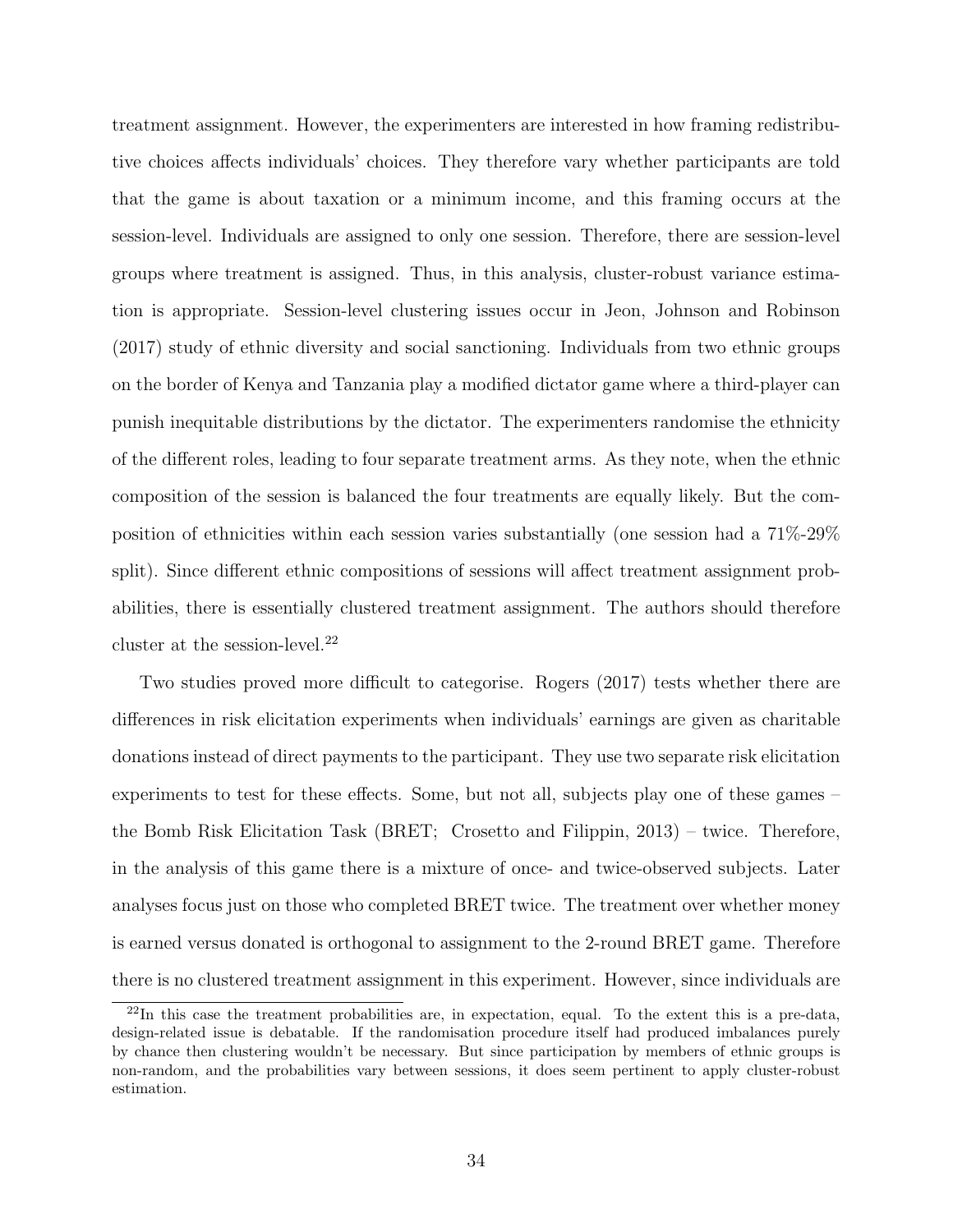a smaller sample of a large population and there are multiple rounds (for 40 participants) there is a cluster-based sampling component to the design. How one should handle this situation, given that the full analysis contains both single- and double-observations is not clear. One pragmatic solution would be to run the analyses entirely separately for the two groups, and cluster variance estimates for those observed twice in the BRET game.

[Bassi](#page-41-5) [\(2019\)](#page-41-5) explores the effect of weather on vote choice between candidates who are identical except for their "risk". Participants are randomly assigned to sessions held on days that had the largest difference in predicted precipitation, and complete ten rounds each of positively and negatively framed choices.<sup>[23](#page-34-0)</sup> The payoff to choosing the risky candidate is sequentially altered over rounds such that rational voters should switch to voting for the non-risky option midway through each set of ten rounds. Bassi checks differences in preferences between positive and negative framing descriptively by comparing round-level proportions visually. To assess the statistical significance, however, Bassi sums the number of choices for the non-risky candidate per subject and conducts a Welch difference-in-means test. Similarly, to inspect the effect of weather, Bassi compares the total number of risky choices across all 20 rounds and compares again compares mean differences between good and bad weather.

This estimation strategy – summarising behaviour at the individual level – precludes clustering. However, it is not clear that this strategy is optimal. Some subjects may exhibit inconsistent behaviour, switching between candidates more than once. Rather than simply averaging away these issues, why not model the measurement error explicitly within the estimation strategy? A more robust strategy is to pool observations at the choice level, and model whether the risk-free incumbent is chosen on the basis of the difference in expected payoff, framing, and weather. In this proposed test, since the weather is invariant at the session-level cluster-robust variance estimation is appropriate on the basis of clustered treatment assignment. [Bassi](#page-41-5) [\(2019\)](#page-41-5) also implicitly draws individuals from a wider population,

<span id="page-34-0"></span><sup>&</sup>lt;sup>23</sup>This framing is with respect to the earnings of a comparison country – either lower (positive) or higher (negative) than the expected payoff in the experiment.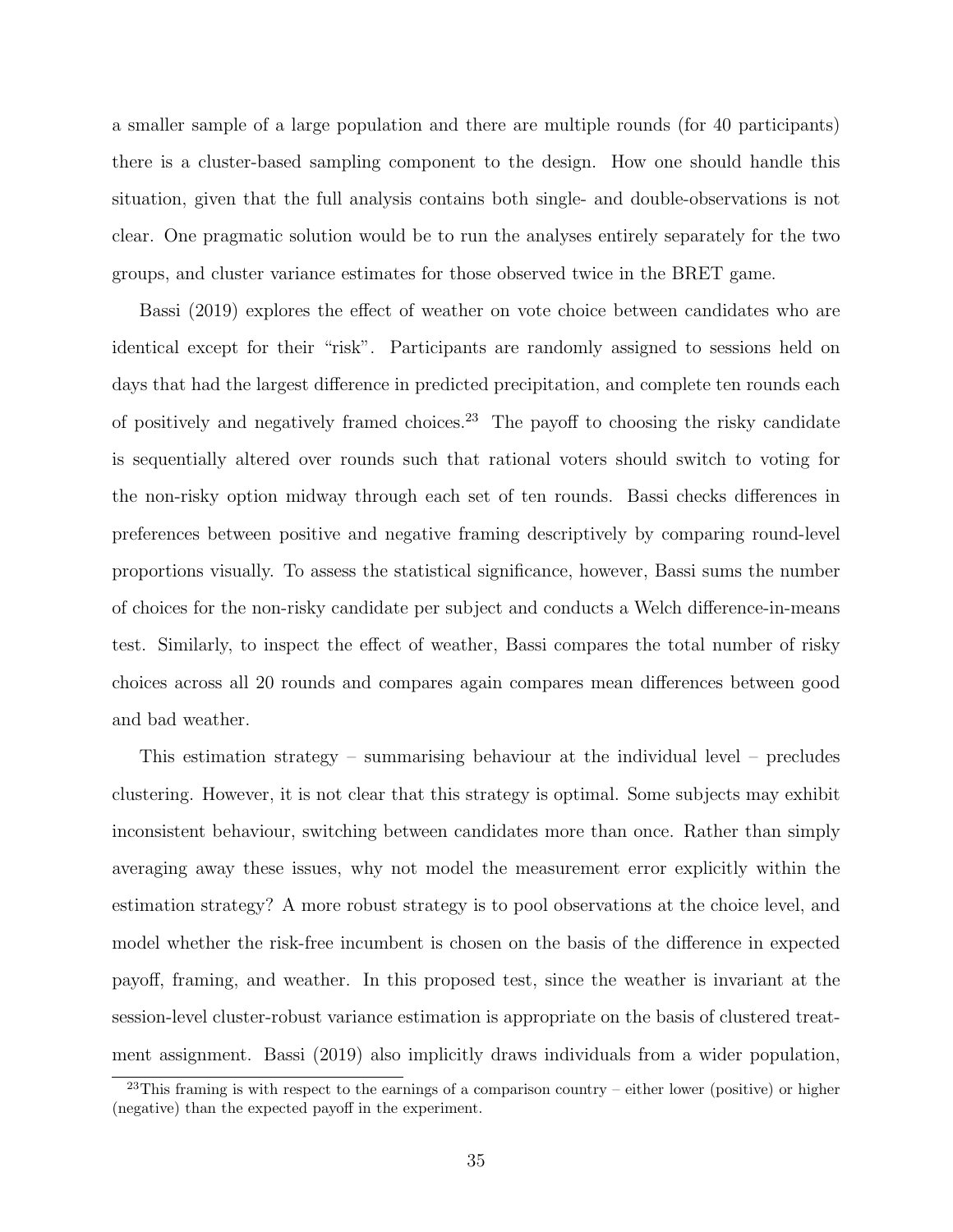and therefore clustering would similarly be appropriate on the basis of clustered sampling.

#### Replications

How does the reported variance change, and thus how are the results affected, when we correct the variance estimator used in the papers reported above? I re-estimate the two incorrectly clustered papers in Table [4](#page-30-0) and provide revised analysis of the experimental results in [Bassi](#page-41-5)  $(2019)$  from Table [5](#page-32-0) using a pooled choice-level model.<sup>[24](#page-35-0)</sup>

For [Green, Davenport and Hanson](#page-43-6) [\(2019\)](#page-43-6) and [Enos and Celaya](#page-43-7) [\(2018\)](#page-43-7), I compare an exact replication of their main results with the same estimation without using cluster-robust standard errors. Since [Bassi](#page-41-5) [\(2019\)](#page-41-5) does not pool results in the study itself, I construct a linear probability model for each of the four alternative weather measures used in the study.<sup>[26](#page-35-1)</sup> I then compare the standard errors of the weather terms based on whether cluster-robust or conventional variance estimation is used.

Table [6](#page-36-0) reports the results of this exercise. Each row is a separate model, and  $\beta$  refers to the main treatment coefficient. Overwhelmingly, the results show that correcting the variance estimation procedure increases the standard error of the treatment estimates – sometimes by a considerable amount. In both [Green, Davenport and Hanson](#page-43-6) [\(2019\)](#page-43-6) and [Enos and Celaya](#page-43-7) [\(2018\)](#page-43-7), conventional standard errors are larger than the original clustered standard errors. In neither paper does this change the substantive results, $27$  but the percentage increase in the standard error is often over 10 percent and in the case of [Enos and Celaya](#page-43-7) [\(2018\)](#page-43-7) the standard error is almost doubled.

<span id="page-35-0"></span>In [Bassi](#page-41-5) [\(2019\)](#page-41-5), the change in standard errors are even more stark. To be clear, the  $2425$  $2425$  Replication files are also available for [Morton and Ou](#page-45-6) [\(2019\)](#page-45-6) but, as noted previously, without subject

P(Vote for Incumbent) $_{ij} = \alpha + \beta_1$ Difference in Payoff $_{ij} + \beta_2$ Framing $_{iij} + \beta_3$ Weather $_j + \epsilon_{ij}$ ,

where  $i$  indexes individuals and  $j$  experimental sessions.

identifiers it is not possible to compare clustered to non-clustered results.

<span id="page-35-1"></span><sup>26</sup>Model Specification:

<span id="page-35-2"></span><sup>&</sup>lt;sup>27</sup>Indeed [Green, Davenport and Hanson](#page-43-6) [\(2019\)](#page-43-6) find null results for all estimations in their study. I focus on the partisanship measures, but the full paper considers other types of long-term effects too.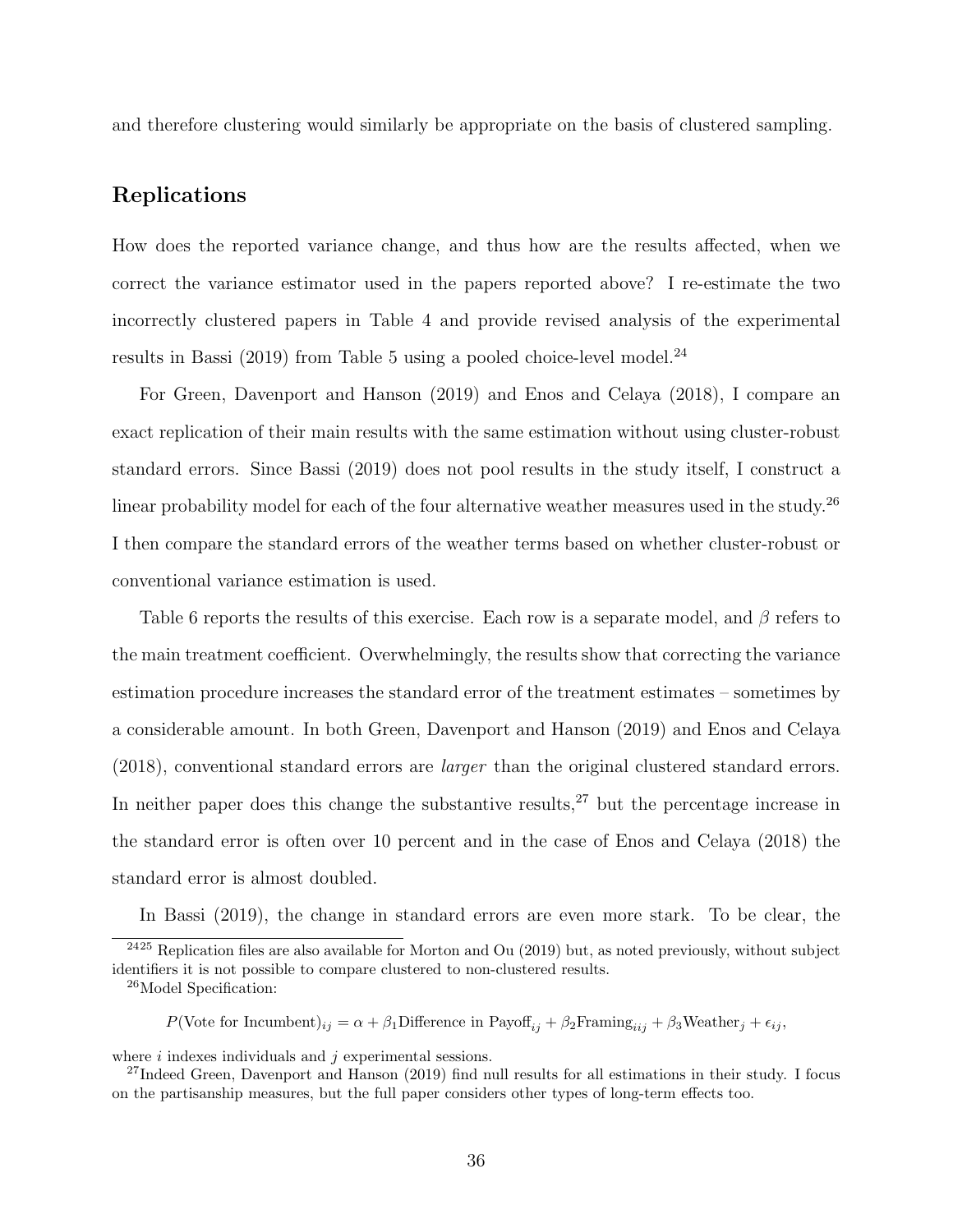<span id="page-36-0"></span>

| Coef.                                                         | N    | $\beta$   | <b>SE</b>  | $SE_{Cluster}$ | $\Delta SE$ | $\Delta SE(%)$    |
|---------------------------------------------------------------|------|-----------|------------|----------------|-------------|-------------------|
| <i>Bassi (2019)</i>                                           |      |           |            |                |             |                   |
| Objective Weather                                             | 3320 | $-0.08$   | $0.013***$ | $0.033*$       | $+0.02$     | $+152.496$        |
| Subjective Weather                                            | 2660 | $-0.09$   | $0.014***$ | $0.032**$      | $+0.017$    | $+122.518$        |
| Absolute Rainfall                                             | 3320 | 0.06      | $0.013***$ | 0.029          | $+0.016$    | $+127.572$        |
| Relative Rainfall                                             | 3320 | 0.07      | $0.016***$ | $0.025**$      | $+0.009$    | $+58.466$         |
|                                                               |      |           |            |                |             |                   |
| <i>Enos and Celaya (2018): Original model clustered</i>       |      |           |            |                |             |                   |
| <b>Black</b>                                                  | 1081 | $-0.12$   | $0.032***$ | $0.024***$     | $+0.008$    | $+34.014$         |
| White                                                         | 1081 | 0.10      | $0.031**$  | $0.016***$     | $+0.016$    | $+98.772$         |
| Green, Davenport, and Hanson (2019): Original model clustered |      |           |            |                |             |                   |
| Vote '12: Obama                                               | 899  | 0.82      | 3.339      | 2.915          | $+0.424$    | $+14.5$           |
| $Primary$ <sup>16.</sup> Apy Dom                              | 648  | $\cap$ 66 | -3.039     | 3.064          | _∩ ∩ദാ      | $\Box$ 0 $\Omega$ |

Table 6: Replication of JEPS articles with incorrect variance estimates

| Vote 12: Obama                           | 899  |                 | U.82 3.339    | -2.915 | $+0.424 +14.5$ |        |  |
|------------------------------------------|------|-----------------|---------------|--------|----------------|--------|--|
| Primary '16: Any Dem                     | 648  |                 | $-0.66$ 3.932 | 3.964  | $-0.032$       | $-0.8$ |  |
| Obama Approval                           | 898. | $-0.42$ 3.313   |               | 2.87   | $+0.443 +15.4$ |        |  |
| Party ID: Democrat                       | 897. | $-3.82$ $3.221$ |               | 3.032  | $+0.189 +6.2$  |        |  |
| Liberal / Very Liberal                   | 912  |                 | $-0.68$ 2.976 | 2.905  | $+0.071 +2.4$  |        |  |
| Don't Support Tea Party $907$ 1.03 2.525 |      |                 |               | 2.232  | $+0.293 +13.1$ |        |  |
|                                          |      |                 |               |        |                |        |  |

author does not report pooled models and so this is not a direct replication. That said, the sign of each model is in line with Bassi's findings – good weather decreases the probability of voting for the safe candidate (holding the expected payoff constant). Rainfall (in absolute and relative terms) increases the likelihood of risk-averse choices. The difference between cluster-robust and conventional standard errors is very large. In three of the four models, the clustered standard error is over twice the size of the conventional estimate. Moreover, the absolute rainfall model coefficient becomes insignificant at conventional levels, which is notable given the respective means difference in [Bassi](#page-41-5) [\(2019\)](#page-41-5) is significant.

In summary, this section has applied the design-based criteria to assess how well published experiments accord with the design-based approach advocated in this paper and in [Abadie](#page-41-2)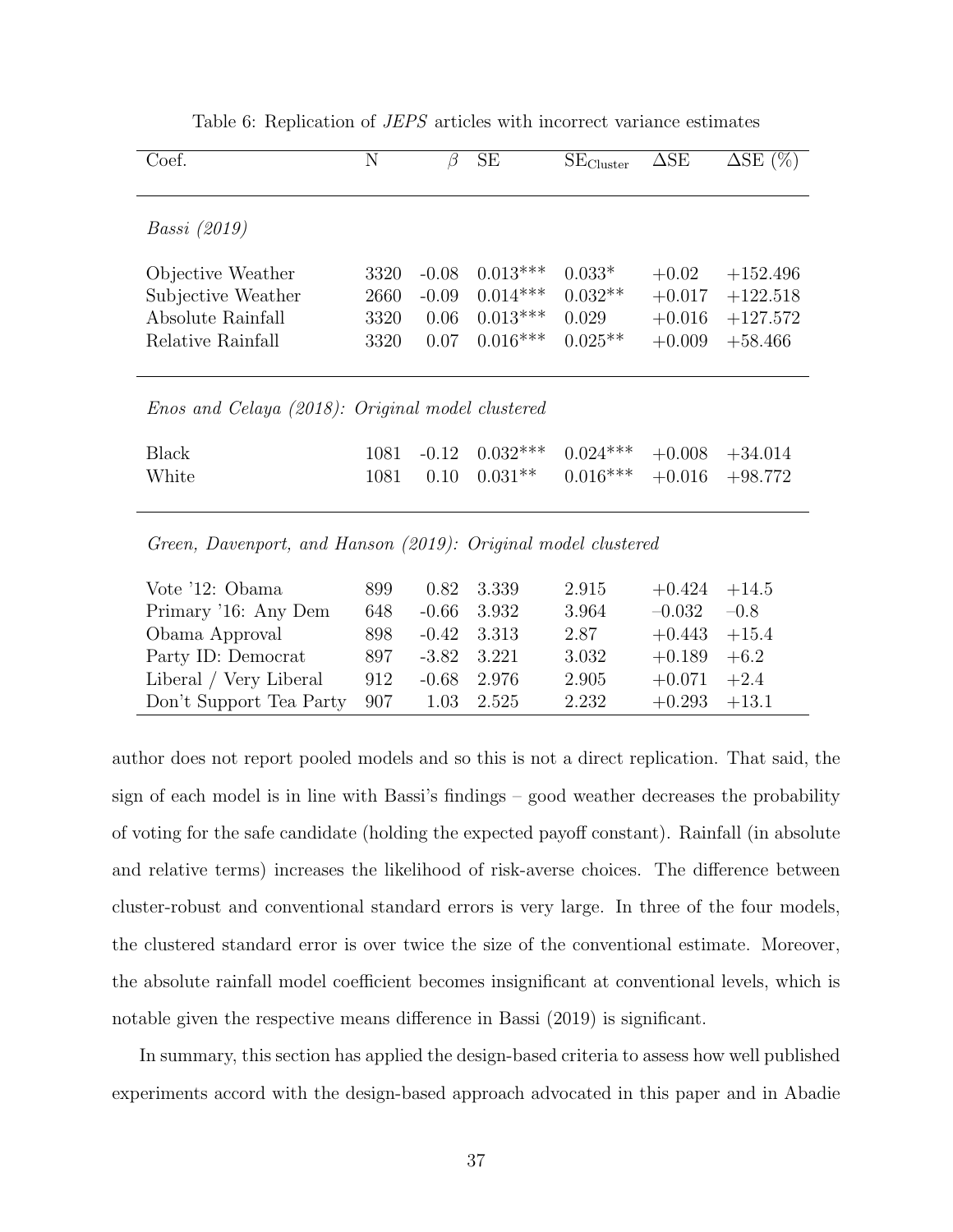[et al.](#page-41-2) [\(2017\)](#page-41-2). I find both cases where researchers incorrectly use clustered variance estimators and cases where cluster-robust estimation should have been used. In addition, for the three studies replicated in this section correcting the variance estimator has large inflationary effects on the reported variance – in one case, undermining a published finding. Irrespective of whether the results affect the degree of confidence in the (null) results, researchers should be concerned whether reported standard errors accurately reflect the uncertainty in their point estimates as an inherent estimation problem.

### <span id="page-37-0"></span>5 Practical guidance for experimentalists

Section [4](#page-28-0) demonstrates that group-level data structures exist in a variety of experimental settings. Researchers should be clear about what type(s) of uncertainty they wish to capture and how this correlates with any group-level features of their data. If groups are sampled from a wider population of groups, or treatment is assigned at the group-level, cluster robust estimation is appropriate. Before concluding, it is worth briefly noting some concrete and practical implications for common types of experimental design.

Randomised controlled-trials. There are many reasons why researchers may assign treatments that are correlated at the group level. One particular instance is when treatment affects multiple observed units simultaneously (as in the hypothetical Study 2). This is most obviously the case in randomised controlled-trials (RCTs), which frequently involve group-level treatments [\(Peters, Langbein and Roberts, 2016;](#page-45-9) [Kendall, 2003\)](#page-44-6). For instance, [Banerjee et al.](#page-41-7) [\(2007\)](#page-41-7) conduct an RCT in which treatment is a standardized teaching programme assigned at the school year-group level. Maths and language scores at the student level are then compared across control and treatment schools for that year-group. Each student belongs to a school year-group in either treatment of control. Students of the same classroom, therefore, have perfectly correlated treatment assignment.

Clearly, in cases such as these where treatment is delivered at the group-level,  $\rho_x \neq 0$  by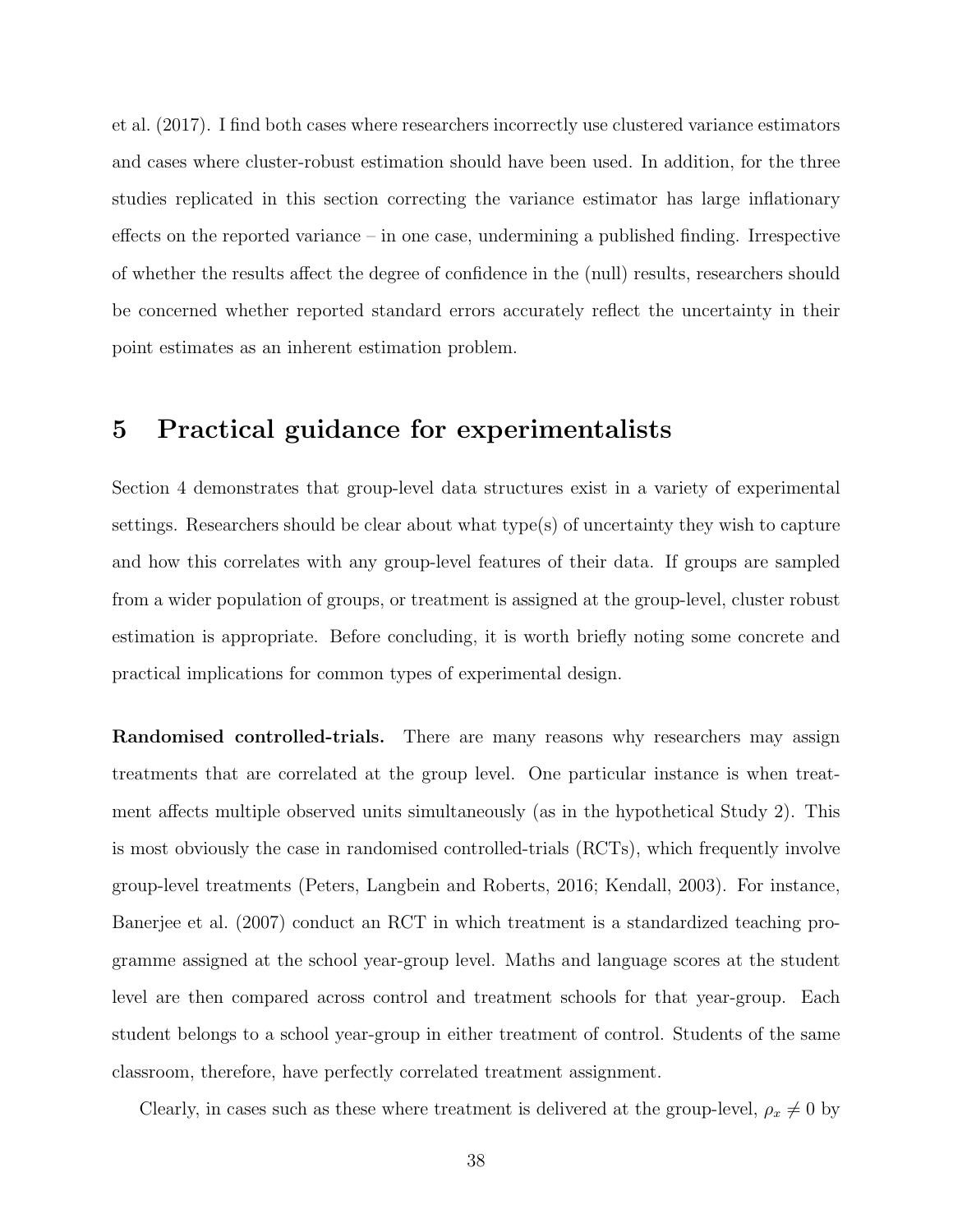design. All students in the same class receive the same treatment assignment, and therefore clustering standard errors is appropriate. Moreover, the magnitude of difference in standard errors between conventional and cluster-robust estimations will likely be much greater than in the fully-randomised context since  $\rho_x$  will equal 1 in expectation.

The researcher knows whether treatment assignment is assigned at the group-level prior to experimentation. How treatment is assigned is not a feature of the data, but of the experimental protocol. Researchers can ascertain whether clustering is appropriate on the basis of treatment assignment prior to estimation (and even pre-register it).

This type of experimental design has a lab-based parallel. In some lab experiments, treatment may be only feasible at the experimental-session level such that all participants for a given session receive the same treatment.<sup>[28](#page-38-0)</sup> This might be the case because subjects interact in a common experimental game, or because some feature of the lab must be altered in order for the treatment to be delivered. In which case, as in the RCT design,  $\rho_x \neq 0$  in expectation. Moreover, while experimental sessions are not naturally-occurring groups like villages (groups where we would expect unobserved group-invariant features that affect the error term), experimental session groupings are know to influence outcomes (see Fréchette [\(2012\)](#page-43-8) for a full discussion of session-effects). In which case, not only should researchers cluster based on clustered assignment, but also we would expect the difference in variance estimations to be substantial.

Conjoint experiments. Conjoint experiments typify designs that have both grouped data and observation-level treatment (as in the hypothetical Study 3). Conjoint experiments involve presenting subjects with a combination of two profiles, and forcing subjects to choose which profile they prefer. The value for each attribute (the attribute level) for each profile is randomised [\(Hainmueller, Hopkins and Yamamoto, 2014\)](#page-43-9). To increase the efficiency of these designs, experimenters typically ask subjects to make choices across multiple sets of

<span id="page-38-0"></span><sup>28</sup>Session-level treatment inherently captures some form of causal uncertainty. Given each group is assigned to one treatment arm or another, how different would our effect(s) be if the random treatment assignment differed?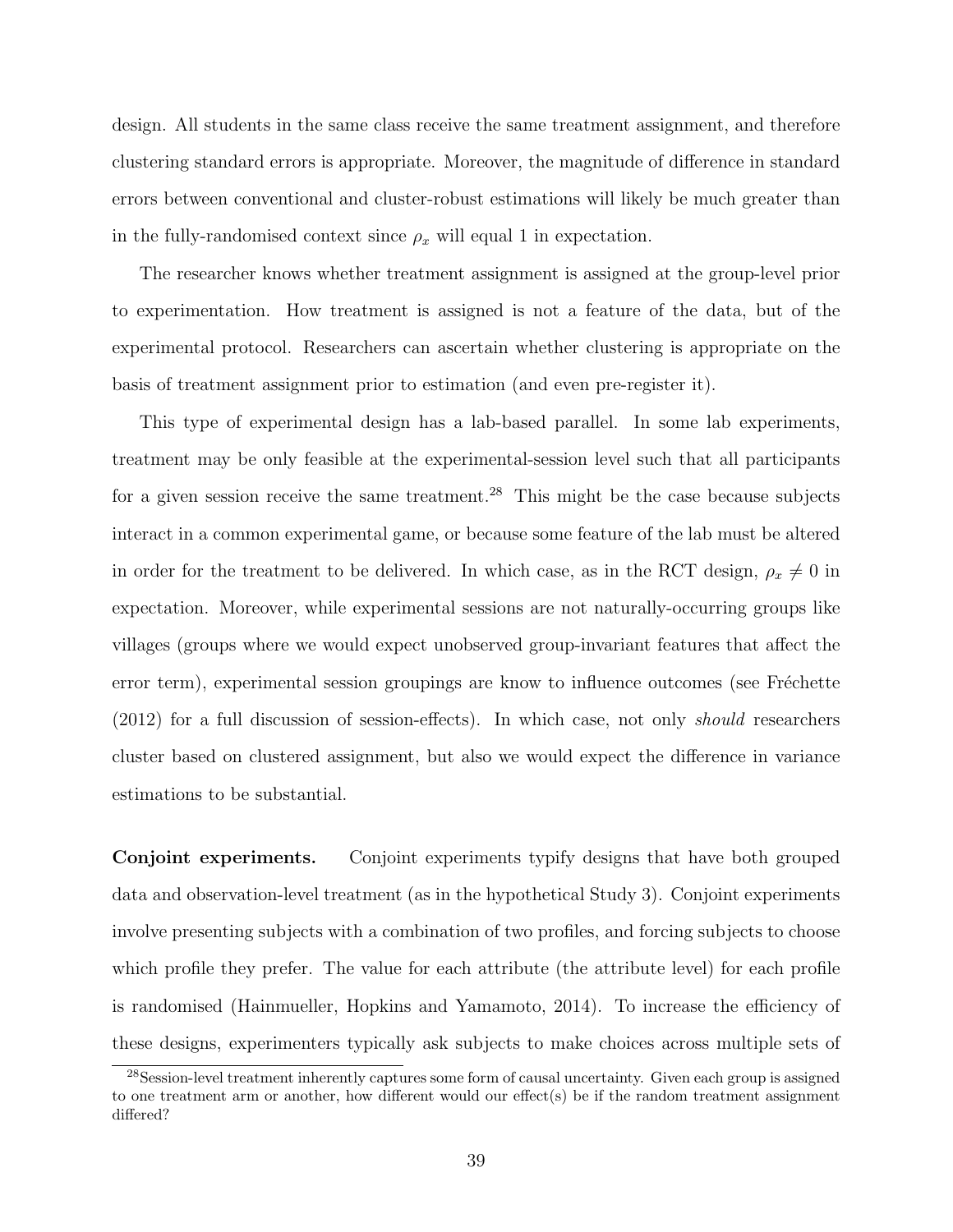candidates. For instance, in a two-profile design in which n subjects make k choices, the dataset is  $n \times k \times 2$  rows long. Since the attributes are randomised at the profile-level, conjoint experiments do not satisfy the assignment-based justification for cluster robust estimation.<sup>[29](#page-39-0)</sup>

Group-level error structures will arise in conjoint designs. Each  $k \times 2$  subset of the data corresponds to a single individual. Therefore, any idiosyncratic features of the individual that affect their responses, or attitudes, will affect multiple observations in the dataset. For instance, while the potential values of each attribute are constant across individuals, how individuals interpret these values may differ [\(Dafoe, Zhang and Caughey, 2018\)](#page-42-7). In which case, individual-level cognitive or semantic-processing differences may lead to error structures that are similar within an individual's set of responses, but differ between individuals.

The typical conjoint design does, however, employ cluster-based sampling. From the population of possible subjects, we randomly sample a vanishingly small number of individuals. Each of these individuals then completes multiple rounds of the experiment. Therefore, if we wish to make a generalised claim about the variance in the population, we should cluster standard errors. And since the population is likely to be much larger than the number of individuals sampled, we satisfy the asymptotic assumptions of the LZ estimator. If, however, our variance estimation is based on estimating the causal effect conditional on those chosen, then clustering is not required.

Researchers may wish to refrain from using cluster-robust variance estimators within conjoint designs if they either 1) want to assess the causal effect on this specific sample, or 2) field the experiment on a sample that likely contains a high proportion of clusters within the relevant population. Suppose we run a conjoint on politicians in a state legislature. Instead of having a small sample of subjects from a large population, with a sufficient response rate one's data would include a substantial proportion of all state legislators. In which case, it is inappropriate to cluster standard errors because the asymptotic assumption that  $\frac{g}{G} \to 0$ 

<span id="page-39-0"></span><sup>29</sup>Unlike experimental designs discussed thus far, in the conjoint experiment there are multiple treatment coefficients. If each profile has A attributes and an average of L potential values per attribute, there will be  $(A-1) \times L$  treatment coefficients (since each attribute has one omitted reference category). This does not substantively alter the variance explanation.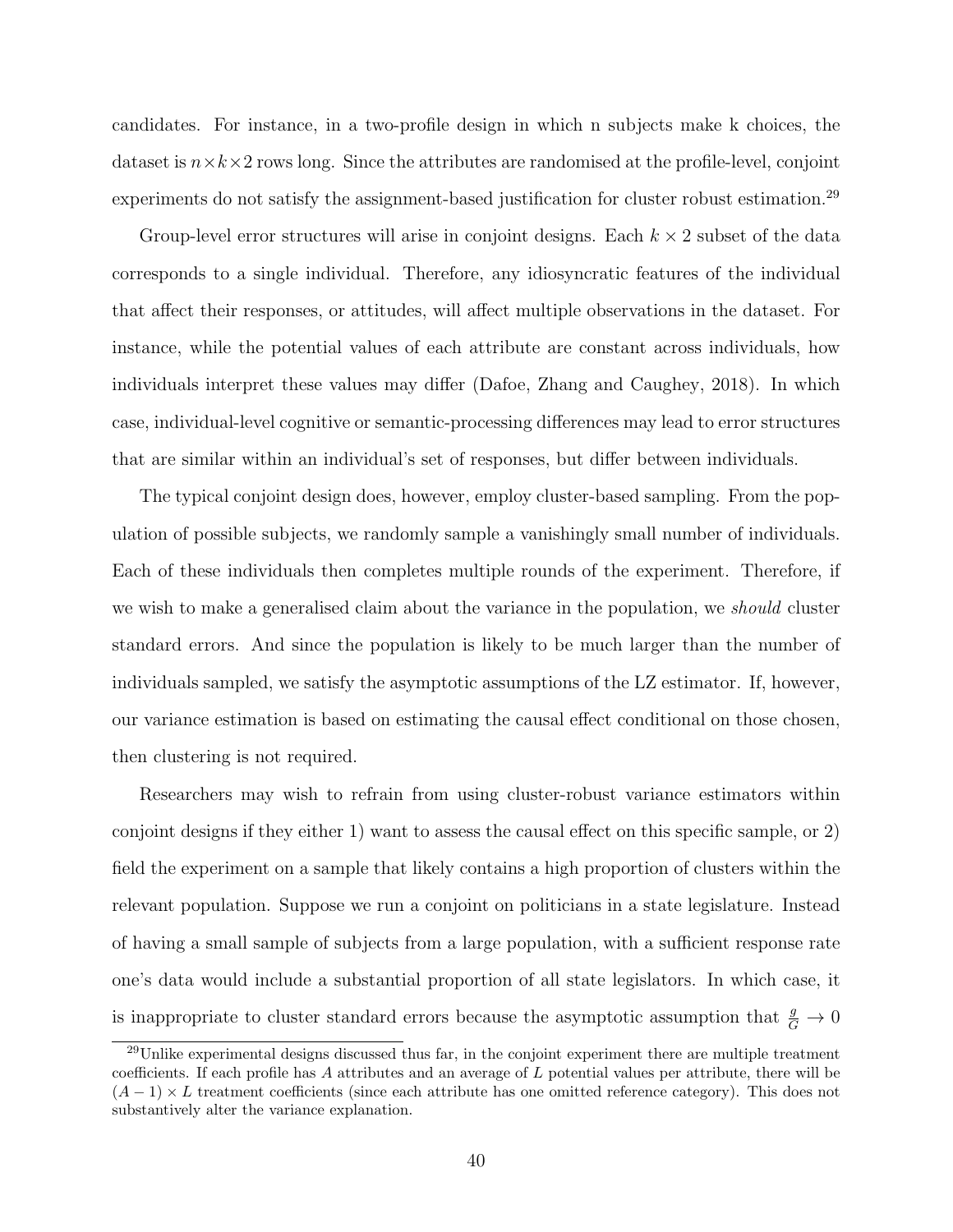is not satisfied. This guidance holds even if there are idiosyncratic features of individual legislators that lead to correlated errors across each respondent's choices.

### 6 Discussion

In this paper, I present a comprehensive guide to cluster-robust estimation in experimental settings. I build on recent debates about variance estimation in the presence of randomisation [\(Blattman, 2015;](#page-41-0) [Cameron and Miller, 2015;](#page-42-1) [Abadie et al., 2017\)](#page-41-2) and simplify the correct logic for applied researchers. In particular, I motivate the design-based logic developed by [Abadie et al.](#page-41-2) [\(2017\)](#page-41-2) and provide concrete estimation advice for applied experimentalists.

In short, if either treatment is assigned at the group-level or the groups in the data are a small sample from a wider population then clustering is appropriate. Conversely, experiments with large proportions of the group population and observation-level randomisation should not use cluster-robust variance estimators, irrespective of whether group-level features influence the outcome.

Using Monte Carlo simulations and replication data, I demonstrate that randomisation does not eliminate differences between conventional and cluster-robust standard errors. Researchers will likely observe differences between these two variance estimates, and have to make a substantive decision about which is the unbiased estimate. The principled guidance of this paper aims to encourage best practice, and debunk assumptions about randomisation's impact on variance estimates.

More generally, this paper aims to highlight that point-estimate uncertainty is itself an estimation problem. Given its fundamental importance to hypothesis testing, variance estimation should be treated as seriously as the corresponding point-estimates. Since the actual variation of the population is unknown, being aware of how the design of one's experiment influences the appropriateness of different variance estimators is key for valid inference about experimental treatment effects.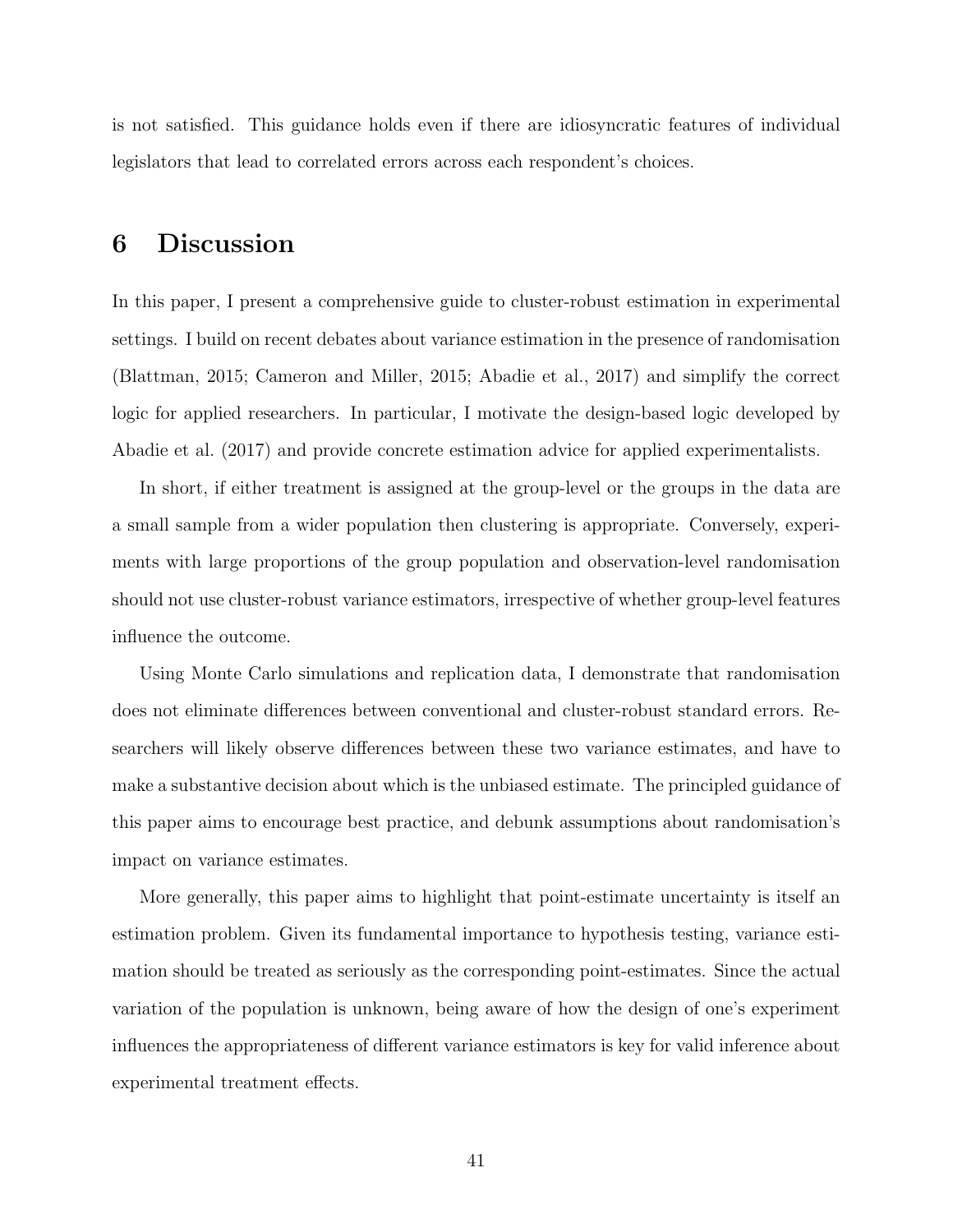### <span id="page-41-14"></span><span id="page-41-13"></span><span id="page-41-12"></span><span id="page-41-11"></span><span id="page-41-10"></span><span id="page-41-9"></span><span id="page-41-8"></span>References

- <span id="page-41-3"></span>Abadie, Alberto, Susan Athey, Guido Imbens and Jeffrey Wooldridge. 2014. Finite Population Causal Standard Errors. Technical Report w20325 National Bureau of Economic Research Cambridge, MA: .
- <span id="page-41-2"></span>Abadie, Alberto, Susan Athey, Guido Imbens and Jeffrey Wooldridge. 2017. "When Should You Adjust Standard Errors for Clustering?"  $arXiv:1710.02926$  [econ, math, stat].
- <span id="page-41-1"></span>Abadie, Alberto, Susan Athey, Guido W. Imbens and Jeffrey M. Wooldridge. 2020. "Sampling-Based versus Design-Based Uncertainty in Regression Analysis." Economet $rica 88(1):265-296.$
- Amira, Karyn. 2018. "Do People Contrast and Assimilate Candidate Ideology? An Experimental Test of the Projection Hypothesis." Journal of Experimental Political Science 5(3):195–205.
- Andersen, David J. and Richard R. Lau. 2018. "Pay Rates and Subject Performance in Social Science Experiments Using Crowdsourced Online Samples." Journal of Experimental Political Science 5(3):217–229.
- <span id="page-41-4"></span>Angrist, Joshua D. and Jörn-Steffen Pischke. 2009. Mostly Harmless Econometrics: An Empiricist's Companion. Princeton: Princeton University Press.
- Arceneaux, Kevin. 2017. "Anxiety Reduces Empathy Toward Outgroup Members But Not Ingroup Members." Journal of Experimental Political Science 4(1):68–80.
- <span id="page-41-7"></span>Banerjee, Abhijit V, Shawn Cole, Esther Duflo and Leigh Linden. 2007. "Remedying Education: Evidence from Two Randomized Experiments in India." The Quarterly Journal of Economics 122(3):1235–1264.
- <span id="page-41-6"></span>Barber, Michael, David Gordon, Ryan Hill and Joseph Price. 2017. "Status Quo Bias in Ballot Wording." Journal of Experimental Political Science 4(2):151–160.
- <span id="page-41-5"></span>Bassi, Anna. 2019. "Weather, Risk, and Voting: An Experimental Analysis of the Effect of Weather on Vote Choice." *Journal of Experimental Political Science* 6(1):17–32.
- Bechtel, Michael M. and Kenneth F. Scheve. 2017. "Who Cooperates? Reciprocity and the Causal Effect of Expected Cooperation in Representative Samples." Journal of Experimental Political Science 4(3):206–228.
- <span id="page-41-0"></span>Blattman, Chris. 2015. "Clusterjerk, the Much Anticipated Sequel." https://chrisblattman.com/2015/12/11/clusterjerk-the-much-anticipated-sequel/.
- Bokemper, Scott E., Peter Descioli and Reuben Kline. 2019. "Unfair Rules for Unequal Pay: Wage Discrimination and Procedural Justice." Journal of Experimental Political Science  $6(3):180-191.$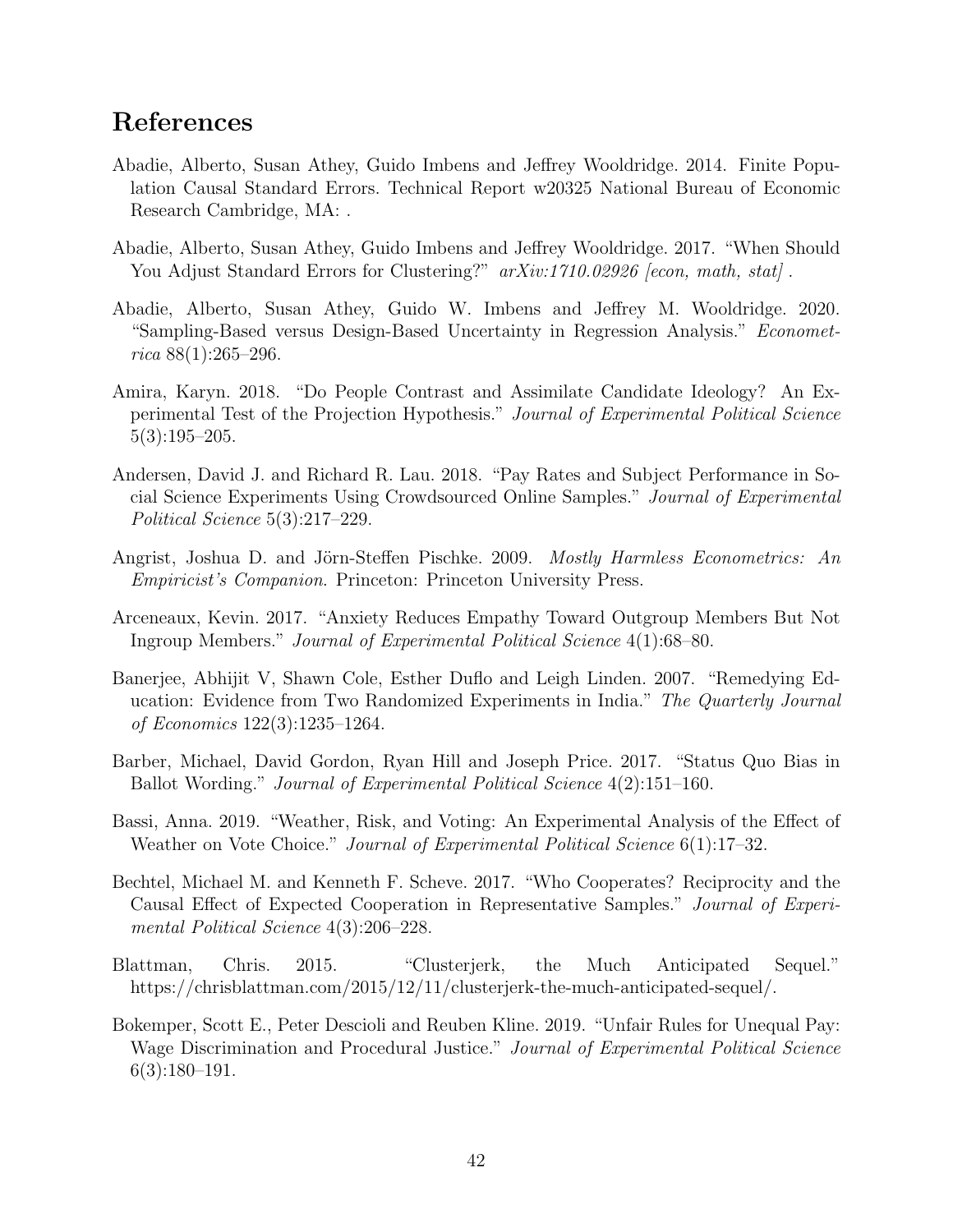- <span id="page-42-17"></span><span id="page-42-16"></span><span id="page-42-15"></span><span id="page-42-14"></span><span id="page-42-13"></span><span id="page-42-12"></span><span id="page-42-11"></span><span id="page-42-10"></span><span id="page-42-9"></span><span id="page-42-8"></span>Bonilla, Tabitha and Cecilia Hyunjung Mo. 2018. "Bridging the Partisan Divide on Immigration Policy Attitudes through a Bipartisan Issue Area: The Case of Human Trafficking." Journal of Experimental Political Science 5(2):107–120.
- Buntaine, Mark T. and Lauren Prather. 2018. "Preferences for Domestic Action Over International Transfers in Global Climate Policy." Journal of Experimental Political Science 5(2):73–87.
- Busby, Ethan C. and James N. Druckman. 2018. "Football and Public Opinion: A Partial Replication and Extension." Journal of Experimental Political Science 5(1):4–10.
- Butler, Daniel M. and Charles Crabtree. 2017. "Moving Beyond Measurement: Adapting Audit Studies to Test Bias-Reducing Interventions." Journal of Experimental Political Science 4(1):57–67.
- Butler, Daniel M. and Miguel M. Pereira. 2018. "Are Donations to Charity an Effective Incentive for Public Officials?" Journal of Experimental Political Science 5(1):68–70.
- <span id="page-42-1"></span>Cameron, Colin A. and Douglas L. Miller. 2015. "A Practitioner's Guide to Cluster-Robust Inference." Journal of Human Resources 50(2):317–372.
- <span id="page-42-2"></span>Carter, Andrew V., Kevin T. Schnepel and Douglas G. Steigerwald. 2017. "Asymptotic Behavior of a t-Test Robust to Cluster Heterogeneity." The Review of Economics and Statistics 99(4):698–709.
- <span id="page-42-5"></span>Clayton, Amanda. 2018. "Do Gender Quotas Really Reduce Bias? Evidence from a Policy Experiment in Southern Africa." Journal of Experimental Political Science 5(3):182–194.
- Costa, Mia. 2017. "How Responsive Are Political Elites? A Meta-Analysis of Experiments on Public Officials." Journal of Experimental Political Science 4(3):241–254.
- <span id="page-42-6"></span>Crosetto, Paolo and Antonio Filippin. 2013. "The "Bomb" Risk Elicitation Task." Journal of Risk and Uncertainty 47(1):31–65.
- <span id="page-42-0"></span>D'Adamo, Riccardo. 2019. "Cluster-Robust Standard Errors for Linear Regression Models with Many Controls."  $arXiv:1806.07314$  [econ].
- <span id="page-42-7"></span>Dafoe, Allan, Baobao Zhang and Devin Caughey. 2018. "Information Equivalence in Survey Experiments." Political Analysis 26(04):399–416.
- <span id="page-42-4"></span>Demel, Simona, Abigail Barr, Luis Miller and Paloma Ubeda. 2019. "Commitment to Political Ideology Is a Luxury Only Students Can Afford: A Distributive Justice Experiment." Journal of Experimental Political Science 6(1):33–42.
- Denny, Elaine K. and Jesse Driscoll. 2019. "Calling Mogadishu: How Reminders of Anarchy Bias Survey Participation." Journal of Experimental Political Science 6(2):81–92.
- <span id="page-42-3"></span>DeScioli, Peter and Erik O. Kimbrough. 2019. "Alliance Formation in a Side-Taking Experiment." Journal of Experimental Political Science 6(1):53–70.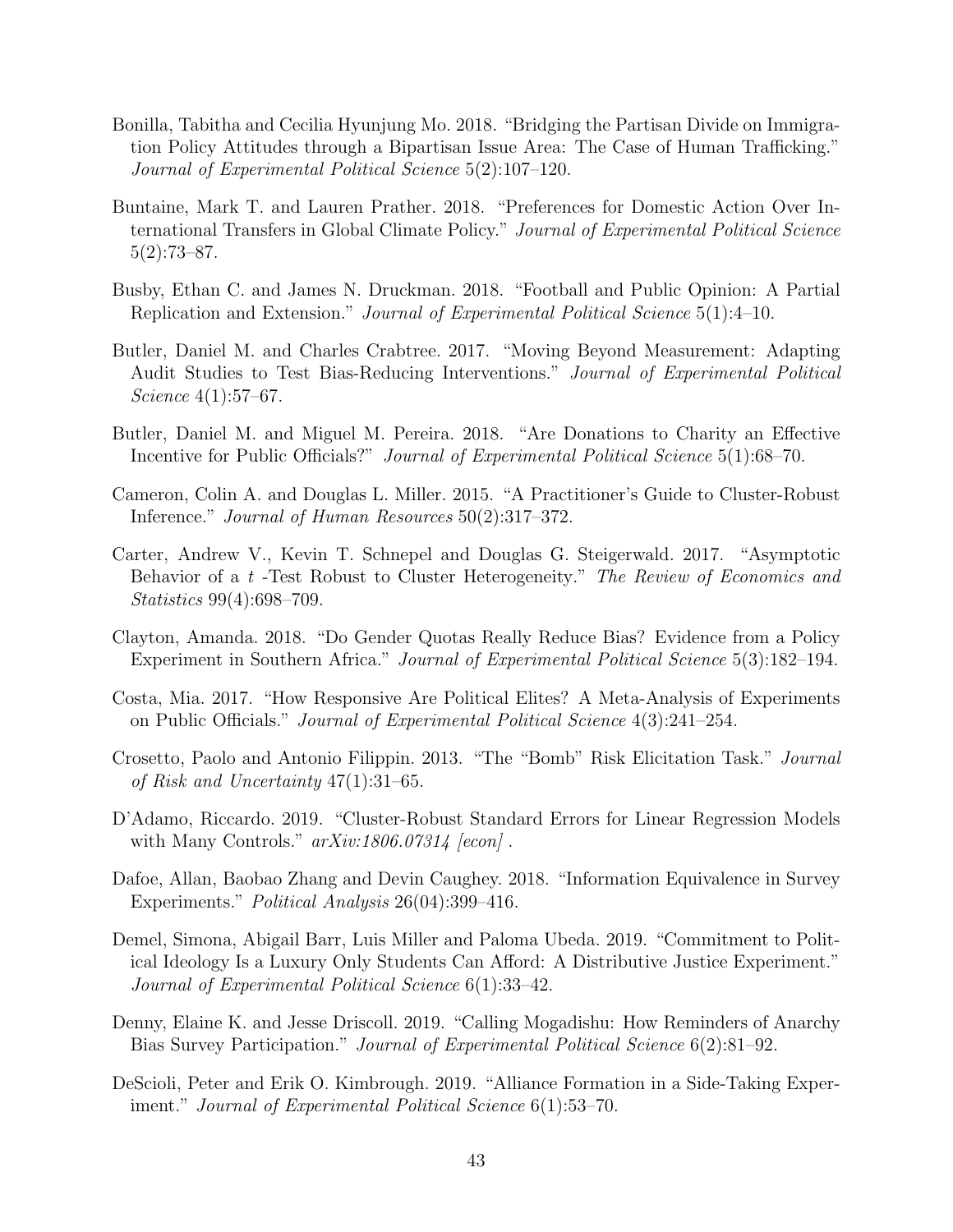- <span id="page-43-15"></span><span id="page-43-14"></span><span id="page-43-13"></span><span id="page-43-12"></span><span id="page-43-11"></span><span id="page-43-10"></span>Dietrich, Simone, Susan D. Hyde and Matthew S. Winters. 2019. "Overseas Credit Claiming and Domestic Support for Foreign Aid." Journal of Experimental Political Science 6(3):159–170.
- <span id="page-43-3"></span>Duch, Raymond, Denise Laroze, Thomas Robinson and Pablo Beramendi. 2020. "Multi-Modes for Detecting Experimental Measurement Error." Political Analysis 28(2):263–283.
- <span id="page-43-0"></span>Eicker, Friedhelm. 1967. "Limit Theorems for Regressions with Unequal and Dependent Errors." Proceedings of the Fifth Berkeley Symposium on Mathematical Statistics and Probability 1(Statistics):59–82.
- <span id="page-43-7"></span>Enos, Ryan D. and Christopher Celaya. 2018. "The Effect of Segregation on Intergroup Relations." Journal of Experimental Political Science 5(1):26–38.
- <span id="page-43-1"></span>Esarey, Justin and Andrew Menger. 2019. "Practical and Effective Approaches to Dealing With Clustered Data." *Political Science Research and Methods* 7(3):541–559.
- Flynn, D. J. and Yanna Krupnikov. 2019. "Misinformation and the Justification of Socially Undesirable Preferences." Journal of Experimental Political Science 6(1):5–16.
- Franco, Annie, Neil Malhotra, Gabor Simonovits and L. J. Zigerell. 2017. "Developing Standards for Post-Hoc Weighting in Population-Based Survey Experiments." Journal of Experimental Political Science 4(2):161–172.
- <span id="page-43-8"></span>Fréchette, Guillaume R. 2012. "Session-Effects in the Laboratory." Experimental Economics 15(3):485–498.
- Green, Donald P. and Adam Zelizer. 2017. "How Much GOTV Mail Is Too Much? Results from a Large-Scale Field Experiment." Journal of Experimental Political Science 4(2):107– 118.
- <span id="page-43-2"></span>Green, Donald P. and Lynn Vavreck. 2008. "Analysis of Cluster-Randomized Experiments: A Comparison of Alternative Estimation Approaches." Political Analysis 16(2):138–152.
- <span id="page-43-6"></span>Green, Donald P., Tiffany C. Davenport and Kolby Hanson. 2019. "Are There Long-Term Effects of the Vietnam Draft on Political Attitudes or Behavior? Apparently Not." Journal of Experimental Political Science 6(2):71–80.
- <span id="page-43-5"></span>Griffin, Dale and Richard Gonzalez. 1995. "Correlational Analysis of Dyad-Level Data in the Exchangeable Case." Psychological Bulletin 118(3):430–439.
- <span id="page-43-4"></span>Grimmer, Justin, Solomon Messing and Sean J. Westwood. 2017. "Estimating Heterogeneous Treatment Effects and the Effects of Heterogeneous Treatments with Ensemble Methods." Political Analysis 25(4):413–434.
- <span id="page-43-9"></span>Hainmueller, Jens, Daniel J. Hopkins and Teppei Yamamoto. 2014. "Causal Inference in Conjoint Analysis: Understanding Multidimensional Choices via Stated Preference Experiments." Political Analysis 22(01):1–30.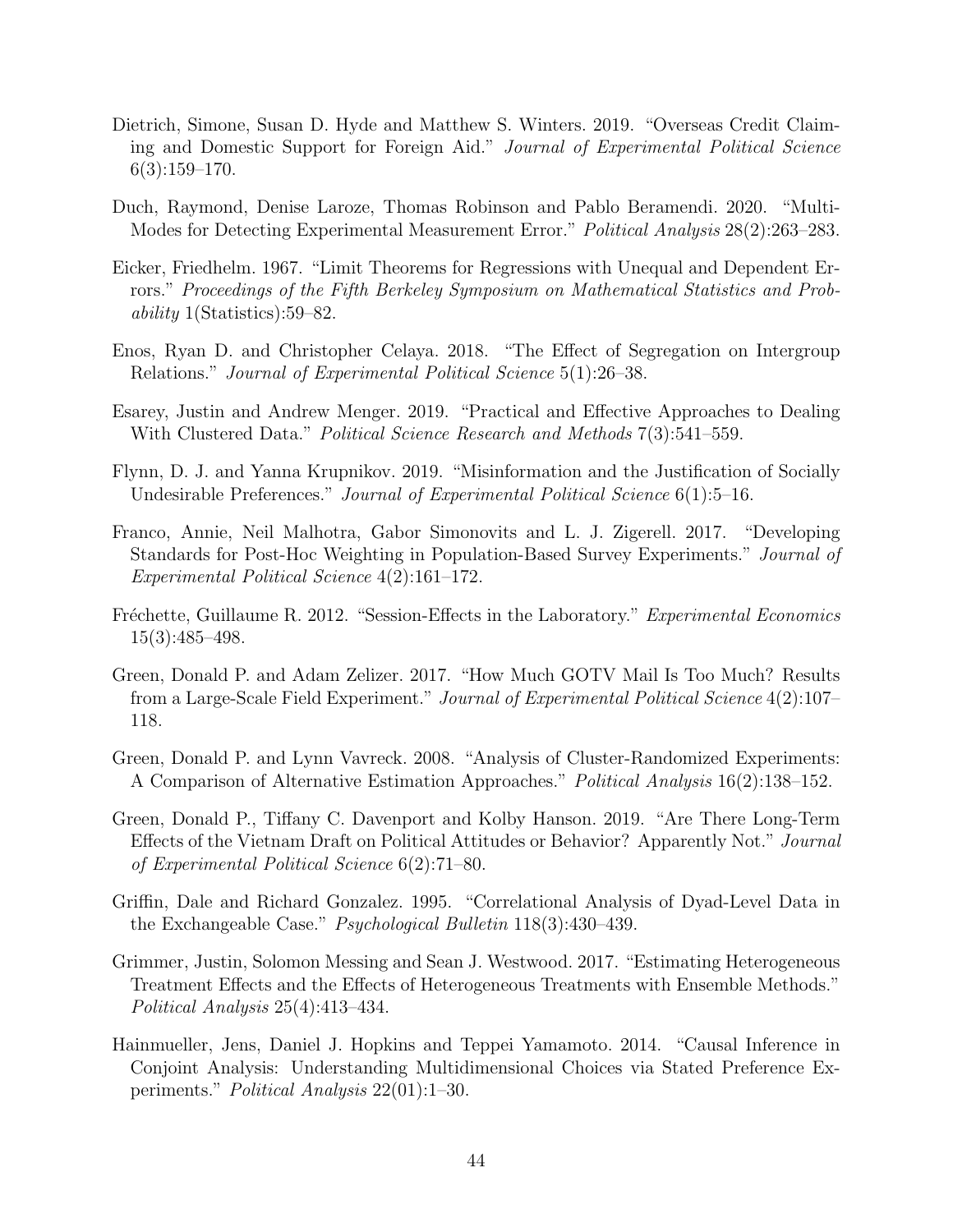- <span id="page-44-16"></span><span id="page-44-15"></span><span id="page-44-14"></span><span id="page-44-13"></span><span id="page-44-12"></span><span id="page-44-11"></span><span id="page-44-10"></span><span id="page-44-9"></span><span id="page-44-8"></span><span id="page-44-7"></span>Hou, Yue and Kai Quek. 2019. "Violence Exposure and Support for State Use of Force in a Non-Democracy." Journal of Experimental Political Science 6(2):120–130.
- <span id="page-44-0"></span>Huber, Peter J. 1967. "The Behavior of Maximum Likelihood Estimates Under Nonstandard Conditions." Proceedings of the Fifth Berkeley Symposium on Mathematical Statistics and Probability 1(Statistics):221–233.
- Huddleston, R. Joseph. 2019. "Think Ahead: Cost Discounting and External Validity in Foreign Policy Survey Experiments." *Journal of Experimental Political Science* 6(2):108– 119.
- Ihme, Toni Alexander and Markus Tausendpfund. 2018. "Gender Differences in Political Knowledge: Bringing Situation Back In." Journal of Experimental Political Science  $5(1):39-55.$
- <span id="page-44-2"></span>Imbens, Guido W and Michal Kolesar. N.d. "Robust Standard Errors in Small Samples: Some Practical Advice." . Forthcoming.
- Israel-Trummel, Mackenzie L. and Ariela Schachter. 2019. "Does Shared Social Disadvantage Cause Black–Latino Political Commonality?" Journal of Experimental Political Science  $6(1):43-52.$
- <span id="page-44-1"></span>Jackson, John E. 2019. "Corrected Standard Errors with Clustered Data." Political Analysis pp. 1–22.
- <span id="page-44-5"></span>Jeon, Sangick, Tim Johnson and Amanda Lea Robinson. 2017. "Nationalism and Social Sanctioning Across Ethnic Lines: Experimental Evidence from the Kenya–Tanzania Border." Journal of Experimental Political Science 4(1):1–20.
- <span id="page-44-6"></span>Kendall, J M. 2003. "Designing a Research Project: Randomised Controlled Trials and Their Principles." Emergency Medicine Journal 20(2):164–168.
- <span id="page-44-3"></span>Kingsley, David C. and Daniel Muise. 2018. "More Talk, Less Need for Monitoring: Communication and Deterrence in a Public Good Game." Journal of Experimental Political Science 5(2):88–106.
- <span id="page-44-4"></span>Klofstad, Casey A. 2017. "Looks and Sounds Like a Winner: Perceptions of Competence in Candidates' Faces and Voices Influences Vote Choice." Journal of Experimental Political Science 4(3):229–240.
- Kobayashi, Tetsuro, Asako Miura and Kazunori Inamasu. 2017. "Media Priming Effect: A Preregistered Replication Experiment." Journal of Experimental Political Science 4(1):81– 94.
- Leeper, Thomas J. 2017. "How Does Treatment Self-Selection Affect Inferences About Political Communication?" Journal of Experimental Political Science 4(1):21–33.
- Levine, Adam Seth and Reuben Kline. 2019. "Loss-Framed Arguments Can Stifle Political Activism." *Journal of Experimental Political Science* 6(3):171–179.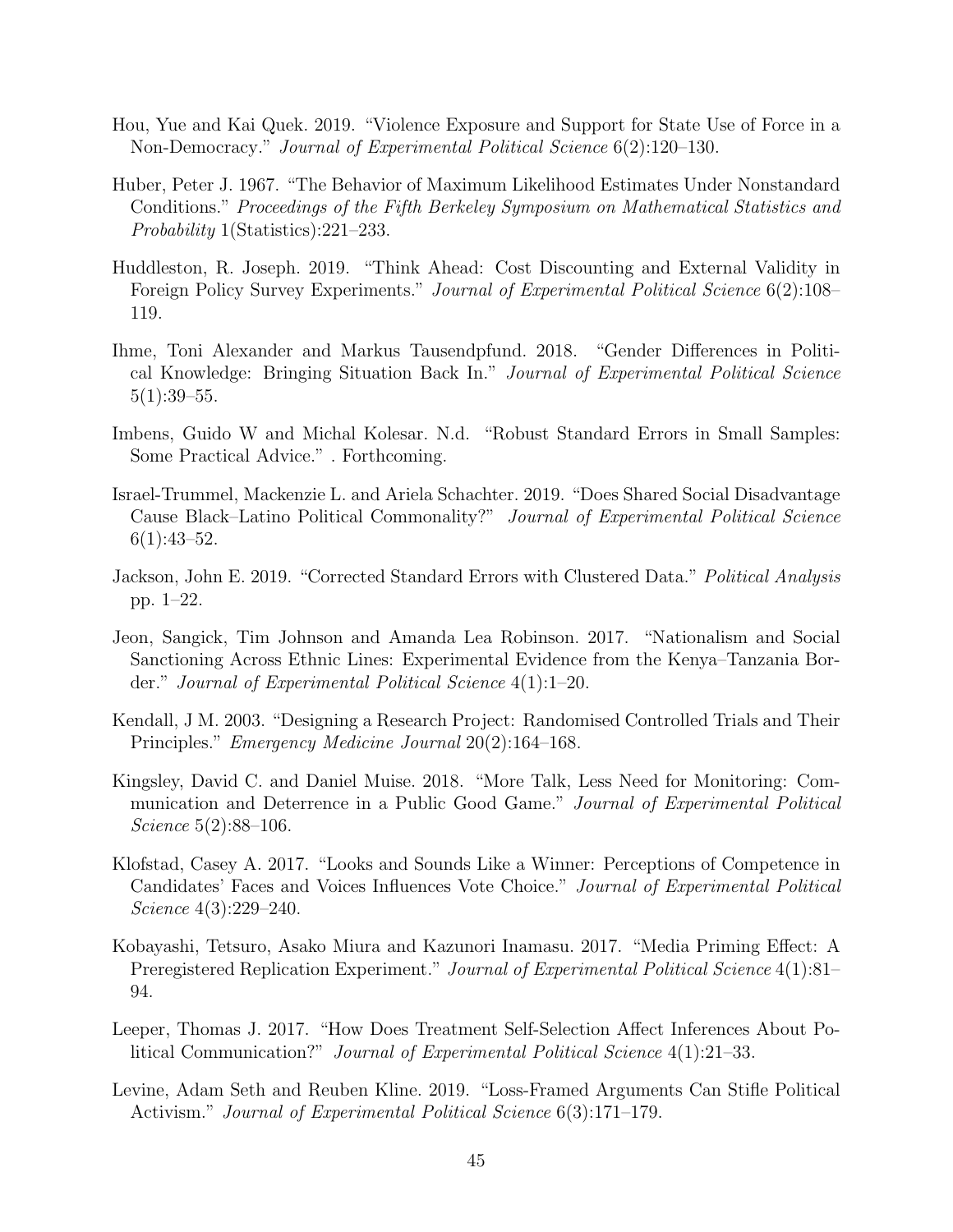- <span id="page-45-19"></span><span id="page-45-18"></span><span id="page-45-17"></span><span id="page-45-16"></span><span id="page-45-15"></span><span id="page-45-14"></span><span id="page-45-13"></span><span id="page-45-12"></span><span id="page-45-11"></span><span id="page-45-10"></span><span id="page-45-5"></span>Li, Xiaojun and Ka Zeng. 2017. "Individual Preferences for FDI in Developing Countries: Experimental Evidence from China." Journal of Experimental Political Science 4(3):195– 205.
- <span id="page-45-1"></span>Liang, Kung-Yee and Scott L Zeger. 1986. "Longitudinal Data Analysis Using Generalized Linear Models." Biometrika 73(1):13–22.
- Linos, Katerina and Kimberly Twist. 2018. "Diverse Pre-Treatment Effects in Survey Experiments." Journal of Experimental Political Science 5(2):148–158.
- <span id="page-45-4"></span>Loewen, Peter John and Michael Kenneth MacKenzie. 2019. "Service Representation in a Federal System: A Field Experiment." Journal of Experimental Political Science 6(2):93– 107.
- <span id="page-45-7"></span>Lorenz, Jan, Fabian Paetzel and Markus Tepe. 2017. "Just Don't Call It a Tax! Framing in an Experiment on Voting and Redistribution." Journal of Experimental Political Science 4(3):183–194.
- Merolla, Jennifer L. and Elizabeth J. Zechmeister. 2018. "Threat and Information Acquisition: Evidence from an Eight Country Study." Journal of Experimental Political Science 5(3):167–181.
- <span id="page-45-6"></span>Morton, Rebecca B. and Kai Ou. 2019. "Public Voting and Prosocial Behavior." Journal of Experimental Political Science 6(3):141–158.
- <span id="page-45-0"></span>Moulton, Brent R. 1986. "Random Group Effects and the Precision of Regression Estimates." Journal of Econometrics 32(3):385–397.
- <span id="page-45-2"></span>Neyman, Jerzy. 1990. "On the Application of Probability Theory to Agricultural Experiments. Essay on Principles. Section 9." Statistical Science 5(4):465–480.
- Pedersen, Rasmus T. 2017. "Politicians Appear More Competent When Using Numerical Rhetoric." Journal of Experimental Political Science 4(2):129–150.
- Pérez, Efrén O. and Margit Tavits. 2019. "Language Heightens the Political Salience of Ethnic Divisions." Journal of Experimental Political Science 6(2):131–140.
- <span id="page-45-9"></span>Peters, Jörg, Jörg Langbein and Gareth Roberts. 2016. "Policy Evaluation, Randomized Controlled Trials, and External Validity—A Systematic Review." Economics Letters 147:51–54.
- Peterson, Erik and Gabor Simonovits. 2017. "Costly Values: The Limited Benefits and Potential Costs of Targeted Policy Justifications." Journal of Experimental Political Science  $4(2):95-106.$
- <span id="page-45-3"></span>Rodríguez, Germán and Irma T. Elo. 2003. "Intra-Class Correlation in Random-Effects Models for Binary Data." The Stata Journal 3(1):32–46.
- <span id="page-45-8"></span>Rogers, Jonathan. 2017. "Nothing to Lose: Charitable Donations as Incentives in Risk Preference Measurement." Journal of Experimental Political Science 4(1):34–56.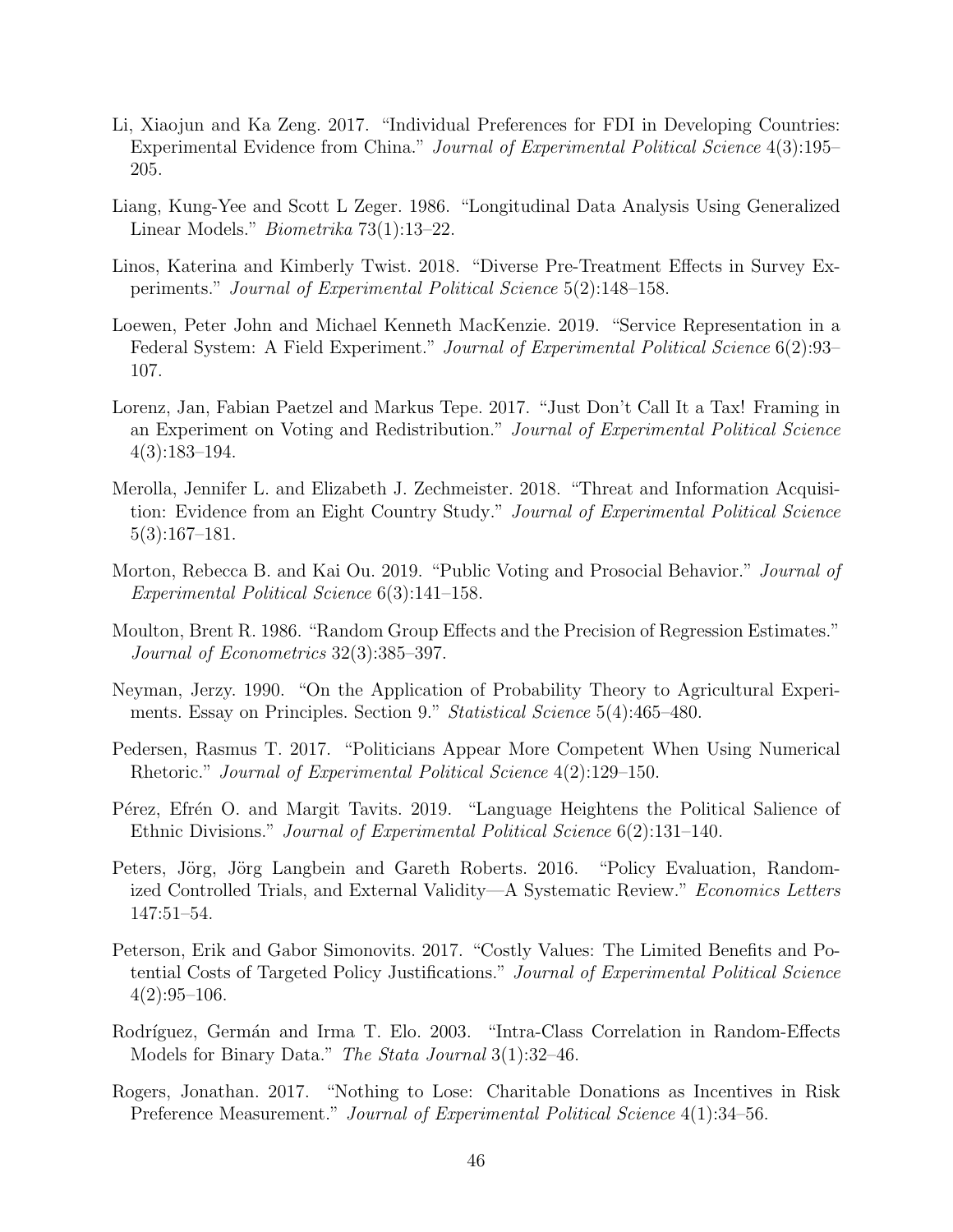- <span id="page-46-10"></span><span id="page-46-9"></span><span id="page-46-8"></span><span id="page-46-7"></span><span id="page-46-6"></span><span id="page-46-5"></span><span id="page-46-2"></span>Schochet, Peter Z. 2013. "Estimators for Clustered Education RCTs Using the Neyman Model for Causal Inference." Journal of Educational and Behavioral Statistics 38(3):219– 238.
- Scotto, Thomas J., Jason Reifler, David Hudson and Jennifer vanHeerde-Hudson. 2017. "We Spend How Much? Misperceptions, Innumeracy, and Support for the Foreign Aid in the United States and Great Britain." Journal of Experimental Political Science 4(2):119–128.
- Severson, Alexander W. 2018. "Partisan Affiliation and the Evaluation of Non-Prototypical Candidates." Journal of Experimental Political Science 5(2):121–147.
- Soroka, Stuart, Matthew Wright, Richard Johnston, Jack Citrin, Keith Banting and Will Kymlicka. 2017. "Ethnoreligious Identity, Immigration, and Redistribution." Journal of Experimental Political Science 4(3):173–182.
- <span id="page-46-3"></span>Titiunik, Rocio. 2020. "Natural Experiments." arXiv:2002.00202 [econ, stat] .
- Trump, Kris-Stella and Ariel White. 2018. "Does Inequality Beget Inequality? Experimental Tests of the Prediction That Inequality Increases System Justification Motivation." Journal of Experimental Political Science 5(3):206–216.
- White, Ariel, Anton Strezhnev, Christopher Lucas, Dominika Kruszewska and Connor Huff. 2018. "Investigator Characteristics and Respondent Behavior in Online Surveys." Journal of Experimental Political Science 5(1):56–67.
- <span id="page-46-0"></span>White, Halbert. 1980. "A Heteroskedasticity-Consistent Covariance Matrix Estimator and a Direct Test for Heteroskedasticity." Econometrica 48(4):817.
- <span id="page-46-1"></span>Wooldridge, Jeffrey M. 2003. "Cluster-Sample Methods in Applied Econometrics." The American Economic Review 93(2,):133–138.
- <span id="page-46-4"></span>Zhang, Nan. 2018. "Institutions, Norms, and Accountability: A Corruption Experiment with Northern and Southern Italians." *Journal of Experimental Political Science* 5(1):11–25.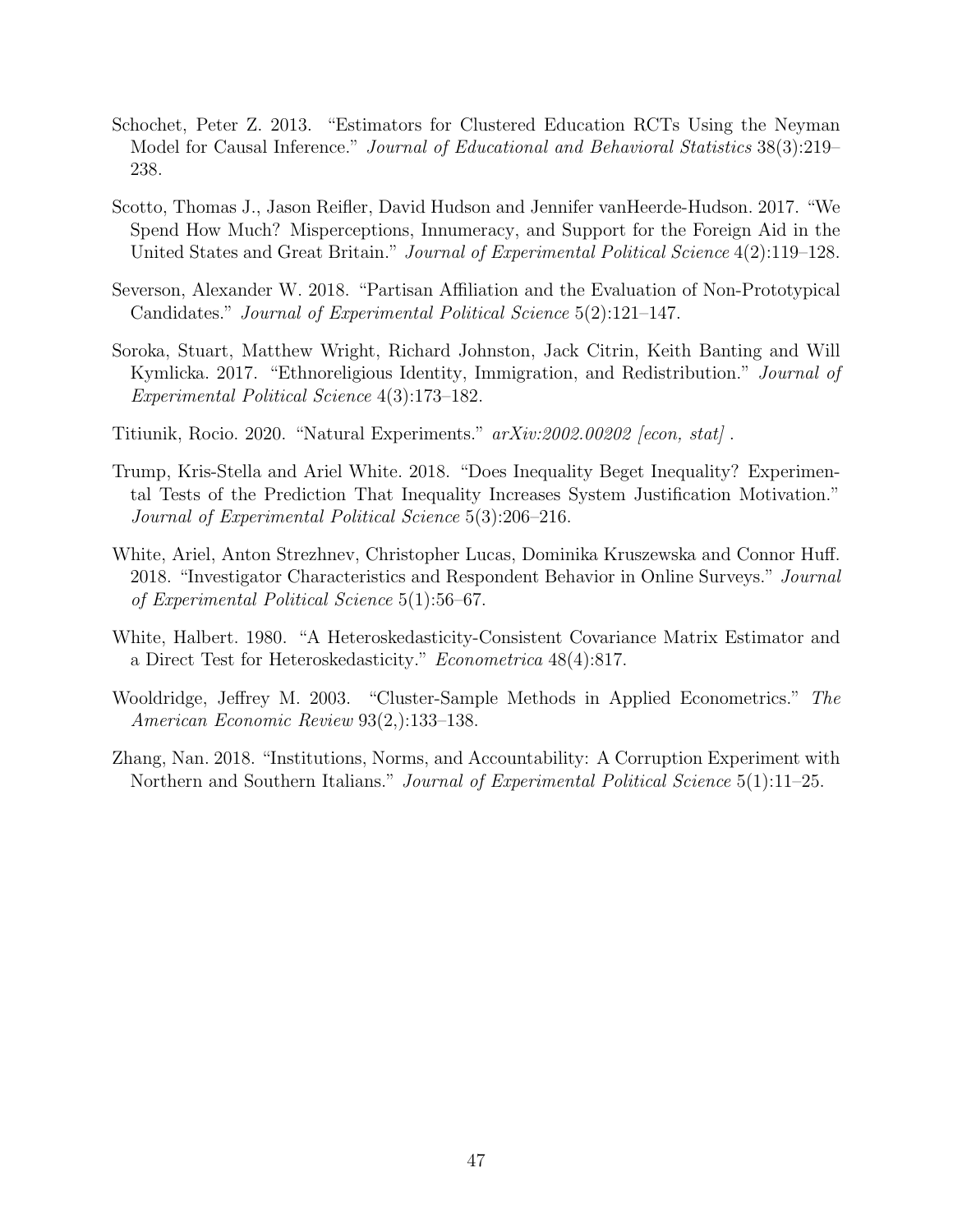### A Appendix

#### A.1 Uncertainty as a function of randomisation

In the main text, Table [1](#page-7-0) presents a particular case in which there is uncertainty over the treatment effect due to randomisation – what [Abadie et al.](#page-41-3) [\(2014\)](#page-41-3) call "causal uncertainty". In short, these issues arise because of the many potential random treatment assignments only one is ever realised. Given we can only ever estimate the treatment effect (we do not observe the full outcomes schedule) our estimate may differ dependent on the specific treatment assignment vector drawn. There are other plausible configurations of potential outcomes that generate similar concerns about causal uncertainty.

This section briefly motivates some alternative cases that collectively highlight why experimentalists should care about this causal uncertainty. In what follows, assume that our data is the full relevant population, such that sampling concerns drop out.

<span id="page-47-0"></span>The first configuration demonstrates a Type I error whereby an estimated effect  $(\hat{\tau})$ is non-zero when the true causal effect  $(\tau)$  is precisely zero. In which case, without an appropriate measure of uncertainty, a single randomisation will yield a false positive result. Table [A1](#page-47-0) presents a potential outcomes schedule and treatment assignment for which this state of affairs holds.

Table A1: 
$$
\tau = 0, \hat{\tau} > 0
$$

|                | $Y_i(1)$ | $Y_i(0)$ | $D_i$ |
|----------------|----------|----------|-------|
|                | 10       | 10       |       |
| $\overline{2}$ | 5        | 5        | 0     |
| 3              | 10       | 10       |       |
|                | 5        | 5        | ı     |

Given these potential outcomes  $\tau$  is precisely zero – there is no effect on any subject within the population. However, given the random assignment  $D_i$ , the best estimate of the treatment effect is the difference in means between those in treatment and control i.e.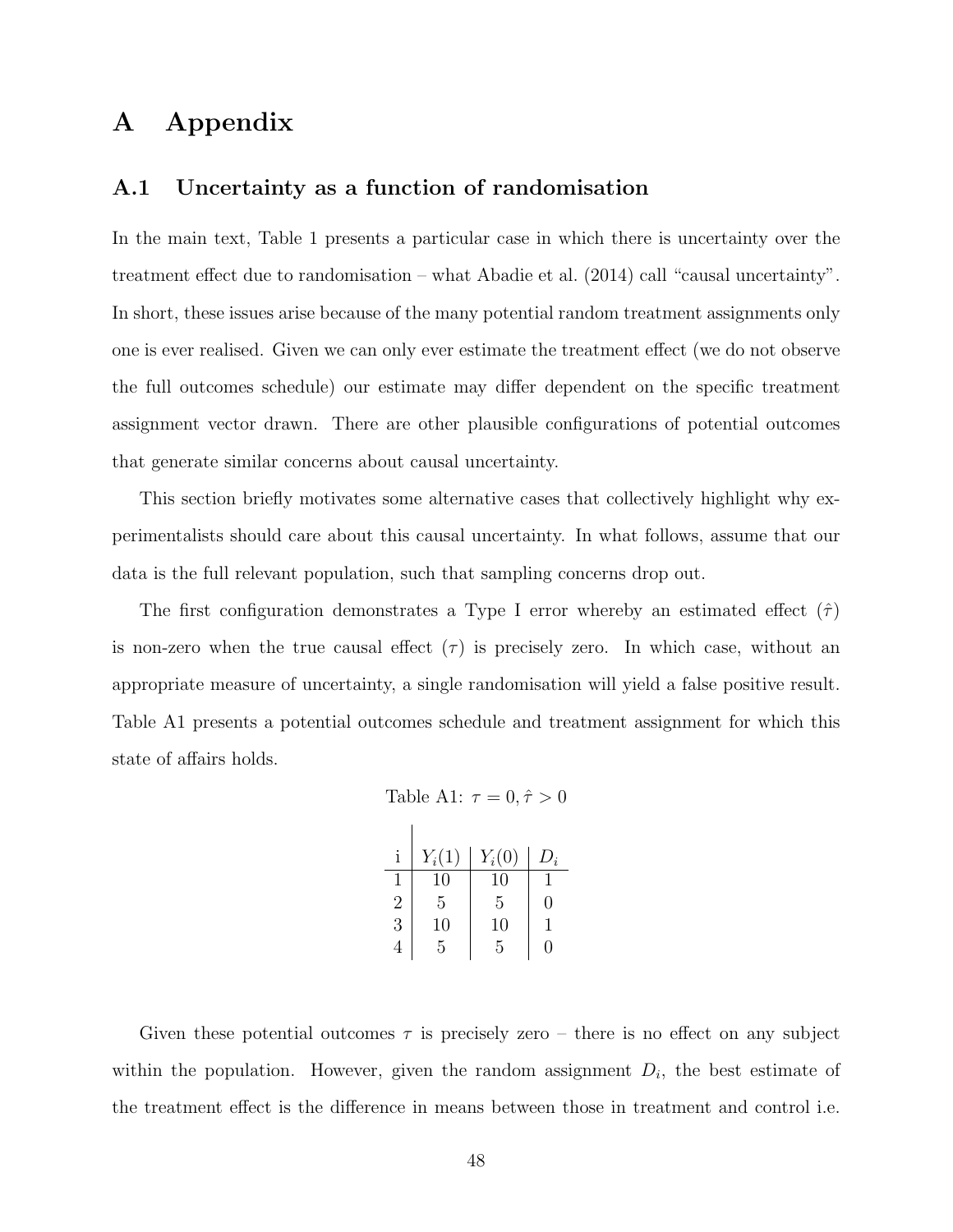$10 - 5 = 5$ . This estimate is, technically, unbiased. As we increase the N the estimate will tend towards zero. But with this particular random assignment vector, it would appear there is a positive and substantial causal affect. To prevent a false positive, our measure of uncertainty should account for this type of chance occurrence even as the true population parameter is zero and the potential outcomes remain fixed.

In the configuration above, while the causal effect  $(of 0)$  is constant across individuals, the control/treatment outcomes vary. This sort of scenario depicts a highly simplified case where individuals hold different preferences/outcomes of which none are affected by an experimental stimulus. The treatment itself is homogeneous (it is precisely zero) but heterogeneity in the potential outcomes across individuals creates some leeway for our unbiased estimator to return a non-zero effect estimate.

<span id="page-48-0"></span>It is also possible to construct cases where causal uncertainty yields a Type II error. Table [A2](#page-48-0) presents an alternative potential outcomes schedule that yields the converse to Table [A1.](#page-47-0)

Table A2:  $\tau > 0, \hat{\tau} = 0$ 

|   | $Y_i(1)$ | $Y_i(0)$ | $D_i$ |
|---|----------|----------|-------|
|   | 5        | 10       |       |
| 2 | 5        | 10       |       |
| 3 | 5        | 0        | 0     |
| 4 | 5        | 0        | 0     |

In this case, there are clearly two separate effects of treatment. For individuals  $i = 1$  and  $i = 2$  the effect of treatment is negative, whereas for the other two individuals it is positive. This might be the case in some sort of experiment where an information prime corrects individuals prior perceptions of some phenomena or quantity. Since the absolute size of the effect is the same across these two subgroups, the true population *average* treatment effect is zero. Under  $D_i$  in Table [A2,](#page-48-0) the estimated average treatment effect is positive.

As in the first potential outcomes schedule in Table [A1,](#page-47-0) this configuration exhibits het-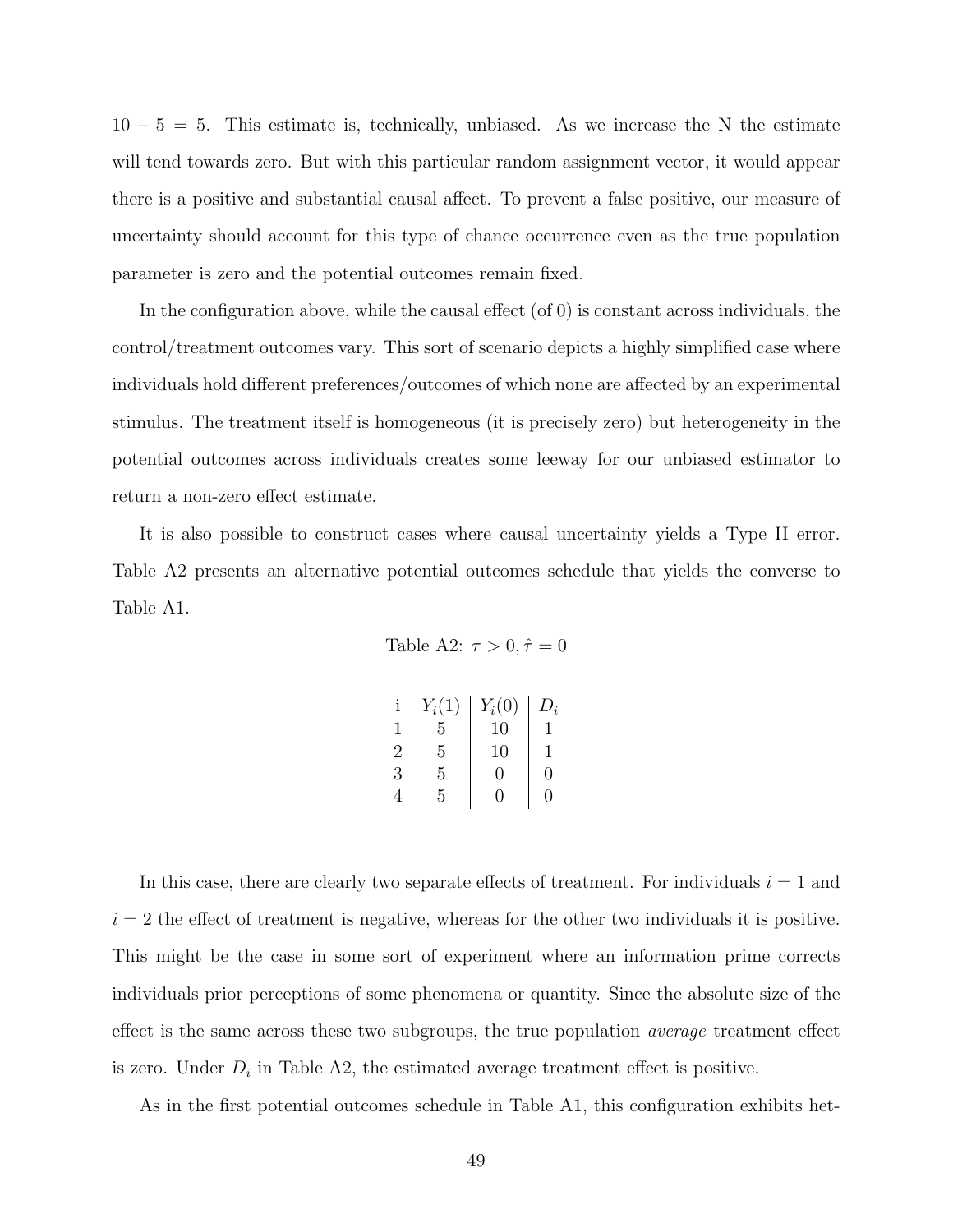erogeneity in the potential outcomes. Unlike in the first case, the heterogeneity is present both in the control condition and the direction of the treatment effect. The treatment itself has a heterogeneous effect. Individuals' outcomes under treatment are identical precisely because the treatment acts in opposing directions for the two subgroups with different control outcomes.

The example potential outcomes in the main text demonstrate another issue where the true population average treatment effect is smaller than the estimated average treatment effect but still non-zero given some non-compliance. Common to this example and the further two supplementary configurations in this appendix section, uncertainty in the estimated effect arises as a result of stochastic assignment to either treatment or control.

Of course, the extent to which all members of particular subgroups are assigned to the same treatment status diminishes with the number of observations (assuming a truly random assignment). Part of the attraction of experimental methods is that we expect balance across covariates precisely for this reason – with equiprobable treatment probabilities and a sufficiently large sample any feature that may confound the effect estimate should be equally distributed among treatment conditions.

That being said, a truly random procedure will not necessarily ensure perfect balance. If there is any heterogeneity to the treatment effect, or to outcomes among individuals, different equiprobable assignments will lead to different estimated average treatment effects. As researchers, we aim to making inferences about the true treatment effect. The confidence we place in our estimates should therefore capture this uncertainty as a function of randomisation, separate from any sampling-related concerns.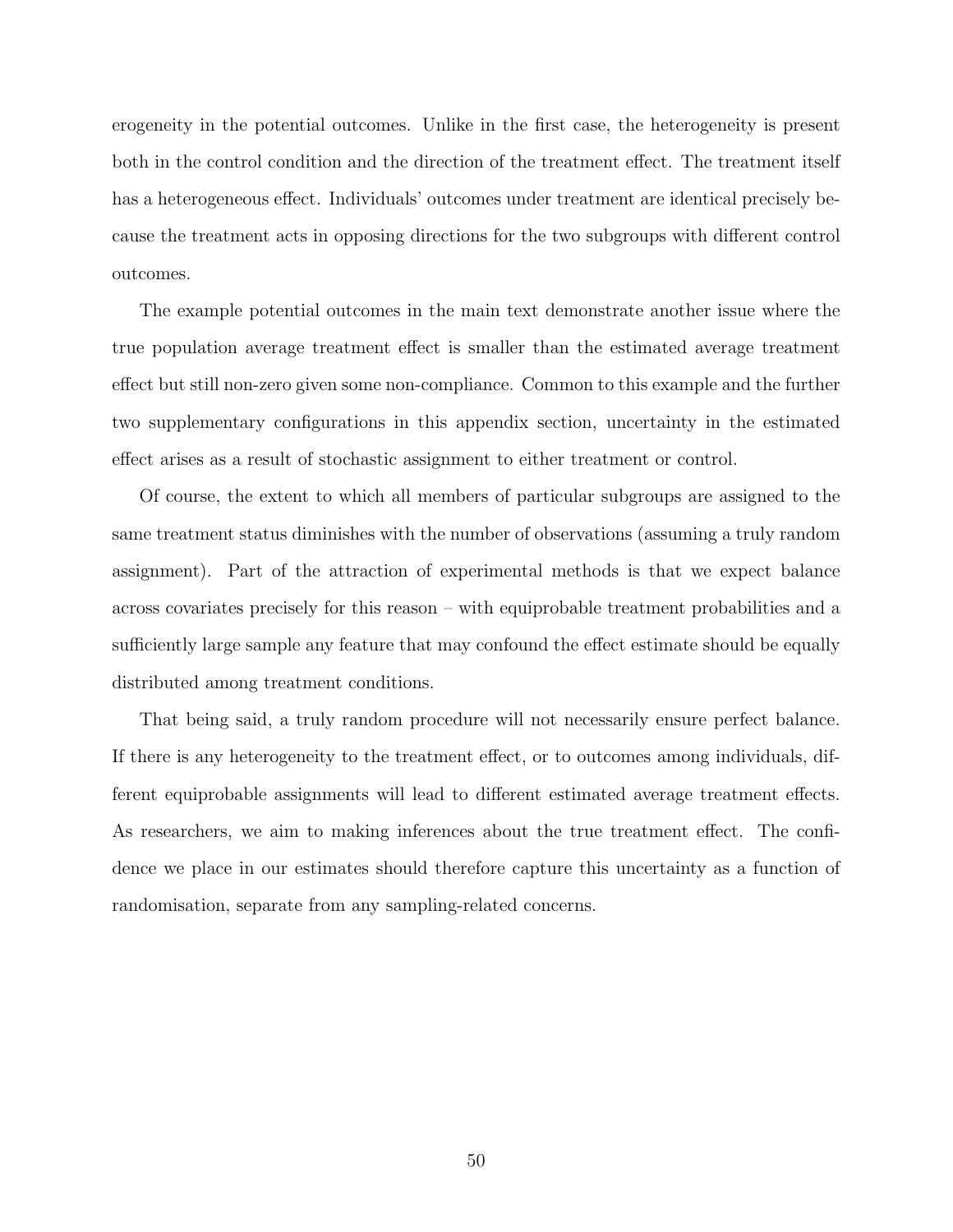### A.2 Derivation of variance

Suppose some treatment  $D$  is linearly related to an outcome  $y:30$  $y:30$ 

<span id="page-50-1"></span>
$$
Y = D\beta + \epsilon,\tag{12}
$$

To mimimise the squared residuals, rearrange Equation [12](#page-50-1) to define the residual as  $\epsilon = Y - X\beta$ , multiply this expression by its transpose, and expand to get the quantity of interest $31$ :

$$
\epsilon' \epsilon = y'y - 2\beta' D'y + \beta' D'D\beta. \tag{13}
$$

To find  $\hat{\beta}$ , we differentiate with respect to  $\beta$ , set the first-order condition to zero and solve:

<span id="page-50-3"></span>
$$
\frac{d\epsilon'\epsilon}{d\beta} = -2D'y + 2D'D\hat{\beta} \Rightarrow 0
$$
  

$$
D'D\hat{\beta} = D'y
$$
  

$$
(D'D)^{-1}D'D\hat{\beta} = (D'D)^{-1}D'y
$$
  

$$
\hat{\beta} = (D'D)^{-1}D'y
$$
 (14)

For convenience later on, we can substitute Equation [12](#page-50-1) back into Equation [14,](#page-50-3) to express the estimated coefficients in terms of the true coefficients and the residual:<sup>[32](#page-50-4)</sup>

<span id="page-50-2"></span> $31$ This step relies on the transposition of matrices. First as it applies to the expansion of the squared residuals:

$$
\epsilon'\epsilon = (y - D\beta)'(y - D\beta)
$$
  
=  $(y' - \beta'D')(y - D\beta)$   
=  $y'y - y'D\beta - \beta'D'y + \beta'D'D\beta$ ,

and second as it applies to simplifying the expanded regression:

$$
y'D\beta \equiv \beta'D'y
$$
  
:.  $y'y - y'D\beta - \beta'D'y + \beta'D'D\beta \equiv y'y - 2\beta'D'y + \beta'D'D\beta$ 

<span id="page-50-4"></span><sup>32</sup>Here, note that  $(AB)^{-1}(AB) = I$  and therefore  $(X'X)^{-1}X'X$  drops out of the equation.

<span id="page-50-0"></span><sup>&</sup>lt;sup>30</sup>This derivation is heavily based on course notes from by Michael J. Rosenfeld entitled "OLS in Matrix" Form", which can be accessed at [https://web.stanford.edu/~mrosenfe/soc\\_meth\\_proj3/matrix\\_OLS\\_](https://web.stanford.edu/~mrosenfe/soc_meth_proj3/matrix_OLS_NYU_notes.pdf) [NYU\\_notes.pdf](https://web.stanford.edu/~mrosenfe/soc_meth_proj3/matrix_OLS_NYU_notes.pdf).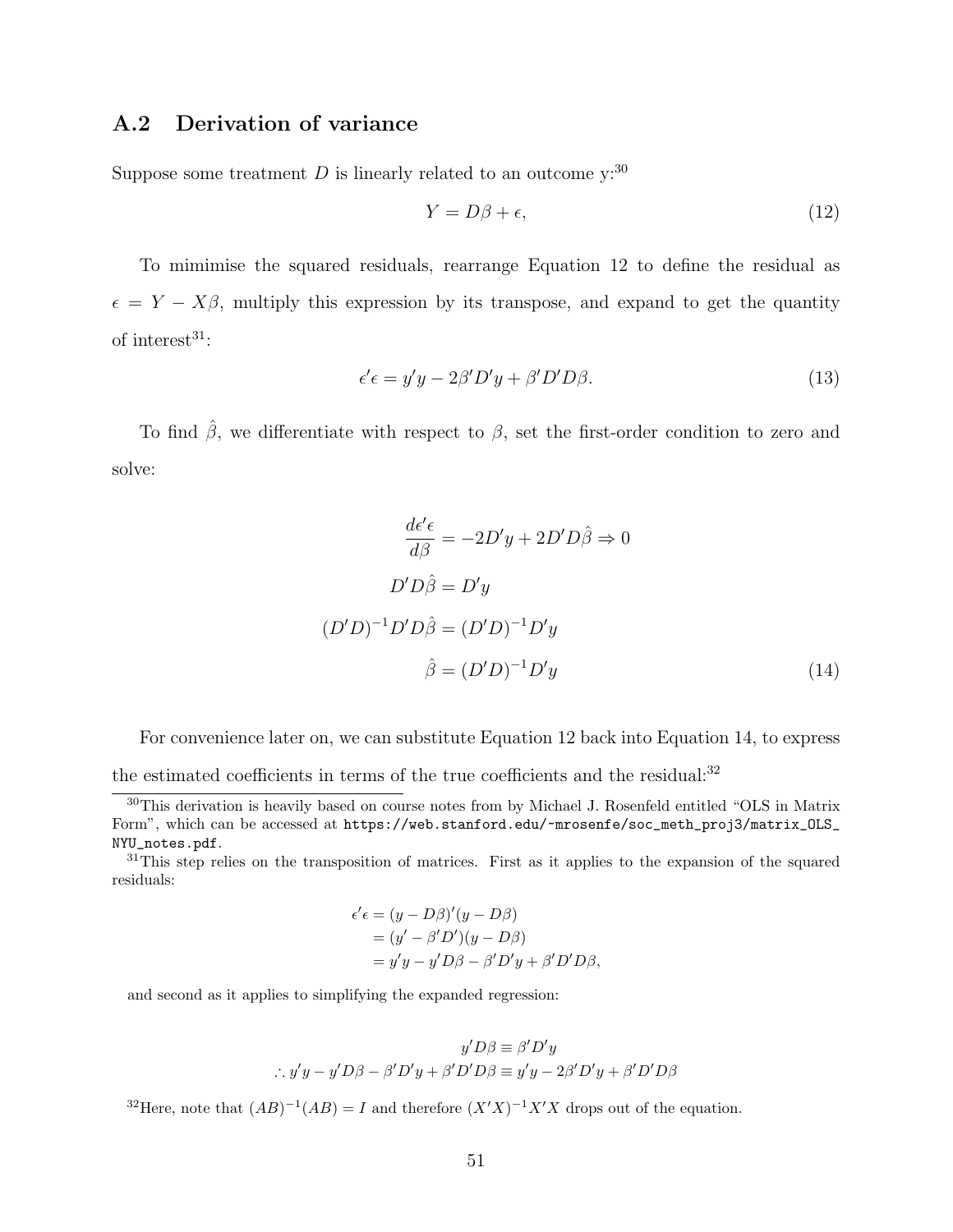<span id="page-51-1"></span>
$$
\hat{\beta} = (D'D)^{-1}D'(D\beta + \epsilon)
$$
  
=  $(D'D)^{-1}D'D\beta + (D'D)^{-1}D'\epsilon$   
=  $\beta + (D'D)^{-1}D'\epsilon$  (15)

Our estimate of variance  $Var(\hat{\beta})$  is the squared difference between the "true" coefficient  $(\beta)$  and our best estimate  $(\hat{\beta}),$  such that:

$$
Var(\hat{\beta}) = E[(\hat{\beta} - \beta)(\hat{\beta} - \beta)'] \tag{16}
$$

Substituting  $\hat{\beta}$  with Equation [15,](#page-51-1)

<span id="page-51-0"></span>
$$
Var(\hat{\beta}) = [((D'D)^{-1}D'\epsilon)((D'D)^{-1}D'\epsilon)']
$$
  
=  $E[(D'D)^{-1}D'\epsilon)(\epsilon'D(D'D)^{-1})]$   
=  $E[(D'D)^{-1}D'\epsilon\epsilon'D(D'D)^{-1})]$   
=  $(D'D)^{-1}E[\epsilon\epsilon']D(D'D)^{-1}$  (17)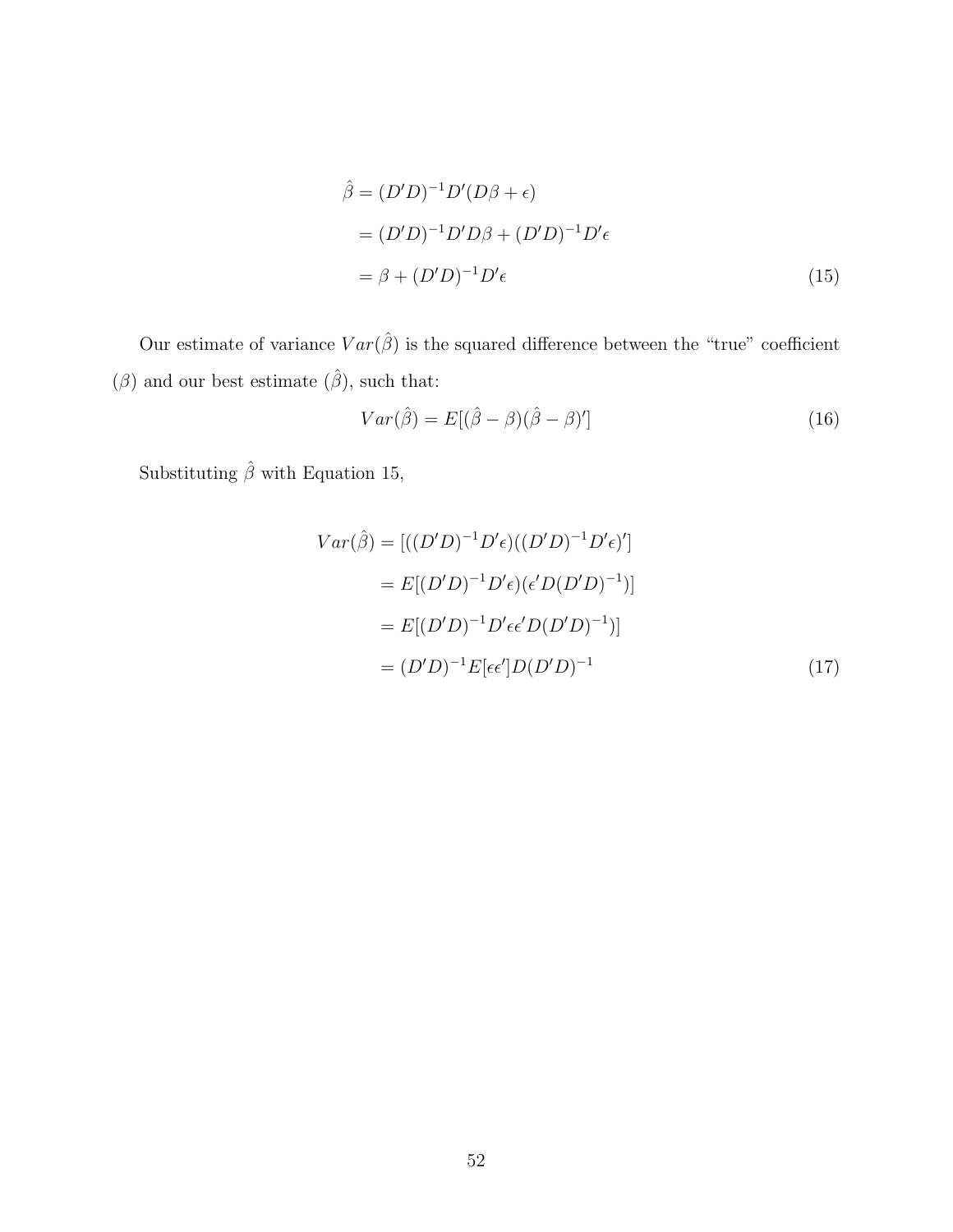# A.3 *JEPS* review

| Authors                                | Type of experiment           | Sample                              | Main<br>result | Observation-<br>level  | Obs    | Cluster?       |
|----------------------------------------|------------------------------|-------------------------------------|----------------|------------------------|--------|----------------|
| Pérez and Tavits<br>(2019)             | Survey experiment<br>(phone) | Bilingual adults                    | Table 1        | Individual             | 262    | $\rm No$       |
| Morton and Ou $(2019)$                 | Lab experiment               | Students                            | Figure 1       | Individual-<br>period  | 140    | N <sub>o</sub> |
| Loewen and<br>MacKenzie (2019)         | Survey (elite)               | Political elites                    | Table 2        | Politician-<br>contact | 404    | Yes            |
| Levine and Kline<br>(2019)             | Field experiment             | Women members of<br>community group | Table 1        | Individual             | 100708 | N <sub>o</sub> |
| Israel-Trummel and<br>Schachter (2019) | Survey experiment            | African American<br>adults          | Figure 1       | Individual             | 1200   | N <sub>o</sub> |
| Huddleston $(2019)$                    | Online survey<br>experiment  | Mturk                               | Figure 2       | Individual             | 1512   | N <sub>o</sub> |
| Hou and Quek $(2019)$                  | Survey experiment            | Nationally<br>representative        | Table 1        | Individual             | 824    | N <sub>o</sub> |

Table A3: All articles published in JEPS between <sup>2017</sup> and <sup>2019</sup>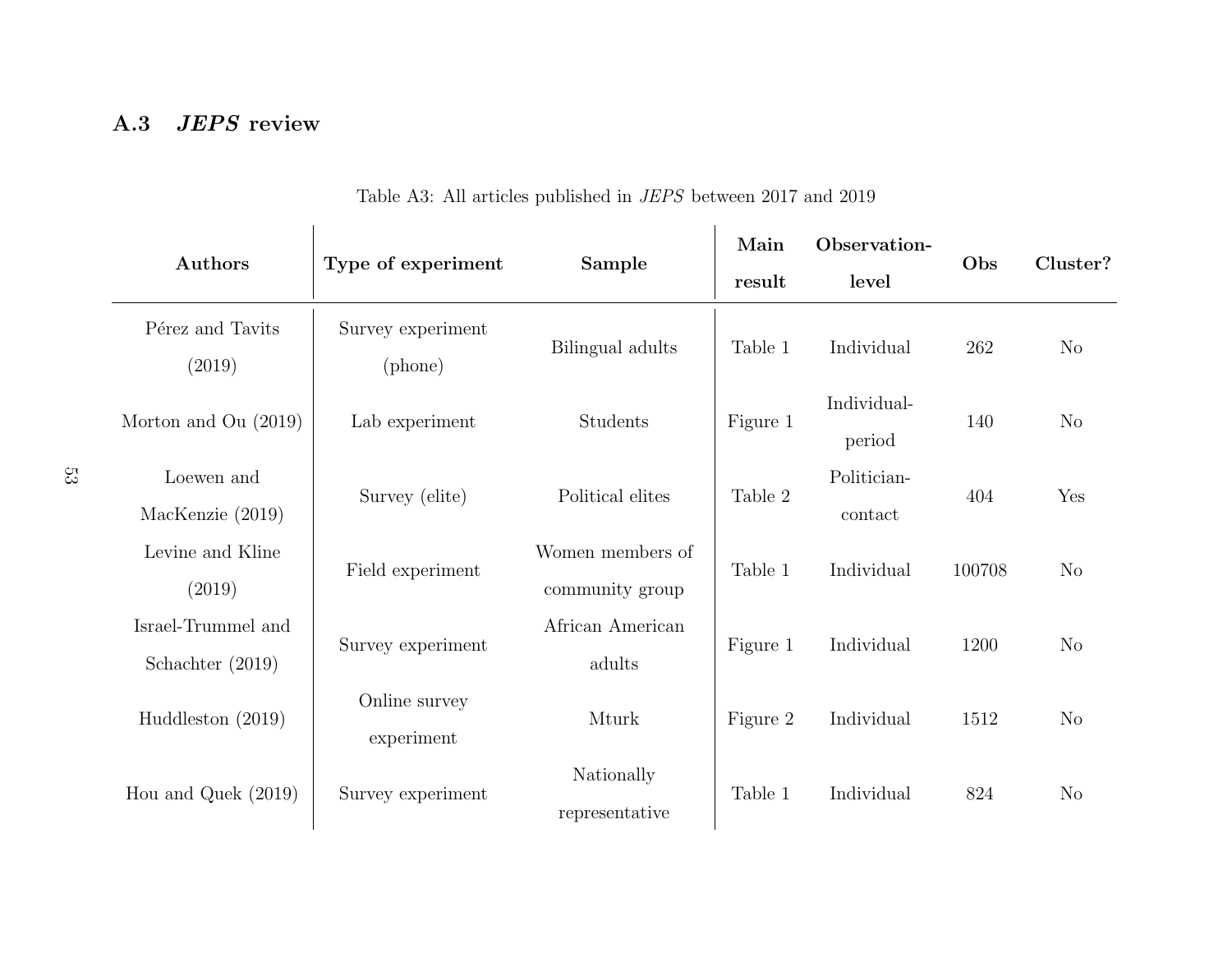| Green, Davenport and  | Natural/survey         |                     |          |             |      |                |
|-----------------------|------------------------|---------------------|----------|-------------|------|----------------|
| Hanson $(2019)$       | experiment             | Men                 | Table 5  | Individual  | 900  | Yes            |
| Flynn and Krupnikov   |                        | Nationally          |          |             |      |                |
| (2019)                | Survey experiment      | representative      | Table 2  | Individual  | 1031 | N <sub>o</sub> |
| Dietrich, Hyde and    |                        |                     |          |             |      |                |
| Winters $(2019)$      | Lab experiment         | Students            | Table 5  | Individual  | 777  | N <sub>o</sub> |
| DeScioli and          |                        |                     |          | Individual- |      |                |
| Kimbrough (2019)      | Lab experiment         | Not stated          | Table 1  | round       | 4000 | Yes            |
| Denny and Driscoll    |                        | Nationally          |          |             |      |                |
| (2019)                | Survey experiment      | representative      | Table 2  | Individual  | 120  | N <sub>o</sub> |
|                       | Lab-in-the-field       | Employed,           |          | Individual- |      |                |
| Demel et al. $(2019)$ |                        | unemployed, and     | Table 1  |             | 1092 | Yes            |
|                       | experiment             | students            |          | allocation  |      |                |
| Bokemper, Descioli    |                        |                     |          |             |      |                |
| and Kline $(2019)$    | Online experiment      | Mturk               | Table 2  | Individual  | 542  | N <sub>o</sub> |
|                       |                        | Students/university |          | Individual- |      |                |
| Bassi (2019)          | Lab experiment         | employees           | Table 5  | round       | 1660 | N <sub>o</sub> |
| Zhang $(2018)$        | ${\rm Lab}$ experiment | Students            | Table 2  | Individual  | 371  | Yes            |
| White et al. $(2018)$ | Online experiment      | Mturk               | Figure 1 | Individual  | 2006 | N <sub>o</sub> |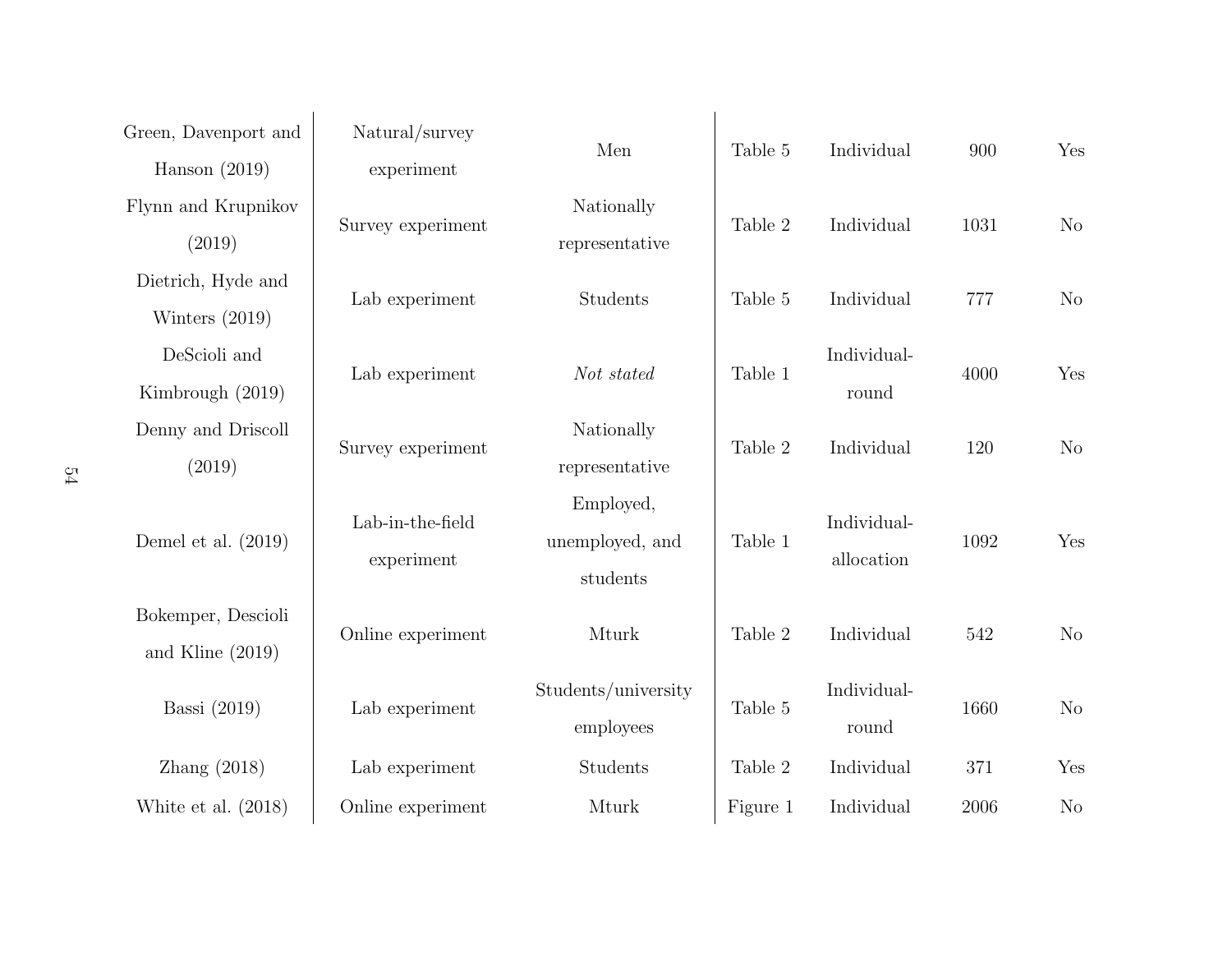| ΣS | Trump and White     | Survey experiment  | Nationally          | Figure 1 | Individual  | 1014     |                |
|----|---------------------|--------------------|---------------------|----------|-------------|----------|----------------|
|    | (2018)              |                    | representative      |          |             |          | $\rm No$       |
|    | Severson $(2018)$   | Survey experiment  | Nationally          | Figure 2 | Individual  | 918      | $\rm No$       |
|    |                     |                    | representative      |          |             |          |                |
|    | Merolla and         | Survey experiment  | Adult               | Figure 1 | Individual  | Numerous | $\rm No$       |
|    | Zechmeister (2018)  |                    |                     |          |             |          |                |
|    | Linos and Twist     | Survey experiment  | Nationally          | Table 1  | Individual  | 1000     | $\rm No$       |
|    | (2018)              |                    | representative      |          |             |          |                |
|    | Kingsley and Muise  | Lab experiment     | Not stated          | Table 2  | Individual- | 1260     | Yes            |
|    | (2018)              |                    |                     |          | round       |          |                |
|    | Ihme and            | Survey experiment  | Students<br>Table 1 |          | Individual  | 377      | No             |
|    | Tausendpfund (2018) |                    |                     |          |             |          |                |
|    | Enos and Celaya     | Online Experiment  | Mturk/Student       | Table 1  | Individual- | 1081     | Yes            |
|    | (2018)              |                    |                     |          | round       |          |                |
|    | Clayton $(2018)$    | Natural experiment | Adults              | Table 1  | Individual  | 996      | Yes            |
|    | Butler and Pereira  | Survey experiment  | Political elites    | Table 1  | Individual  | 463      | No             |
|    | (2018)              |                    |                     |          |             |          |                |
|    | Busby and Druckman  |                    | Students            | Table 1  | Individual  | 384      |                |
|    | (2018)              | Survey experiment  |                     |          |             |          | N <sub>o</sub> |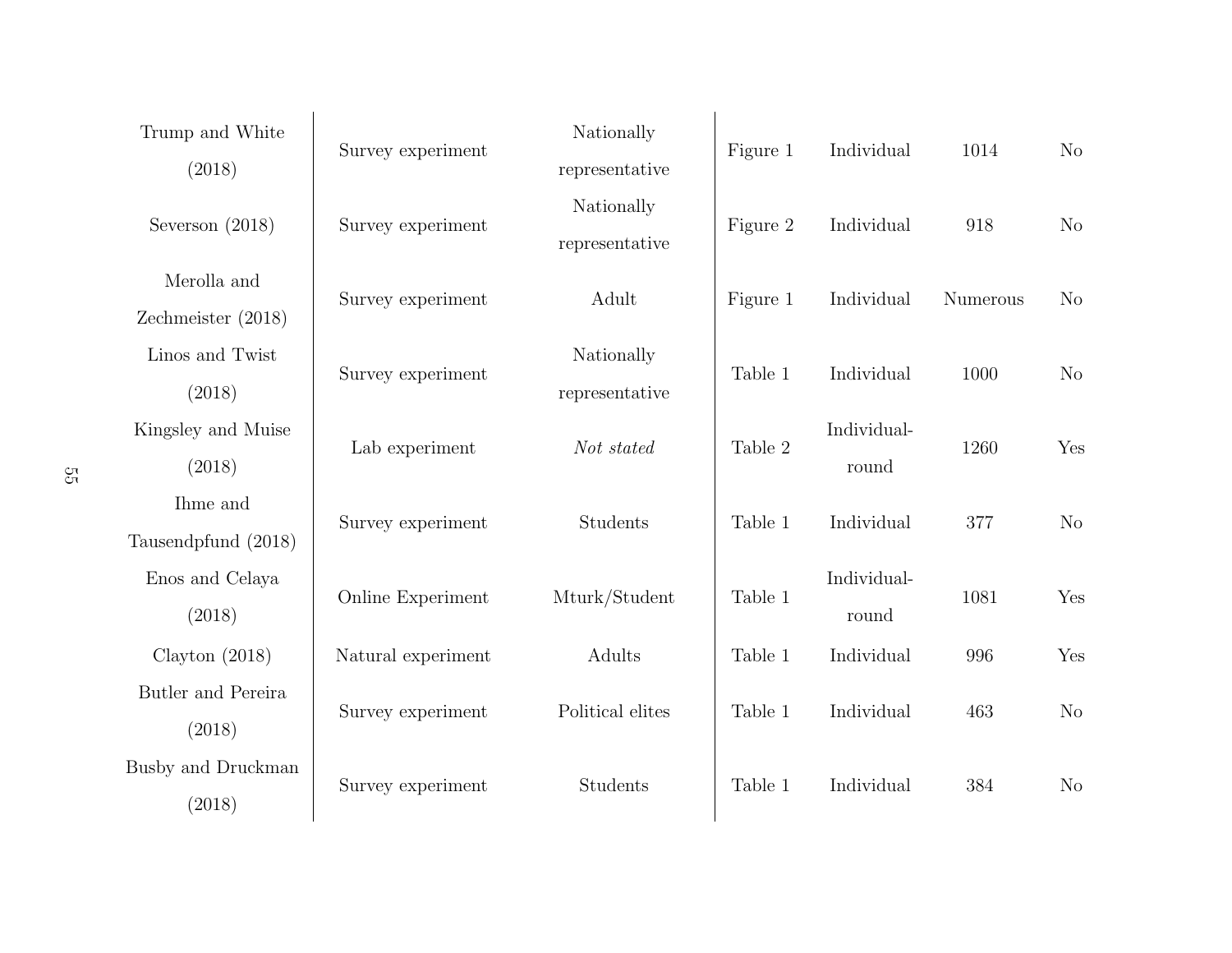| Buntaine and Prather<br>(2018)     | Online experiment           | Mturk                        | Figure 1       | Individual           | 1140 | No             |
|------------------------------------|-----------------------------|------------------------------|----------------|----------------------|------|----------------|
| Bonilla and Mo (2018)              | Survey experiment           | Nationally<br>representative | Figure 1       | Individual           | 514  | No             |
| Andersen and Lau<br>(2018)         | Survey experiment           | Mturk                        | Table 1        | Individual           | 364  | $\rm No$       |
| Amira (2018)                       | Survey experiment           | Mturk                        | Figure 2       | Individual           | 593  | N <sub>o</sub> |
| Soroka et al. $(2017)$             | Survey experiment           | Adults                       | Table 1        | Individual           | 3783 | N <sub>o</sub> |
| Scotto et al. $(2017)$             | Online survey<br>experiment | Adults                       | Table 1        | Individual           | 1010 | N <sub>o</sub> |
| Rogers $(2017)$                    | Lab experiment              | Students                     | Figures<br>1/2 | Individual-<br>round | 109  | N <sub>o</sub> |
| Peterson and<br>Simonovits (2017)  | Survey experiment           | Nationally<br>representative | Table 2        | Individual           | 1924 | N <sub>o</sub> |
| Pedersen $(2017)$                  | Online survey<br>experiment | Adults                       | Figure 1       | Individual           | 1210 | N <sub>o</sub> |
| Lorenz, Paetzel and<br>Tepe (2017) | Lab experiment              | Not stated                   | Table 1        | Individual-<br>round | 480  | N <sub>o</sub> |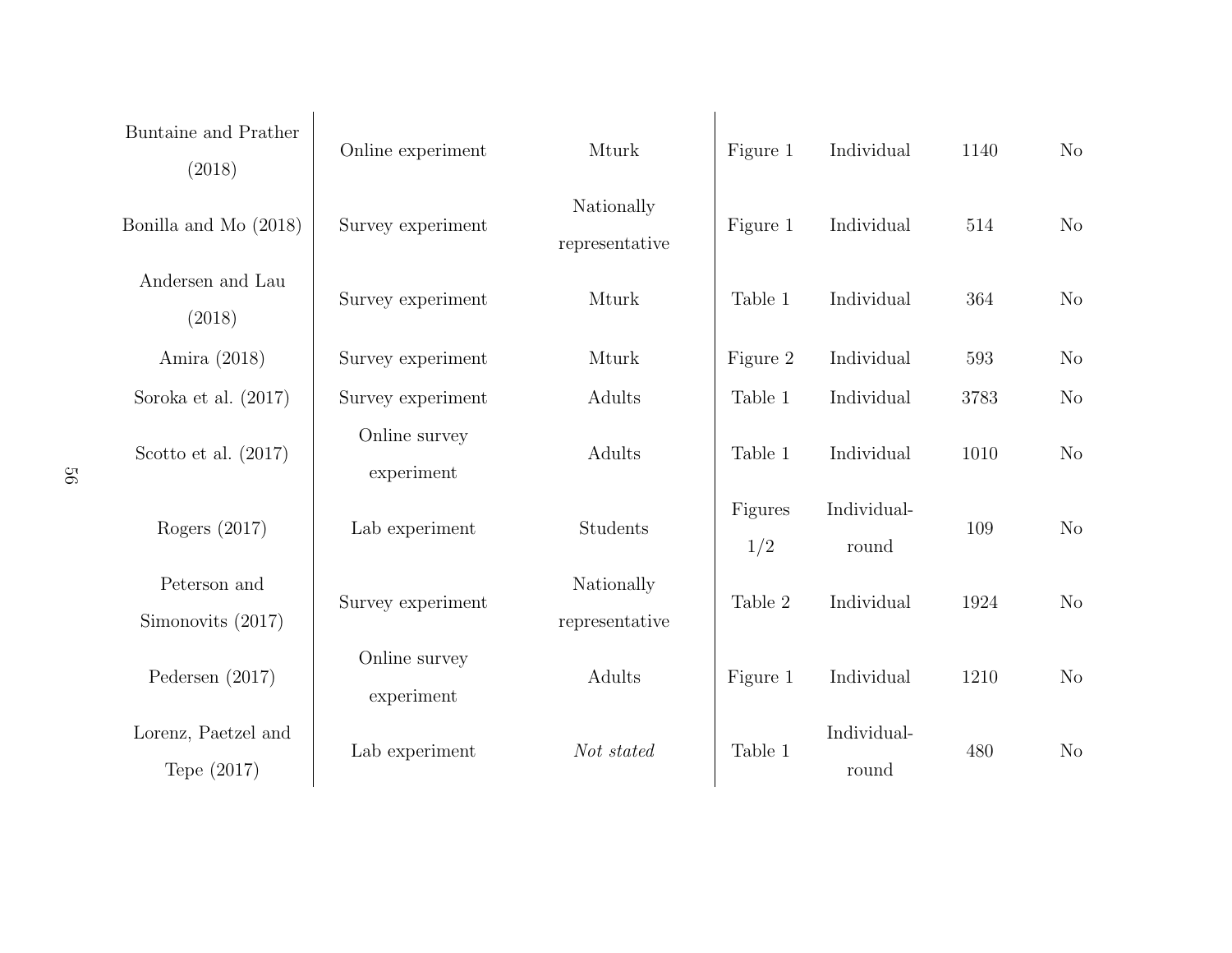| Li and Zeng $(2017)$                     | Online survey<br>experiment    | Adults                       | Figure 1 | Individual-<br>round  | 8240  | Yes       |
|------------------------------------------|--------------------------------|------------------------------|----------|-----------------------|-------|-----------|
| Leeper $(2017)$                          | Online survey<br>experiment    | Nationally<br>representative | Table 1  | Individual            | 879   | $\rm No$  |
| Kobayashi, Miura and<br>Inamasu $(2017)$ | Lab experiment                 | Students                     | Table 1  | Individual            | 104   | $\rm No$  |
| Klofstad $(2017)$                        | Online experiment              | Adults                       | Table 1  | Candidate             | 400   | Yes       |
| Jeon, Johnson and<br>Robinson $(2017)$   | Lab-in-the-field<br>experiment | Two ethnic groups            | Table 2  | Game                  | 89    | $\rm No$  |
| Green and Zelizer<br>(2017)              | Field experiment               | Republican women             | Table 2  | Individual            | 58751 | $\rm No$  |
| Franco et al. $(2017)$                   | <b>NA</b>                      | <b>NA</b>                    | NA       | <b>NA</b>             | NA    | <b>NA</b> |
| Costa $(2017)$                           | NA                             | NA                           | NA       | NA                    | NA    | <b>NA</b> |
| Butler and Crabtree<br>(2017)            | Field experiment               | Political elites             | Table 1  | Individual            | 11801 | $\rm No$  |
| Bechtel and Scheve<br>(2017)             | Online survey<br>experiment    | Nationally<br>representative | Figure 3 | Individual            | 8497  | $\rm No$  |
| Barber et al. $(2017)$                   | Online survey<br>experiment    | Mturk                        | Table 2  | Individual-<br>choice | 5720  | $\rm No$  |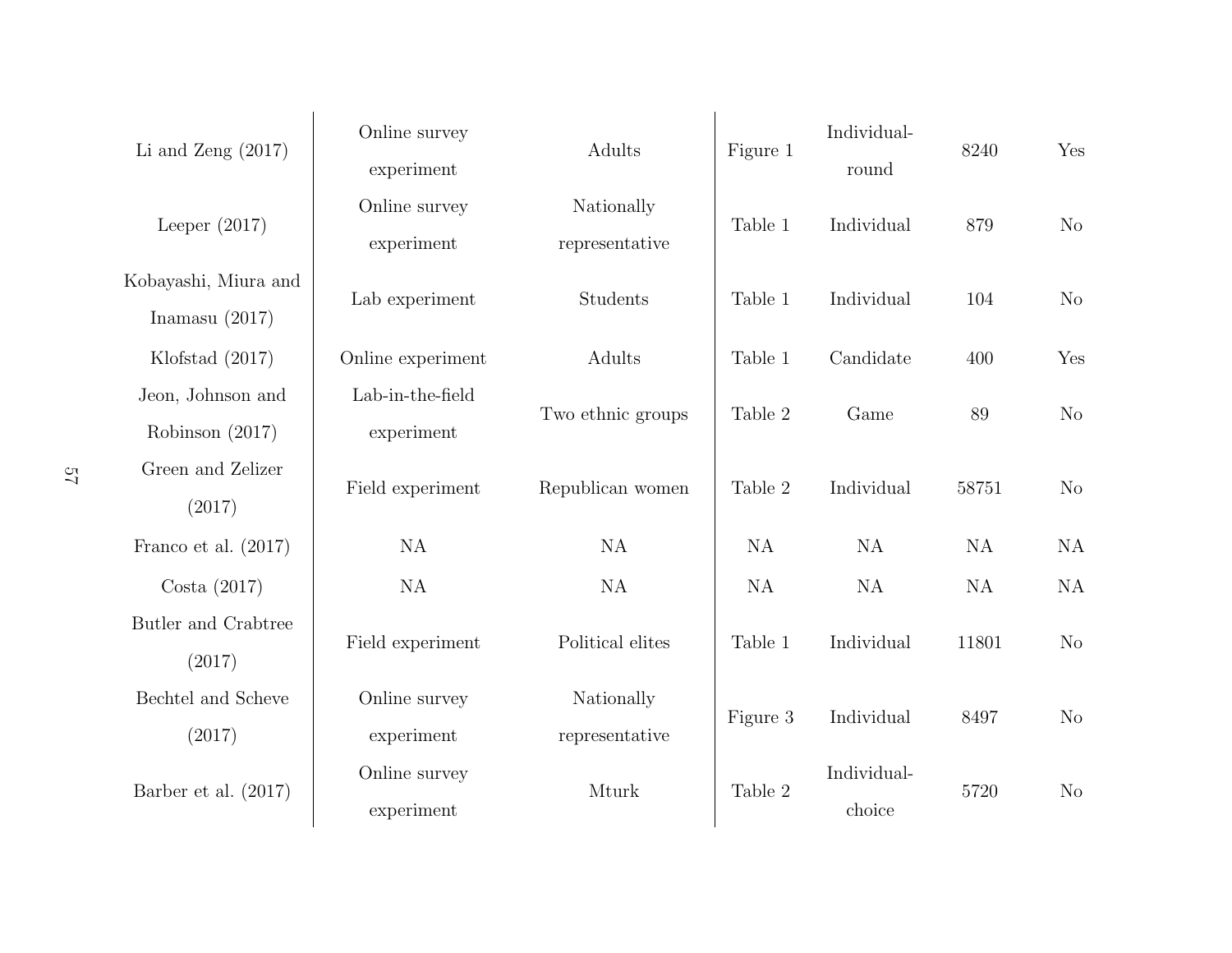| Arceneaux $(2017)$ | Online survey<br>experiment | Mturk (white adults) | Table A6 | Individual<br>choice | 1654 | $\rm No$ |
|--------------------|-----------------------------|----------------------|----------|----------------------|------|----------|
|                    |                             |                      |          |                      |      |          |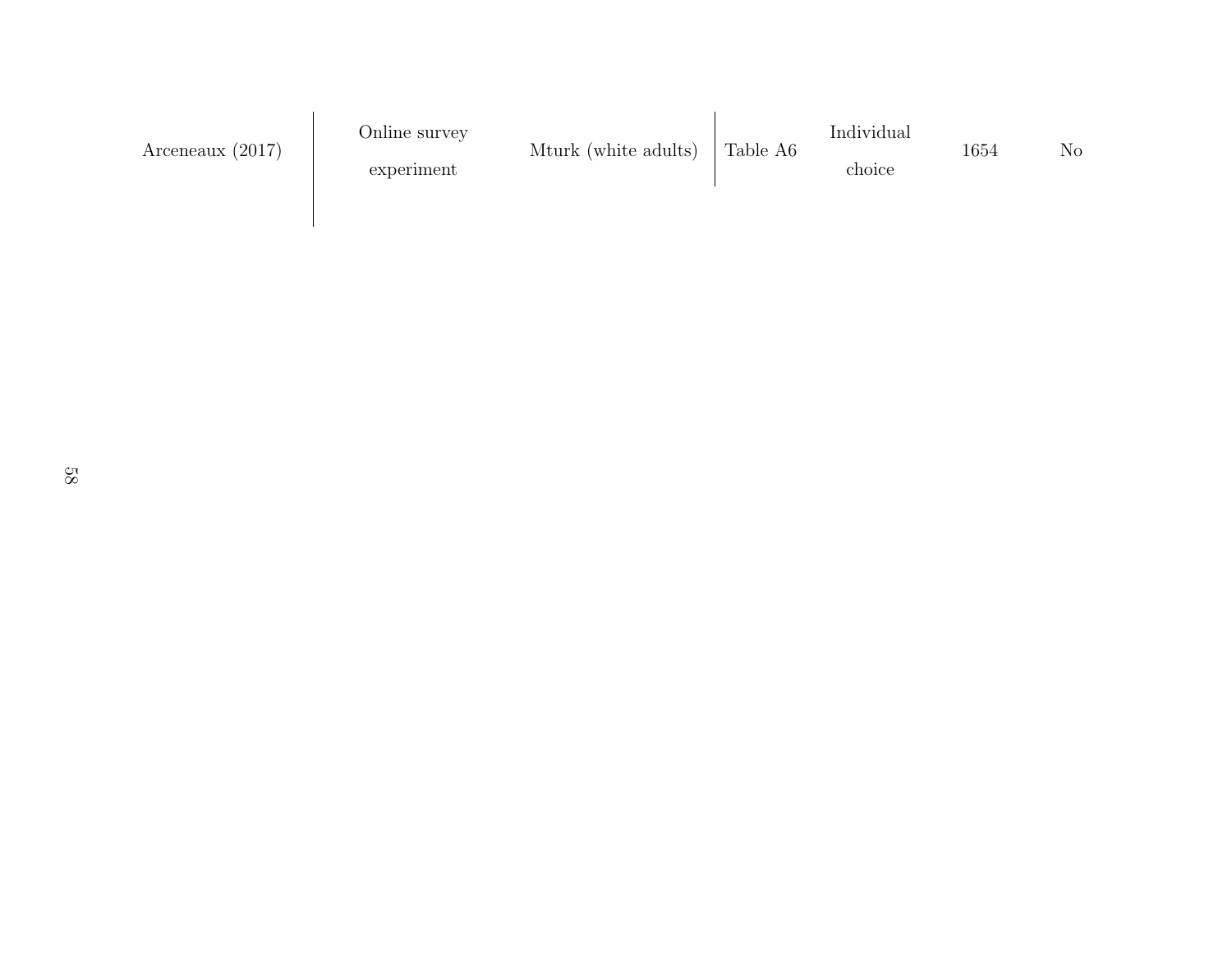### References

- Abadie, Alberto, Susan Athey, Guido Imbens and Jeffrey Wooldridge. 2014. Finite Population Causal Standard Errors. Technical Report w20325 National Bureau of Economic Research Cambridge, MA: .
- Abadie, Alberto, Susan Athey, Guido Imbens and Jeffrey Wooldridge. 2017. "When Should You Adjust Standard Errors for Clustering?"  $arXiv:1710.02926$  [econ, math, stat].
- Abadie, Alberto, Susan Athey, Guido W. Imbens and Jeffrey M. Wooldridge. 2020. "Sampling-Based versus Design-Based Uncertainty in Regression Analysis." Economet $rica 88(1):265-296.$
- Amira, Karyn. 2018. "Do People Contrast and Assimilate Candidate Ideology? An Experimental Test of the Projection Hypothesis." Journal of Experimental Political Science 5(3):195–205.
- Andersen, David J. and Richard R. Lau. 2018. "Pay Rates and Subject Performance in Social Science Experiments Using Crowdsourced Online Samples." Journal of Experimental Political Science 5(3):217–229.
- Angrist, Joshua D. and Jörn-Steffen Pischke. 2009. Mostly Harmless Econometrics: An Empiricist's Companion. Princeton: Princeton University Press.
- Arceneaux, Kevin. 2017. "Anxiety Reduces Empathy Toward Outgroup Members But Not Ingroup Members." Journal of Experimental Political Science 4(1):68–80.
- Banerjee, Abhijit V, Shawn Cole, Esther Duflo and Leigh Linden. 2007. "Remedying Education: Evidence from Two Randomized Experiments in India." The Quarterly Journal of Economics 122(3):1235–1264.
- Barber, Michael, David Gordon, Ryan Hill and Joseph Price. 2017. "Status Quo Bias in Ballot Wording." Journal of Experimental Political Science 4(2):151–160.
- Bassi, Anna. 2019. "Weather, Risk, and Voting: An Experimental Analysis of the Effect of Weather on Vote Choice." *Journal of Experimental Political Science* 6(1):17–32.
- Bechtel, Michael M. and Kenneth F. Scheve. 2017. "Who Cooperates? Reciprocity and the Causal Effect of Expected Cooperation in Representative Samples." Journal of Experimental Political Science 4(3):206–228.
- Blattman, Chris. 2015. "Clusterjerk, the Much Anticipated Sequel." https://chrisblattman.com/2015/12/11/clusterjerk-the-much-anticipated-sequel/.
- Bokemper, Scott E., Peter Descioli and Reuben Kline. 2019. "Unfair Rules for Unequal Pay: Wage Discrimination and Procedural Justice." Journal of Experimental Political Science  $6(3):180-191.$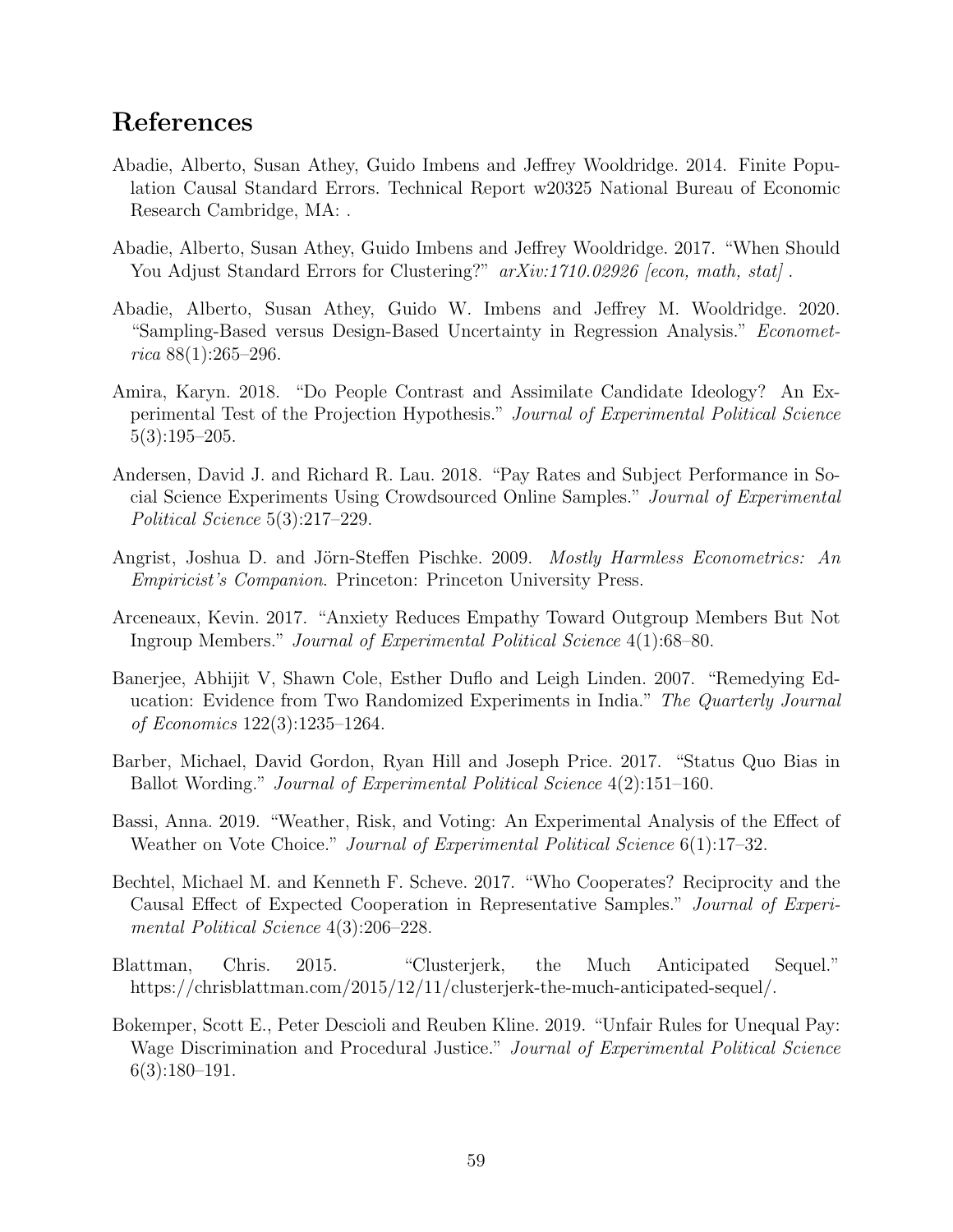- Bonilla, Tabitha and Cecilia Hyunjung Mo. 2018. "Bridging the Partisan Divide on Immigration Policy Attitudes through a Bipartisan Issue Area: The Case of Human Trafficking." Journal of Experimental Political Science 5(2):107–120.
- Buntaine, Mark T. and Lauren Prather. 2018. "Preferences for Domestic Action Over International Transfers in Global Climate Policy." Journal of Experimental Political Science 5(2):73–87.
- Busby, Ethan C. and James N. Druckman. 2018. "Football and Public Opinion: A Partial Replication and Extension." Journal of Experimental Political Science 5(1):4–10.
- Butler, Daniel M. and Charles Crabtree. 2017. "Moving Beyond Measurement: Adapting Audit Studies to Test Bias-Reducing Interventions." Journal of Experimental Political Science 4(1):57–67.
- Butler, Daniel M. and Miguel M. Pereira. 2018. "Are Donations to Charity an Effective Incentive for Public Officials?" Journal of Experimental Political Science 5(1):68–70.
- Cameron, Colin A. and Douglas L. Miller. 2015. "A Practitioner's Guide to Cluster-Robust Inference." Journal of Human Resources 50(2):317–372.
- Carter, Andrew V., Kevin T. Schnepel and Douglas G. Steigerwald. 2017. "Asymptotic Behavior of a t-Test Robust to Cluster Heterogeneity." The Review of Economics and Statistics 99(4):698–709.
- Clayton, Amanda. 2018. "Do Gender Quotas Really Reduce Bias? Evidence from a Policy Experiment in Southern Africa." Journal of Experimental Political Science 5(3):182–194.
- Costa, Mia. 2017. "How Responsive Are Political Elites? A Meta-Analysis of Experiments on Public Officials." Journal of Experimental Political Science 4(3):241–254.
- Crosetto, Paolo and Antonio Filippin. 2013. "The "Bomb" Risk Elicitation Task." Journal of Risk and Uncertainty 47(1):31–65.
- D'Adamo, Riccardo. 2019. "Cluster-Robust Standard Errors for Linear Regression Models with Many Controls."  $arXiv:1806.07314$  [econ].
- Dafoe, Allan, Baobao Zhang and Devin Caughey. 2018. "Information Equivalence in Survey Experiments." Political Analysis 26(04):399–416.
- Demel, Simona, Abigail Barr, Luis Miller and Paloma Ubeda. 2019. "Commitment to Political Ideology Is a Luxury Only Students Can Afford: A Distributive Justice Experiment." Journal of Experimental Political Science 6(1):33–42.
- Denny, Elaine K. and Jesse Driscoll. 2019. "Calling Mogadishu: How Reminders of Anarchy Bias Survey Participation." Journal of Experimental Political Science 6(2):81–92.
- DeScioli, Peter and Erik O. Kimbrough. 2019. "Alliance Formation in a Side-Taking Experiment." Journal of Experimental Political Science 6(1):53–70.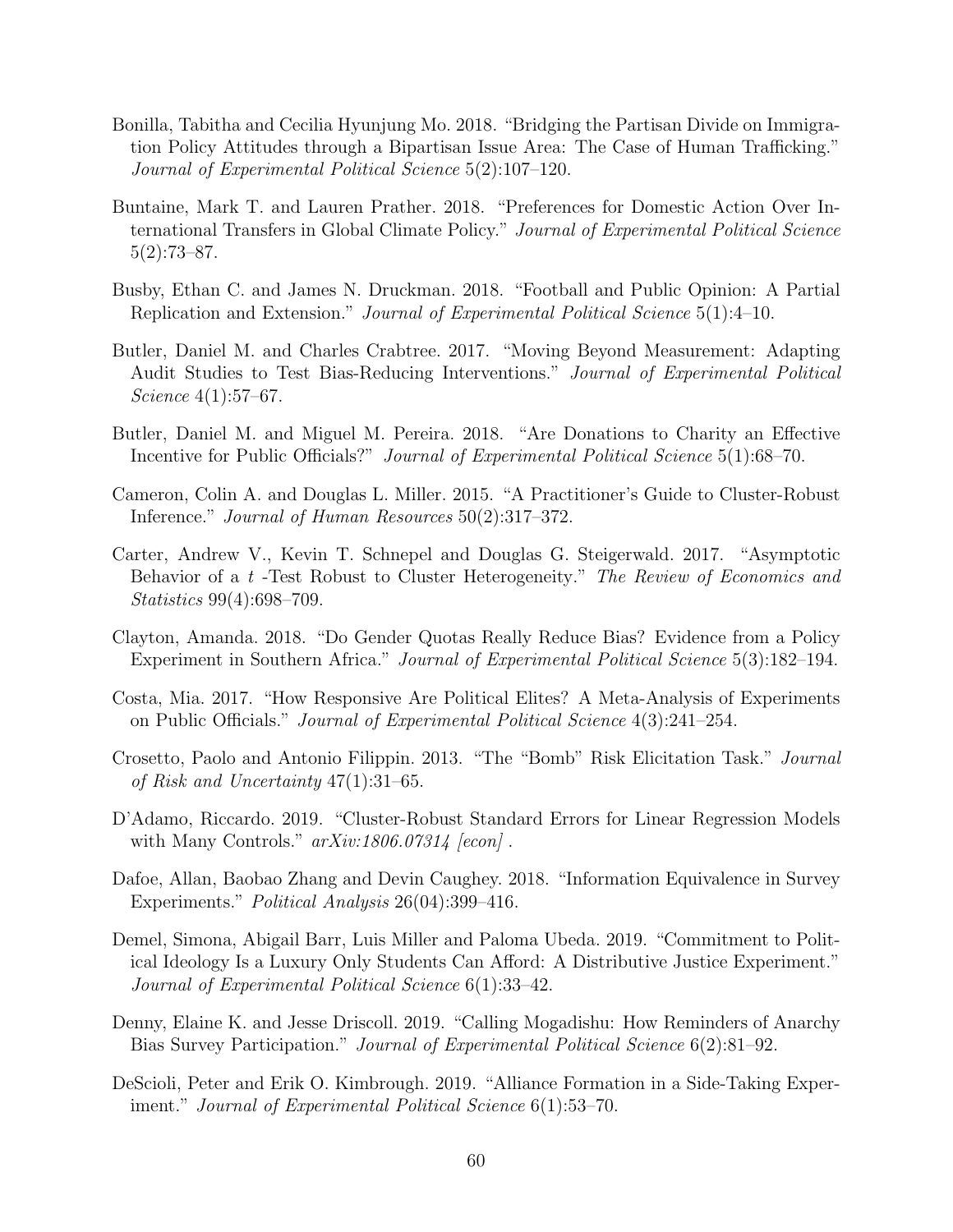- Dietrich, Simone, Susan D. Hyde and Matthew S. Winters. 2019. "Overseas Credit Claiming and Domestic Support for Foreign Aid." Journal of Experimental Political Science 6(3):159–170.
- Duch, Raymond, Denise Laroze, Thomas Robinson and Pablo Beramendi. 2020. "Multi-Modes for Detecting Experimental Measurement Error." Political Analysis 28(2):263–283.
- Eicker, Friedhelm. 1967. "Limit Theorems for Regressions with Unequal and Dependent Errors." Proceedings of the Fifth Berkeley Symposium on Mathematical Statistics and Probability 1(Statistics):59–82.
- Enos, Ryan D. and Christopher Celaya. 2018. "The Effect of Segregation on Intergroup Relations." Journal of Experimental Political Science 5(1):26–38.
- Esarey, Justin and Andrew Menger. 2019. "Practical and Effective Approaches to Dealing With Clustered Data." *Political Science Research and Methods* 7(3):541–559.
- Flynn, D. J. and Yanna Krupnikov. 2019. "Misinformation and the Justification of Socially Undesirable Preferences." Journal of Experimental Political Science 6(1):5–16.
- Franco, Annie, Neil Malhotra, Gabor Simonovits and L. J. Zigerell. 2017. "Developing Standards for Post-Hoc Weighting in Population-Based Survey Experiments." Journal of Experimental Political Science 4(2):161–172.
- Fréchette, Guillaume R. 2012. "Session-Effects in the Laboratory." Experimental Economics 15(3):485–498.
- Green, Donald P. and Adam Zelizer. 2017. "How Much GOTV Mail Is Too Much? Results from a Large-Scale Field Experiment." Journal of Experimental Political Science 4(2):107– 118.
- Green, Donald P. and Lynn Vavreck. 2008. "Analysis of Cluster-Randomized Experiments: A Comparison of Alternative Estimation Approaches." Political Analysis 16(2):138–152.
- Green, Donald P., Tiffany C. Davenport and Kolby Hanson. 2019. "Are There Long-Term Effects of the Vietnam Draft on Political Attitudes or Behavior? Apparently Not." Journal of Experimental Political Science 6(2):71–80.
- Griffin, Dale and Richard Gonzalez. 1995. "Correlational Analysis of Dyad-Level Data in the Exchangeable Case." Psychological Bulletin 118(3):430–439.
- Grimmer, Justin, Solomon Messing and Sean J. Westwood. 2017. "Estimating Heterogeneous Treatment Effects and the Effects of Heterogeneous Treatments with Ensemble Methods." Political Analysis 25(4):413–434.
- Hainmueller, Jens, Daniel J. Hopkins and Teppei Yamamoto. 2014. "Causal Inference in Conjoint Analysis: Understanding Multidimensional Choices via Stated Preference Experiments." Political Analysis 22(01):1–30.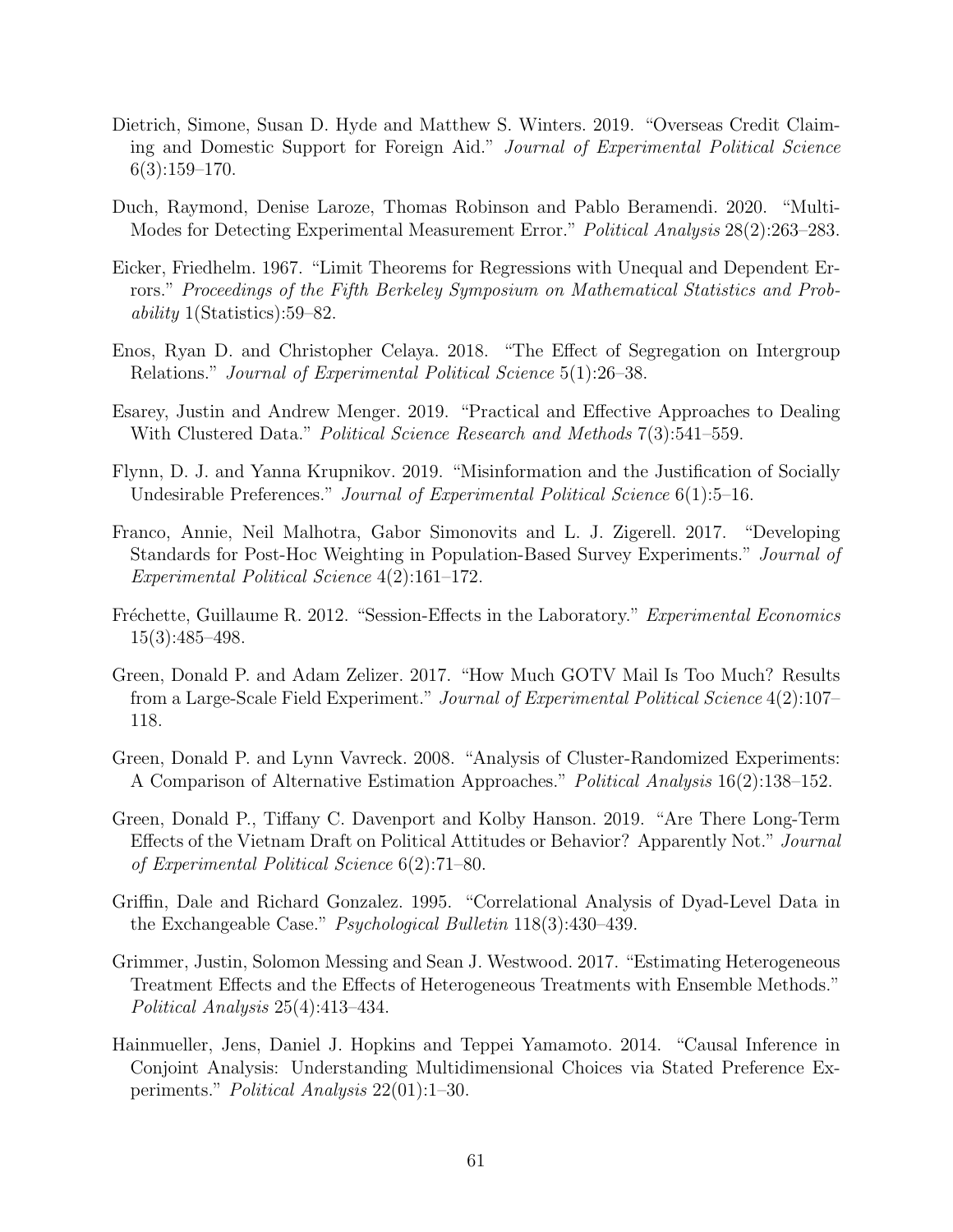- Hou, Yue and Kai Quek. 2019. "Violence Exposure and Support for State Use of Force in a Non-Democracy." Journal of Experimental Political Science 6(2):120–130.
- Huber, Peter J. 1967. "The Behavior of Maximum Likelihood Estimates Under Nonstandard Conditions." Proceedings of the Fifth Berkeley Symposium on Mathematical Statistics and Probability 1(Statistics):221–233.
- Huddleston, R. Joseph. 2019. "Think Ahead: Cost Discounting and External Validity in Foreign Policy Survey Experiments." *Journal of Experimental Political Science* 6(2):108– 119.
- Ihme, Toni Alexander and Markus Tausendpfund. 2018. "Gender Differences in Political Knowledge: Bringing Situation Back In." Journal of Experimental Political Science  $5(1):39-55.$
- Imbens, Guido W and Michal Kolesar. N.d. "Robust Standard Errors in Small Samples: Some Practical Advice." . Forthcoming.
- Israel-Trummel, Mackenzie L. and Ariela Schachter. 2019. "Does Shared Social Disadvantage Cause Black–Latino Political Commonality?" Journal of Experimental Political Science  $6(1):43-52.$
- Jackson, John E. 2019. "Corrected Standard Errors with Clustered Data." Political Analysis pp. 1–22.
- Jeon, Sangick, Tim Johnson and Amanda Lea Robinson. 2017. "Nationalism and Social Sanctioning Across Ethnic Lines: Experimental Evidence from the Kenya–Tanzania Border." Journal of Experimental Political Science 4(1):1–20.
- Kendall, J M. 2003. "Designing a Research Project: Randomised Controlled Trials and Their Principles." Emergency Medicine Journal 20(2):164–168.
- Kingsley, David C. and Daniel Muise. 2018. "More Talk, Less Need for Monitoring: Communication and Deterrence in a Public Good Game." Journal of Experimental Political Science 5(2):88–106.
- Klofstad, Casey A. 2017. "Looks and Sounds Like a Winner: Perceptions of Competence in Candidates' Faces and Voices Influences Vote Choice." Journal of Experimental Political Science 4(3):229–240.
- Kobayashi, Tetsuro, Asako Miura and Kazunori Inamasu. 2017. "Media Priming Effect: A Preregistered Replication Experiment." Journal of Experimental Political Science 4(1):81– 94.
- Leeper, Thomas J. 2017. "How Does Treatment Self-Selection Affect Inferences About Political Communication?" Journal of Experimental Political Science 4(1):21–33.
- Levine, Adam Seth and Reuben Kline. 2019. "Loss-Framed Arguments Can Stifle Political Activism." *Journal of Experimental Political Science* 6(3):171–179.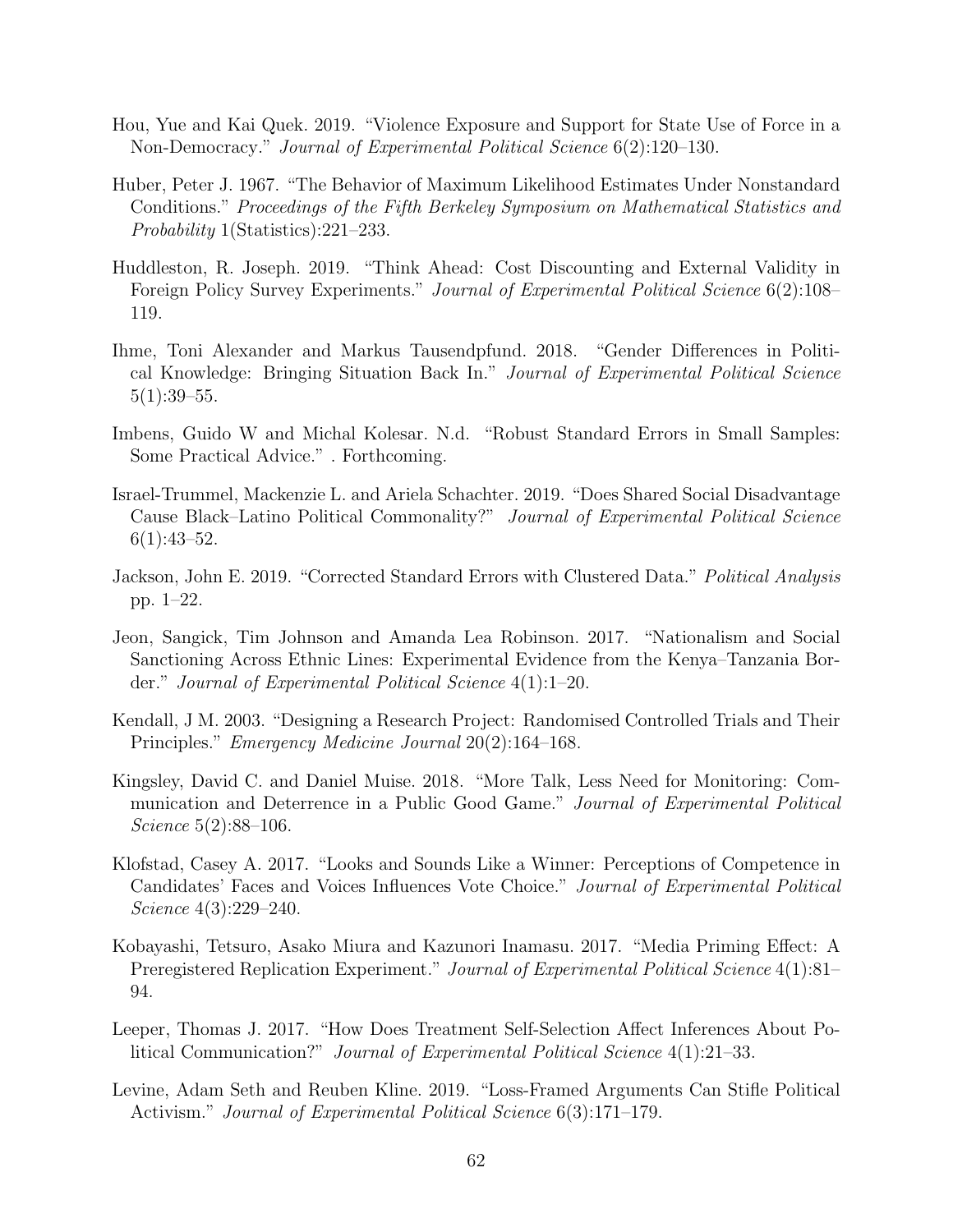- Li, Xiaojun and Ka Zeng. 2017. "Individual Preferences for FDI in Developing Countries: Experimental Evidence from China." Journal of Experimental Political Science 4(3):195– 205.
- Liang, Kung-Yee and Scott L Zeger. 1986. "Longitudinal Data Analysis Using Generalized Linear Models." Biometrika 73(1):13–22.
- Linos, Katerina and Kimberly Twist. 2018. "Diverse Pre-Treatment Effects in Survey Experiments." Journal of Experimental Political Science 5(2):148–158.
- Loewen, Peter John and Michael Kenneth MacKenzie. 2019. "Service Representation in a Federal System: A Field Experiment." Journal of Experimental Political Science 6(2):93– 107.
- Lorenz, Jan, Fabian Paetzel and Markus Tepe. 2017. "Just Don't Call It a Tax! Framing in an Experiment on Voting and Redistribution." Journal of Experimental Political Science 4(3):183–194.
- Merolla, Jennifer L. and Elizabeth J. Zechmeister. 2018. "Threat and Information Acquisition: Evidence from an Eight Country Study." Journal of Experimental Political Science 5(3):167–181.
- Morton, Rebecca B. and Kai Ou. 2019. "Public Voting and Prosocial Behavior." Journal of Experimental Political Science 6(3):141–158.
- Moulton, Brent R. 1986. "Random Group Effects and the Precision of Regression Estimates." Journal of Econometrics 32(3):385–397.
- Neyman, Jerzy. 1990. "On the Application of Probability Theory to Agricultural Experiments. Essay on Principles. Section 9." Statistical Science 5(4):465–480.
- Pedersen, Rasmus T. 2017. "Politicians Appear More Competent When Using Numerical Rhetoric." Journal of Experimental Political Science 4(2):129–150.
- Pérez, Efrén O. and Margit Tavits. 2019. "Language Heightens the Political Salience of Ethnic Divisions." Journal of Experimental Political Science 6(2):131–140.
- Peters, Jörg, Jörg Langbein and Gareth Roberts. 2016. "Policy Evaluation, Randomized Controlled Trials, and External Validity—A Systematic Review." Economics Letters 147:51–54.
- Peterson, Erik and Gabor Simonovits. 2017. "Costly Values: The Limited Benefits and Potential Costs of Targeted Policy Justifications." Journal of Experimental Political Science  $4(2):95-106.$
- Rodríguez, Germán and Irma T. Elo. 2003. "Intra-Class Correlation in Random-Effects Models for Binary Data." The Stata Journal 3(1):32–46.
- Rogers, Jonathan. 2017. "Nothing to Lose: Charitable Donations as Incentives in Risk Preference Measurement." Journal of Experimental Political Science 4(1):34–56.